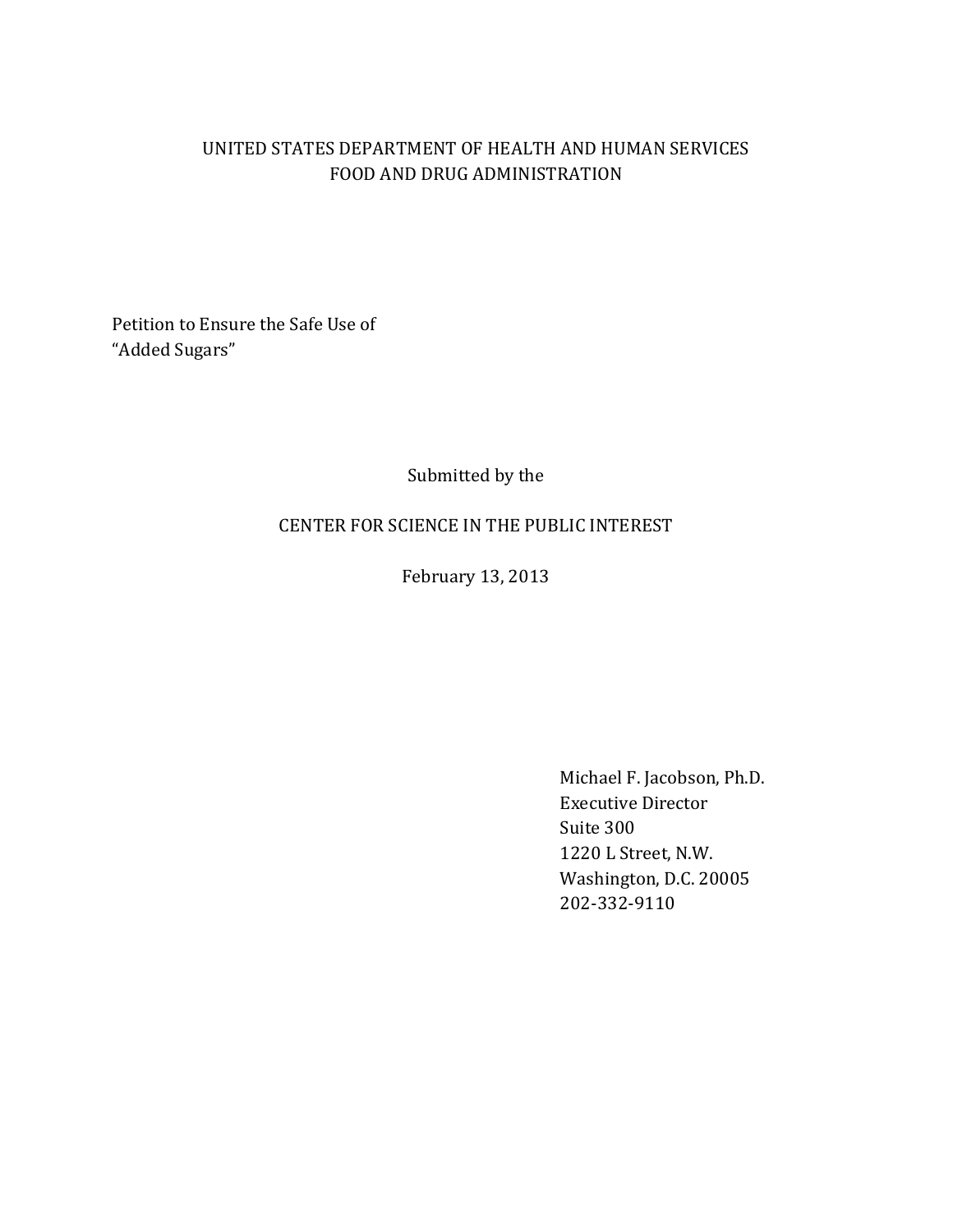## **Contents**

| I.  |                                                                                      |  |  |  |  |
|-----|--------------------------------------------------------------------------------------|--|--|--|--|
| II. |                                                                                      |  |  |  |  |
|     |                                                                                      |  |  |  |  |
|     |                                                                                      |  |  |  |  |
|     | C. Factual Background-the History of GRAS Status for Added Sugars and FDA's Promise  |  |  |  |  |
|     | to Revisit the Issue in the Event of Increased Dietary Consumption or New Scientific |  |  |  |  |
|     |                                                                                      |  |  |  |  |
|     |                                                                                      |  |  |  |  |
|     | 1. Current levels of consumption of all sugars added to foods are well above         |  |  |  |  |
|     |                                                                                      |  |  |  |  |
|     | a.                                                                                   |  |  |  |  |
|     |                                                                                      |  |  |  |  |
|     | $c_{\cdot}$                                                                          |  |  |  |  |
|     | 2. Current levels of consumption of added sugars can cause serious health            |  |  |  |  |
|     |                                                                                      |  |  |  |  |
|     |                                                                                      |  |  |  |  |
|     | Added sugars contribute to cardiovascular disease, diabetes, and the<br>b.           |  |  |  |  |
|     |                                                                                      |  |  |  |  |
|     | $\mathbf{c}$ .                                                                       |  |  |  |  |
|     | d.                                                                                   |  |  |  |  |
|     | e.                                                                                   |  |  |  |  |
|     | FDA should address the problem of over-consumption of added sugars through<br>3.     |  |  |  |  |
|     |                                                                                      |  |  |  |  |
|     | a.                                                                                   |  |  |  |  |
|     | b. Voluntary efforts to ensure the safe use of all added sugars in beverages         |  |  |  |  |
|     |                                                                                      |  |  |  |  |
|     |                                                                                      |  |  |  |  |
| IV. |                                                                                      |  |  |  |  |
| V.  |                                                                                      |  |  |  |  |
|     |                                                                                      |  |  |  |  |
|     | Appendix 1. Added Sugar Consumption Compared to Dietary Guidelines Advice  53        |  |  |  |  |
|     |                                                                                      |  |  |  |  |
|     | Attachment 1. CSPI's 2005 Petition to FDA for warning labels on sugary drinks        |  |  |  |  |
|     | Attachment 2. CSPI's 2008 Update to the 2005 Petition                                |  |  |  |  |

**Attachment 3. Scientists' and health organizations' letter of support for this Petition**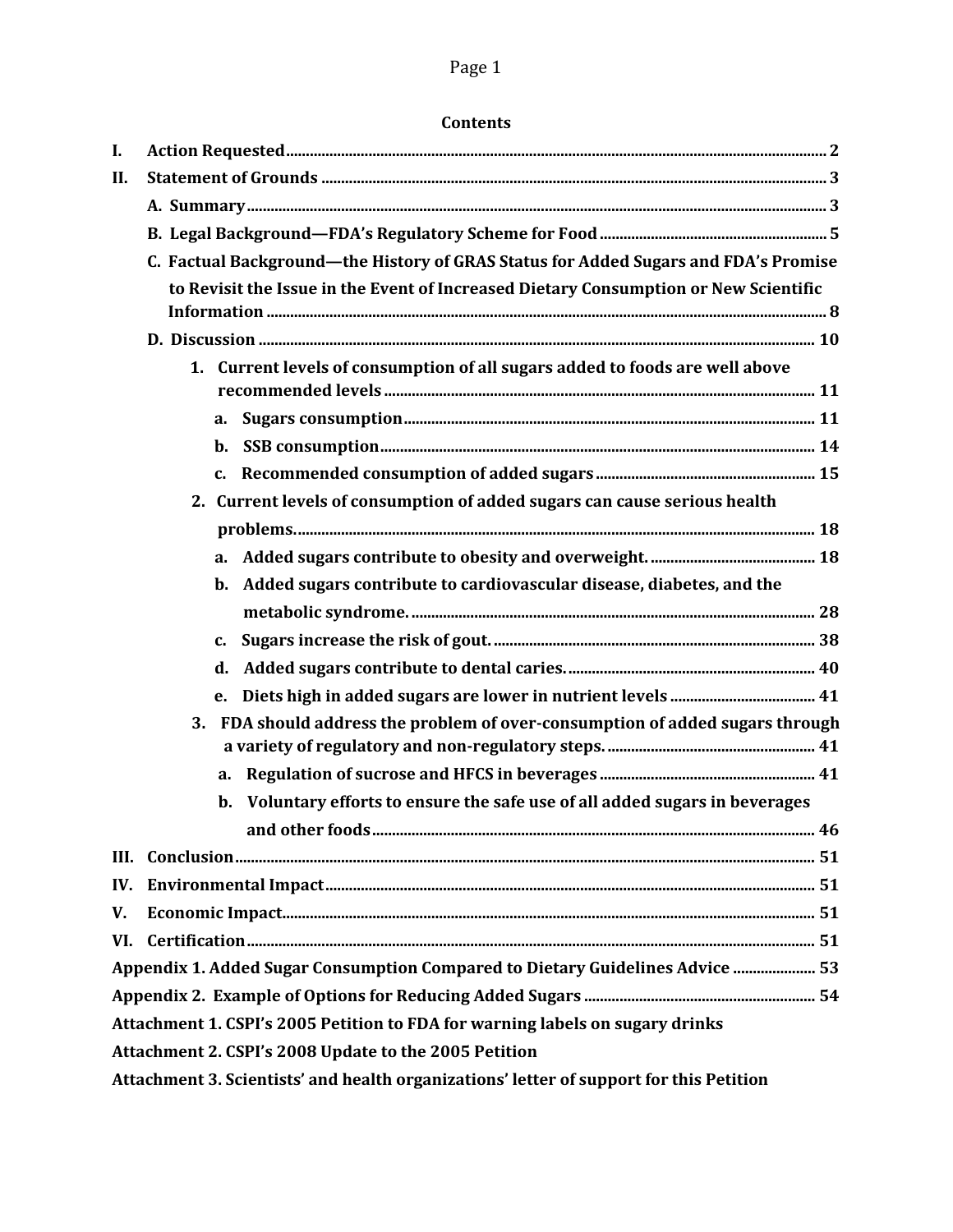Dockets Management Division Food and Drug Administration Room 1061 (HFA-305) 5630 Fishers Lane Rockville, MD 20852

#### **CITIZEN PETITION**

The Center for Science in the Public Interest ("CSPI")<sup>[1](#page-2-1)</sup> submits this Petition pursuant to 21 C.F.R. § 10.30 to request that the Food and Drug Administration ("FDA") take the action requested below.

## <span id="page-2-0"></span>**I. Action Requested**

CSPI requests that FDA take action as necessary to ensure the safe use of various caloric sweeteners (collectively, "added sugars") that are added to certain beverages<sup>[2](#page-2-2)</sup> and other foods. These added sugars include sucrose and high-fructose corn syrup ("HFCS"), which are the main sugars added to foods and beverages, but also corn sugar, invert sugar, corn syrup, and others. Under FDA's regulatory scheme for foods, sucrose and HFCS, as well as corn sugar, invert sugar, and corn syrup, are currently denominated as "generally recognized as safe" ("GRAS"), and not as "food additives." *See* 21 C.F.R. § 184.1854 (GRAS status for sucrose); 21 C.F.R. § 184.1857 (GRAS status for corn sugar); 21 C.F.R. 184.1859 (GRAS status for invert sugar); 21 C.F.R. § 184.1865 (GRAS status for corn syrup); and 21 C.F.R. § 184.1866 (GRAS status for HFCS).[3](#page-2-3)

<span id="page-2-1"></span><sup>1</sup> CSPI is a nonprofit organization based in Washington, D.C. and is supported largely by about 850,000 members in the United States and Canada who subscribe to its *Nutrition Action Healthletter*. CSPI has been working to improve the nation's health through better nutrition and safer food since 1971. i<br>I

<span id="page-2-2"></span><sup>2</sup> For purposes of this Petition, "beverages" includes carbonated and non-carbonated nonalcoholic drinks (including energy drinks, fruit drinks, and sports drinks) and flavored milks.

<span id="page-2-3"></span><sup>3</sup> While this Petition focuses on added sugars that are formally denominated GRAS, certain other added sweeteners—such as fruit juice, fruit juice ades, evaporated cane sugar, honey, and agave syrup—also contribute to many of the harms discussed below. This petition also urges FDA to consider the use of those added sweeteners in taking the actions requested herein to address the risks posed by GRAS and non-GRAS added sugars alike in both beverages and non-beverage foods.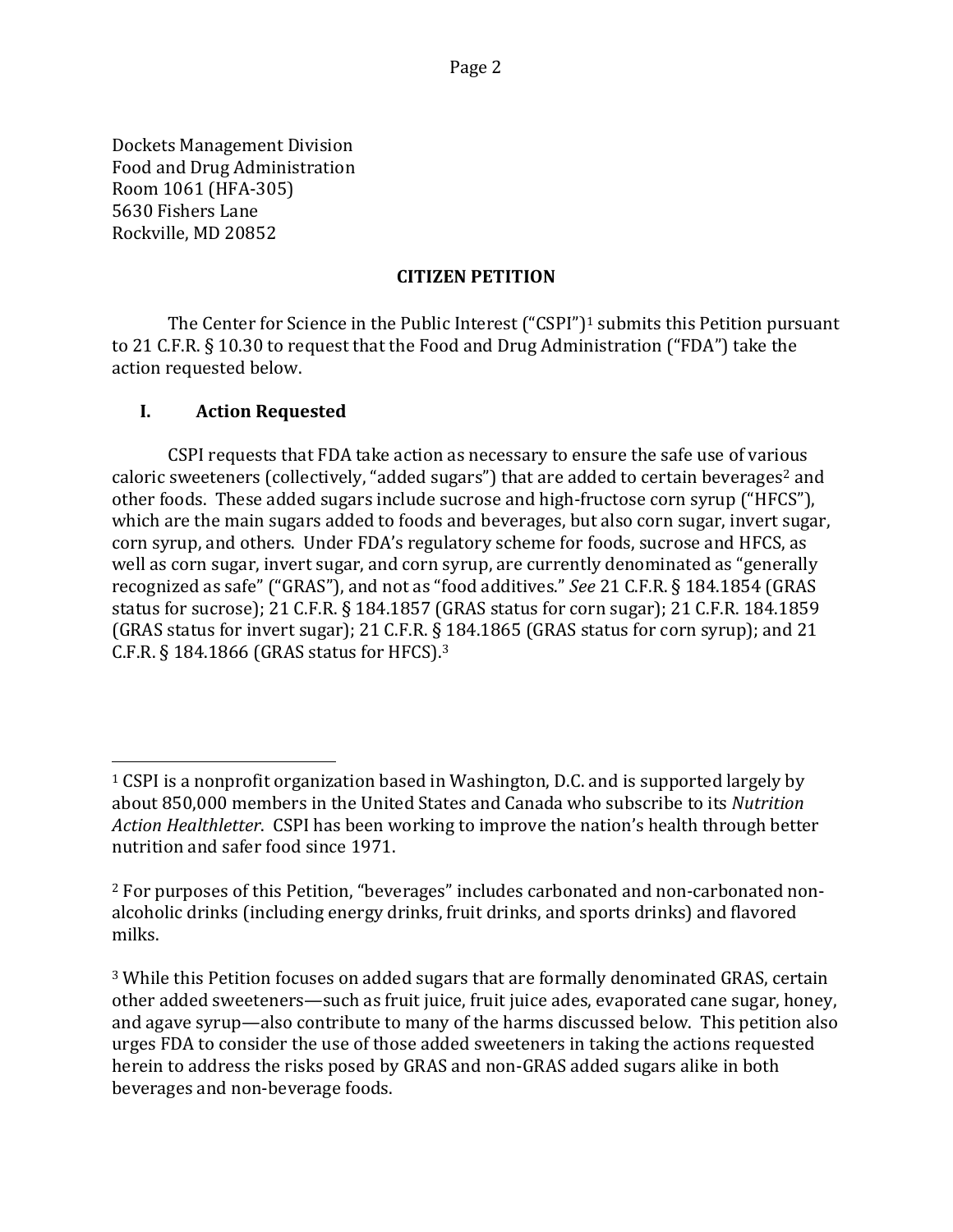Specifically, this Petition requests that:

- 1. FDA initiate a rule-making proceeding to ensure that the content of sucrose and HFCS in beverages is limited to safe levels consistent with authoritative recommendations. The lower levels could be achieved by, for example, amending FDA regulations to condition continued GRAS status for those ingredients on such content limits and could be implemented gradually over several years.
- 2. With respect to sucrose, HFCS, and other added sugars (GRAS or otherwise), FDA:
	- Revise the "Sugars" line on Nutrition Facts labels to address "added sugars";
	- Set targets for lower levels of added sugars in foods (apart from soft drinks and other beverages) that provide significant amounts of sugar to the general population or population sub-groups;
	- Conduct a public education campaign to encourage consumers to consume less added sugars; and
	- Work with the food industry and interested federal, state, and local agencies to encourage reduced use and consumption of added sugars—including by encouraging (1) limits on the sale of over-sized beverages containing added sugars in restaurants and from vending machines and (2) the development of means of reducing the use of added sugars.

## <span id="page-3-0"></span>**II. Statement of Grounds**

#### **A. Summary**

<span id="page-3-1"></span>Excessive added sugars in the typical American diet has created a public health problem of crisis proportions.[4](#page-3-2) As recognized nearly a decade ago by the then-Acting Commissioner of FDA, America suffers from an "epidemic of overweight and obesity," which in turn "increase[s] the risk for coronary heart disease, hypertension, type 2 diabetes, osteoarthritis, and certain cancers."[5](#page-3-3) Numerous authorities, including the U.S. Departments of Agriculture and Health and Human Services, have concluded in recent years that over-consumption of added sugars contributes importantly to overweight and

<span id="page-3-2"></span><sup>4</sup> CSPI has long been concerned about excessive added sugars in the typical American diet. Even before its 2005 Petition calling for warning notices on non-diet soft drinks (*see* Docket No. 2005P-0282), CSPI petitioned FDA to set a Daily Value for added sugars and add a line to the Nutrition Facts label indicating the number of grams of added sugars in a serving and the percentage of the Daily Value that that represents. *See* Docket No. 1999P-2630. FDA has never substantively responded to that Petition, just as it has not responded to CSPI's 2005 petition. i<br>I

<span id="page-3-3"></span><sup>5</sup> Speech by Lester M. Crawford before the National Medical Association (August 4, 2004).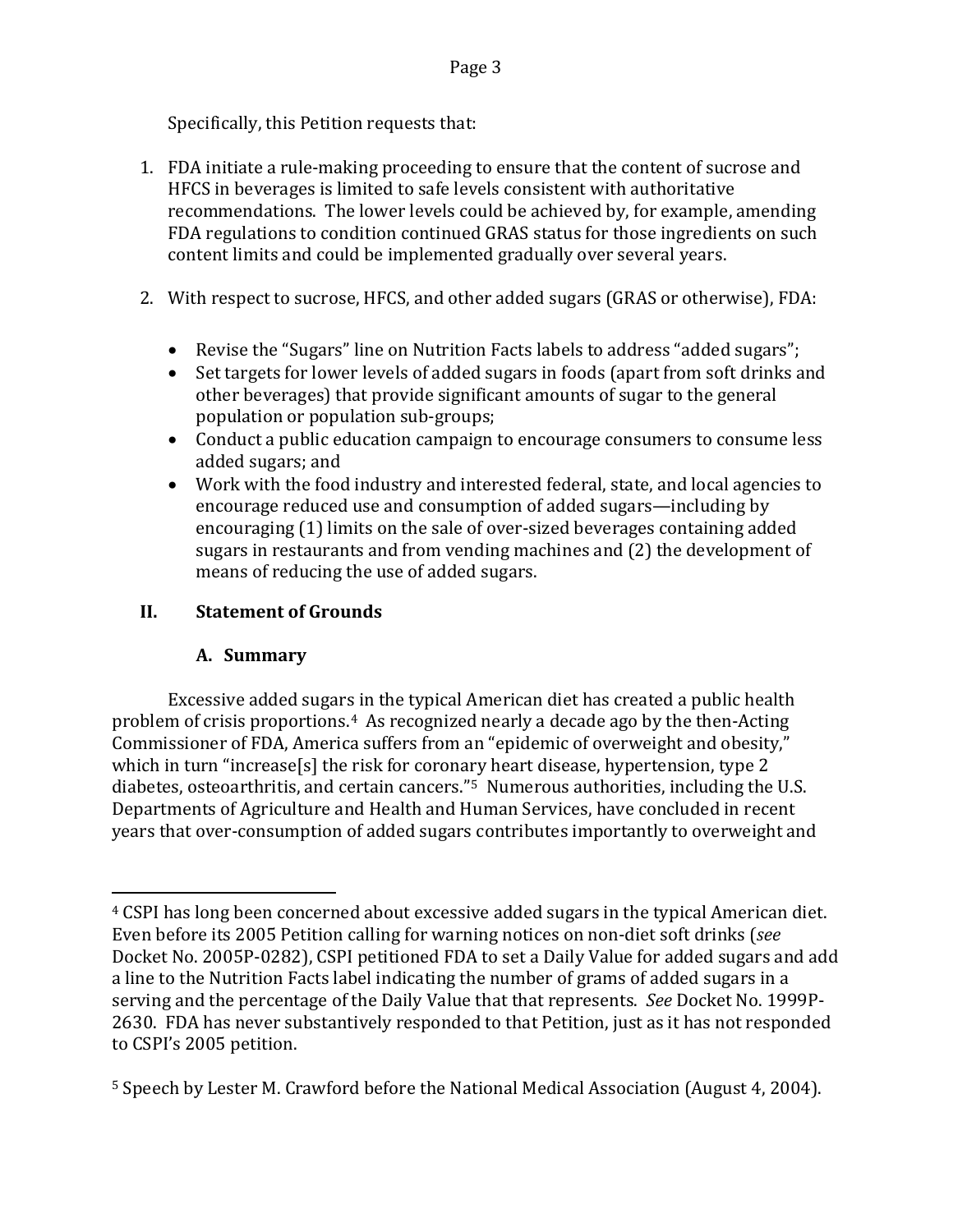obesity and to the many obesity-related health problems and have advised consumers to reduce their consumption of those sugars.[6,](#page-4-0)[7](#page-4-1)

The data establishing the serious public health risks associated with large intakes of added sugars, particularly when consumed in beverages, are set forth in detail in this Petition, as well as in a Petition filed by CSPI in 2005 and updated in 2008, in which CSPI requested that FDA, either in a food additive regulation or, as a condition of continued GRAS status, adopt a series of rotating warning messages on the labels of soft drinks containing sucrose or HFCS. Docket No. 2005P-0282 (Attachments A [2005 petition] and B [2008 update] hereto]. The FDA has not yet acted on that Petition, but it is clear that the actions that *have* been taken in certain circumstances—such as including sodium and sugars in Nutrition Facts labels—have not brought consumption down to safe levels. What *has* proven effective in protecting consumers is setting limits on the amounts of unhealthful ingredients in food (such as the amount of fat in ground beef and the amount of sulfites in wine). In other spheres, government has limited the amounts of harmful pollutants in air and water and required air bags in automobiles, child-resistant caps on medicine containers, and motor vehicles that are more fuel-efficient. Thus, and given the data that has emerged since 2008 showing to an even greater degree than previously the harms caused by excess consumption of added sugars, CSPI maintains that not only the actions sought by CSPI in 2005 and 2008, but also the additional measures sought here, are warranted.

Most of the evidence showing the harms caused by added sugars—including the data set forth in CSPI's 2005 Petition and 2008 Update, and in this Petition—emerged after FDA accorded GRAS status, 17-plus years ago, to the added sugars that are the subject of this Petition and therefore determined that those substances were entitled to more limited regulation by FDA than if they were considered "food additives." FDA regulations, however, clearly provide that the Agency may reconsider the GRAS status of any food ingredient based on "[n]ew information" (21 C.F.R. § 170.30) and may also impose specific uses of the ingredient as a condition of GRAS status to ensure its safe use. 21 C.F.R. § 170.30(j). Moreover, in 1982, when FDA first proposed a rule to accord GRAS status to several added sugars, the Agency *committed* that it would undertake a new safety determination if increased dietary consumption of these ingredients came to pass or if new scientific evidence were to reveal that the ingredients posed a potential hazard to public health. Both those possibilities occurred, with every year bringing forth new data showing the health risks of added sugars—especially in sweetened beverages, but more generally in all foods.

<span id="page-4-0"></span><sup>6</sup> U.S. Department of Agriculture and U.S. Department of Health and Human Services. *Dietary Guidelines for Americans, 2010.* 7th Edition, Washington, DC: U.S. Government Printing Office, December 2010. I

[http://www.health.gov/dietaryguidelines/dga2010/DietaryGuidelines2010.pdf;](http://www.health.gov/dietaryguidelines/dga2010/DietaryGuidelines2010.pdf) accessed Dec. 22, 2012.

<span id="page-4-1"></span><sup>7</sup> USDA. Make better beverage choices. 2012. [http://www.choosemyplate.gov/food](http://www.choosemyplate.gov/food-groups/downloads/TenTips/DGTipsheet19MakeBetterBeverageChoices.pdf)[groups/downloads/TenTips/DGTipsheet19MakeBetterBeverageChoices.pdf;](http://www.choosemyplate.gov/food-groups/downloads/TenTips/DGTipsheet19MakeBetterBeverageChoices.pdf) accessed September 13, 2012.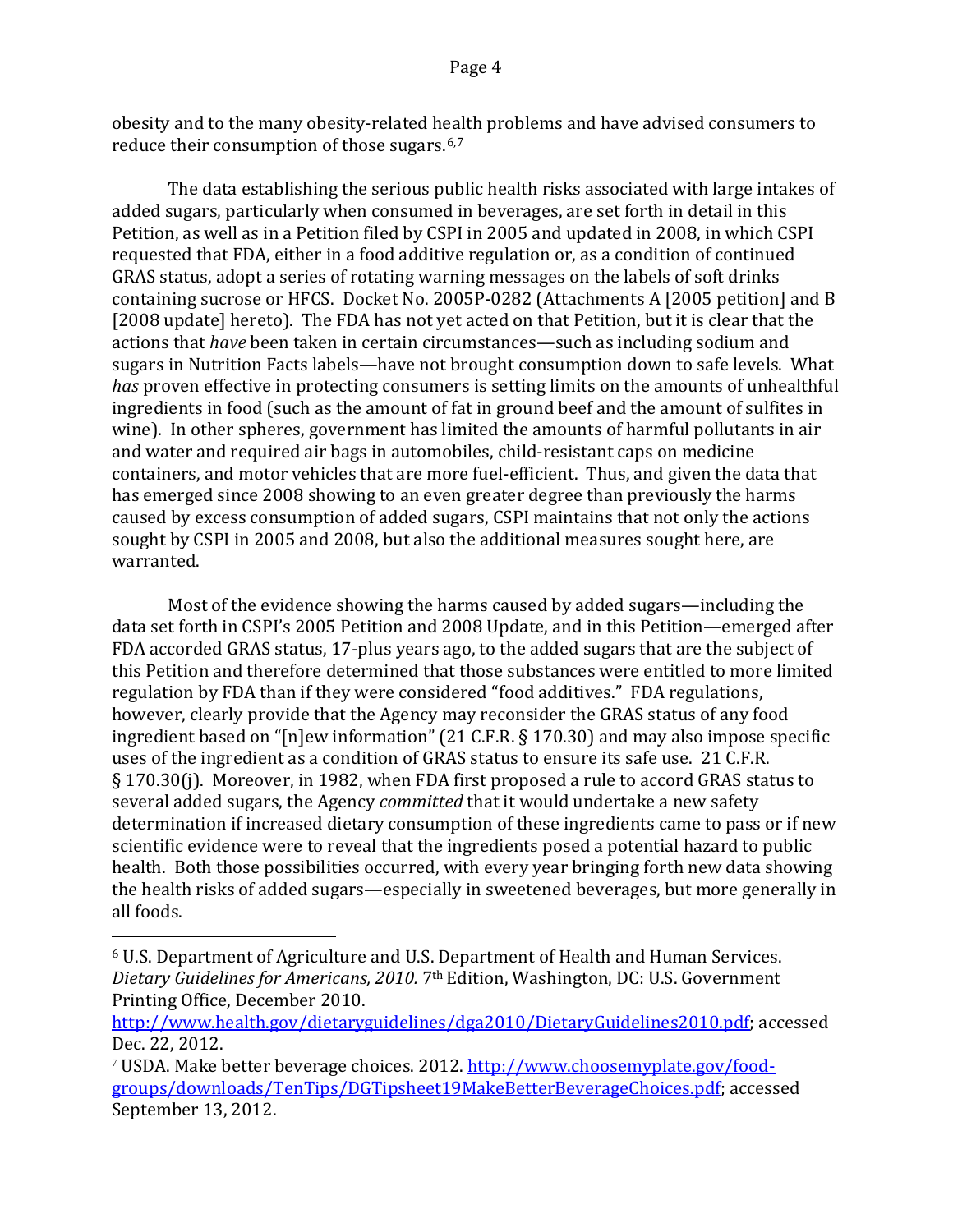The data set forth below, on top of the data discussed in the 2005 CSPI Petition and 2008 Update, establish that limits on the use of sucrose and HFCS – *e.g.*, by conditioning those ingredients' GRAS status on such limits − are essential to the public health. Those data, the very data that FDA years ago promised would prompt a review of the GRAS status of added sugars, show that Americans are consuming added sugars generally, and especially those in sugar-sweetened drinks (principally sucrose and HFCS), at a level far in excess of recommended levels, and that current levels of consumption threaten individual and the public's health. FDA action modifying the GRAS status of added sugars in beverages and other foods is long overdue. Moreover, it is incumbent on the Agency to work with other agencies at the federal, state, and local levels, and with those who make and sell products containing added sugars, whether GRAS or otherwise, to reduce consumption of added sugars to safe levels.

GRAS status requires "a consensus among qualified experts about the safety of the substance for its intended use." 21 U.S.C. § 321(s) As demonstrated by the broad support for this Petition by leading experts in nutrition, cardiovascular disease, obesity, and epidemiology (as well as by recommendations from governmental and non-governmental health agencies), there is no consensus that added sugars as they are used today, without restrictions, are safe. (*See* Attachment 3.) Instead, the consensus is the opposite—that current levels of consumption of added sugars are harmful.

CSPI is aware that some companies offer beverages with less or no added sugars, but that has not averted the ongoing public health crisis. Fortunately, technological advances are making it easier to reformulate foods and beverages to lower added-sugar content while still delivering the taste that consumers seek. CSPI believes that an aggressive approach to this issue by the FDA would prompt affected companies to take full advantage of available technologies (and will stimulate new means of lowering sugar intake) to help consumers reduce their added-sugars intake to safe and recommended levels and thereby improve the public health.

# **B. Legal Background—FDA's Regulatory Scheme for Food**

<span id="page-5-0"></span>The regulatory scheme for food established under the Federal Food, Drug, and Cosmetic Act (FDCA) divides food ingredients into those that are "food additives" and those that are not. Under the FDCA, food additives may only be used if FDA has issued a regulation "prescribing the conditions under which such additive may be safely used." 21 U.S.C. § 348(a).

Under the FDCA, a substance added to food is not a "food additive" if it is "generally recognized, among experts qualified by scientific training and experience to evaluate its safety, as having been adequately shown through scientific procedures (or in the case of a substance used in food prior to January 1, 1958, through either scientific procedures or experience based on common use in food) to be safe under the conditions of its intended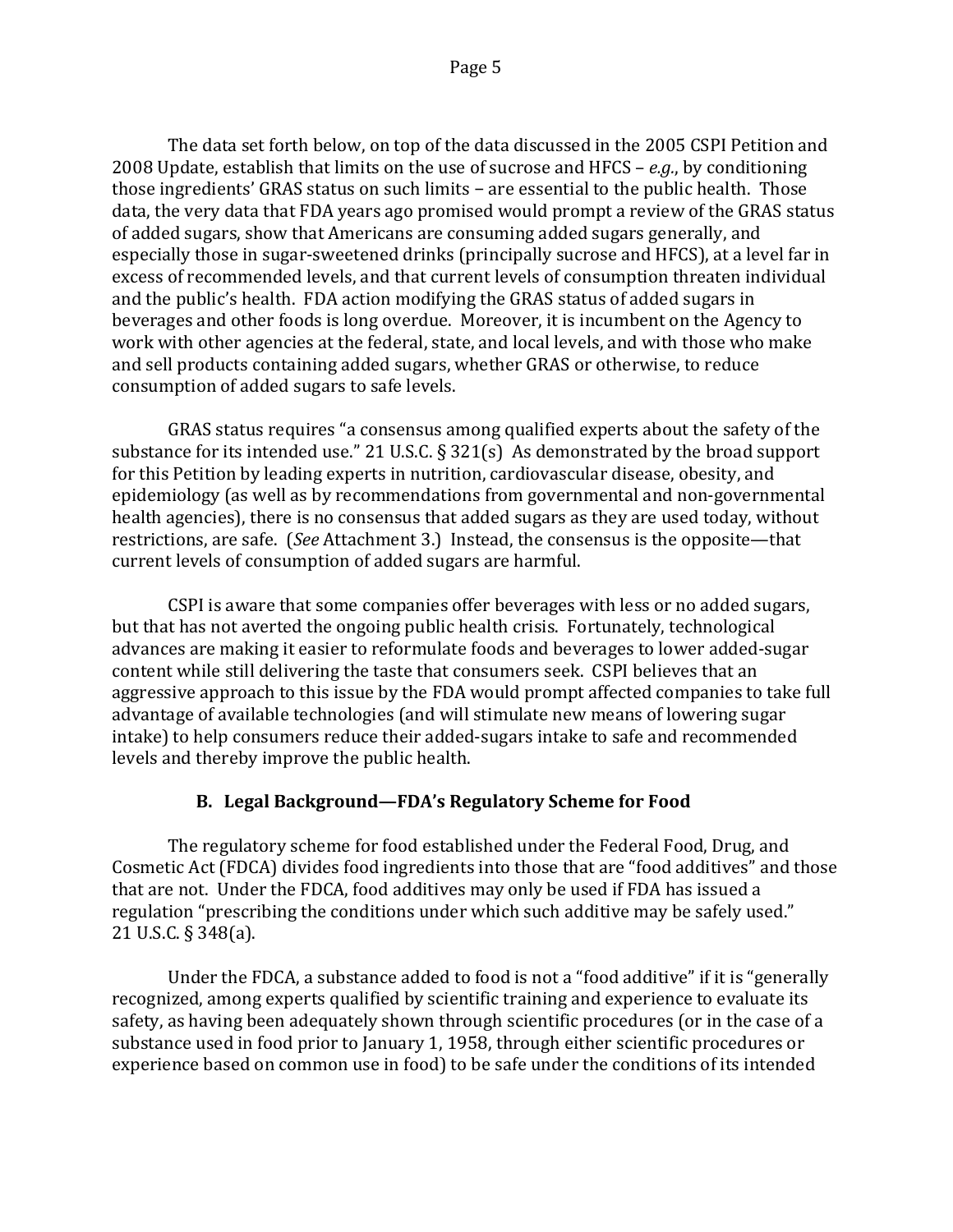use." 21 U.S.C.  $\S 321(s)$ . Foods that meet that requirement are characterized as "generally recognized as safe," or "GRAS."

A GRAS determination has two components. *First*, a GRAS product must be shown to be safe, which "means that there is a reasonable certainty in the minds of competent scientists that the substance is not harmful under the intended conditions of use." 21 C.F.R. § 170.3(i). In determining safety, FDA considers:

(1) The probable consumption of the substance and of any substance formed in or on food because of its use.

(2) The cumulative effect of the substance in the diet, taking into account any chemically or pharmacologically related substance or substances in such diet.

(3) Safety factors which, in the opinion of experts qualified by scientific training and experience to evaluate the safety of food and food ingredients, are generally recognized as appropriate.

## *Id.*

*Second*, GRAS status requires that the data and information that establishes safety be "generally available" and that there is "a basis to conclude that there is a consensus among qualified experts about the safety of the substance for its intended use."[9](#page-6-1) *See also*  Lars Noah and Richard Merrill, "Starting from Scratch: Reinventing the Food Additive Approval Process," 78 B.U. L.Rev. 329, 352 (1998) ("Noah & Merrill") ("It is generally agreed that GRAS requires a fairly high level of scientific consensus.")

The added sugars discussed in this Petition, including sucrose and HFCS, as well as corn sugar, invert sugar, and corn syrup, are currently accorded GRAS status, with no

<span id="page-6-1"></span><sup>9</sup> Letter from Mitchell A. Cheeseman, Ph.D., Acting Director Office of Food Additive Safety, Center for Food Safety and Applied Nutrition, to City Brewing (Nov. 13, 2009), at 1. <http://www.fda.gov/Food/FoodIngredientsPackaging/ucm190387.htm> (last accessed Dec. 28, 2012).

<span id="page-6-0"></span><sup>&</sup>lt;sup>8</sup> A food substance is also not a food additive if it used in accordance with a sanction or approval granted prior to September 6, 1958. According to FDA's regulations, prior sanctions for certain added sugars at issue in this Petition either never existed or have been waived. *See* 21 C.F.R. § 184.1854(d) (sucrose); 21 C.F.R. § 184.1857(d) (corn sugar); 21 C.F.R. 184.1859(d) (invert sugar); and 21 C.F.R. § 1844.1865(d) (corn syrup). HFCS was not developed as a commercial product until the 1960s, and therefore no relevant prior sanction/approval exists for that product. To the extent that prior sanctions exist for the added sugars at issue here, FDA regulations provide that "[b]ased on scientific data or information that shows the use of a prior-sanctioned food ingredient may be injurious to health, ... [FDA] will establish or amend an applicable prior sanction regulation to impose whatever limitations or conditions are necessary for the safe use of the ingredient, or to prohibit use of the ingredient." 21 C.F.R. § 181.1(b). i<br>I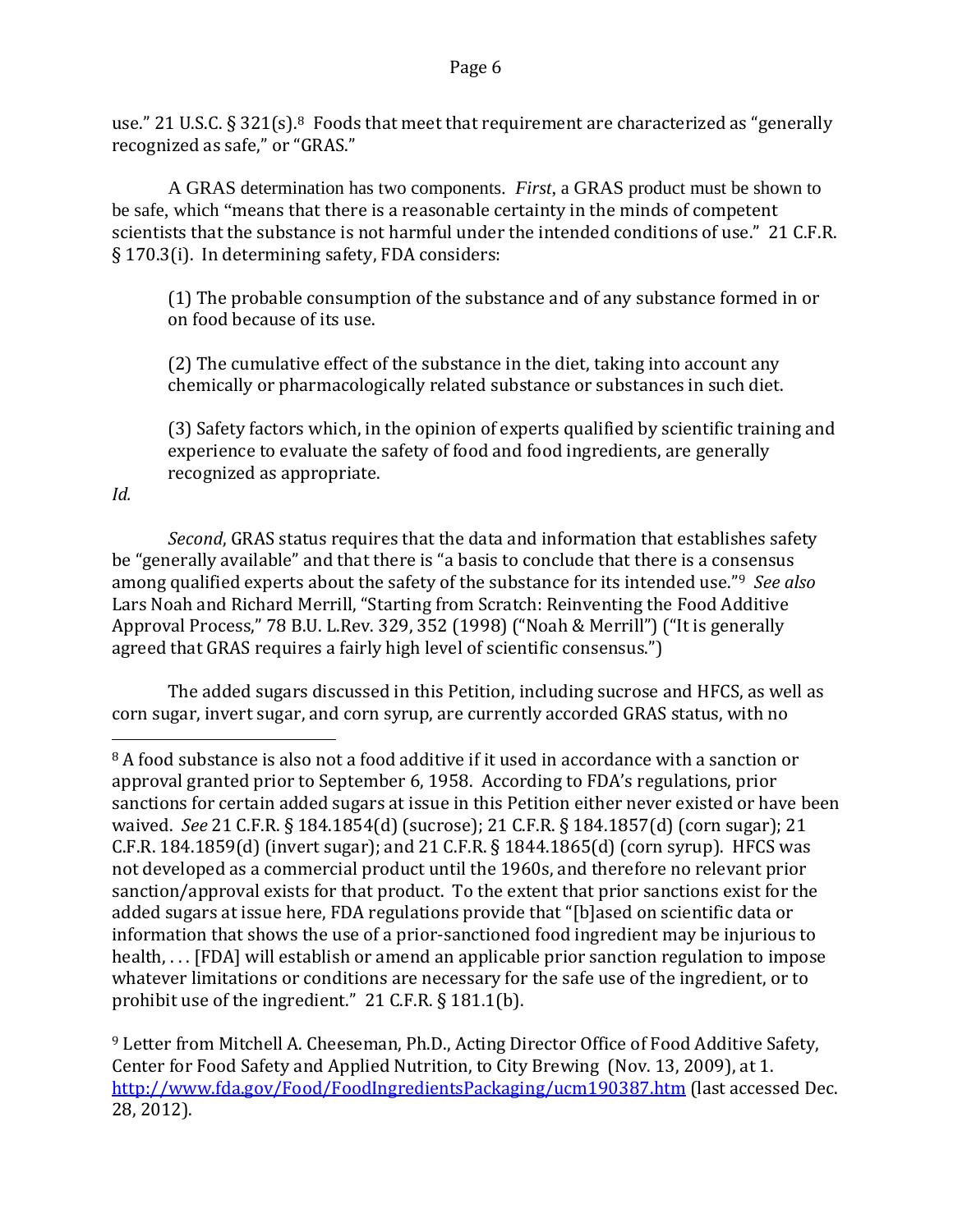limitations on their use other than compliance with good manufacturing practices. *See* p. 2, above. However, FDA regulations make clear that "[i]n the interest of the public health, such articles [of food] which have been considered in the past by [FDA] . . . to be generally recognized as safe for their intended use . . . or not to be food additives under the conditions of intended use, *must be reexamined in the light of current scientific information and current principles for evaluating the safety of food additives if their use is to be continued*." 21 C.F.R. § 170.6(c) (emphasis added). Accordingly, FDA's regulations state that "new information may *at any time* require reconsideration of the GRAS status of a food ingredient." 21 C.F.R. § 170.30(l) (emphasis added). Such reconsideration may take the form of FDA regulation of uses of that ingredient as a condition of continued GRAS status. *See* 21 C.F.R. § 170.30(j) (noting that a food may be affirmed as GRAS subject to "specific limitations" and that "[a]ny use of an ingredient not in full compliance with each such established limitation shall require a food additive regulation."); 21 C.F.R. § 1841(b)(2) ("If the ingredient is affirmed as GRAS with specific limitation(s), it shall be used in food only within such limitation(s), including the category of food[s], the functional use[s] of the ingredient, and the level[s] of use."). *See also* Noah & Merrill, 78 B.U. L. Rev. at 358 ("GRAS substances are not exempt from all FDA controls. For instance, users must comply with any specific usage limitations in a GRAS affirmation regulation."); 47 Fed. Reg. 53917 (Nov. 30, 1982) (noting in connection with the GRAS status of corn sugar, corn syrup, and invert sugar that "when the safety of possible expanded consumption of a substance cannot be ascertained, FDA usually proposes to establish specific limitations on use of the substance in the food categories listed in [21 C.F.R. 170 § .3(n)]"); 47 Fed. Reg. 53923 (Nov. 30, 1982) (same statement in connection with GRAS status of sucrose).

Indeed, while CSPI does not request here that FDA revoke the GRAS status of any added sugars, but instead seeks the more limited step of conditional GRAS status, FDA *has*  on several occasions rescinded its GRAS determinations in light of evidence showing that the GRAS product was in fact unsafe under the conditions of intended use. For example:

- In 1969, FDA banned the use of cyclamate salts, previously considered GRAS, because they were implicated in the formation of bladder tumors in rats. *See* 34 Fed. Reg. 17063 (Oct. 21, 1969);
- In 1985, FDA banned cinnamyl anthranilate, a flavoring agent previously considered GRAS, after studies linked it to liver cancer in mice**.** 50 Fed. Reg. 42932 (Oct. 23, 1985); Government Accountability Office (GAO), *Food Safety: FDA Should Strengthen Its Oversight of Food Ingredients Determined to be Generally Recognized as Safe (GRAS)* (Feb. 2010) (hereafter, "GAO Report"), at 22;
- In 1986, FDA prohibited the use of sulfites, considered GRAS since 1959, on fresh fruits and vegetables intended to be served raw because of potentially severe allergic reactions to people with sulfite sensitivities. GAO Report at 22.

*See also* 36 Fed. Reg. 12109 (June 25, 1971) (proposing to revoke saccharin's GRAS status and substitute a provisional food additive amendment).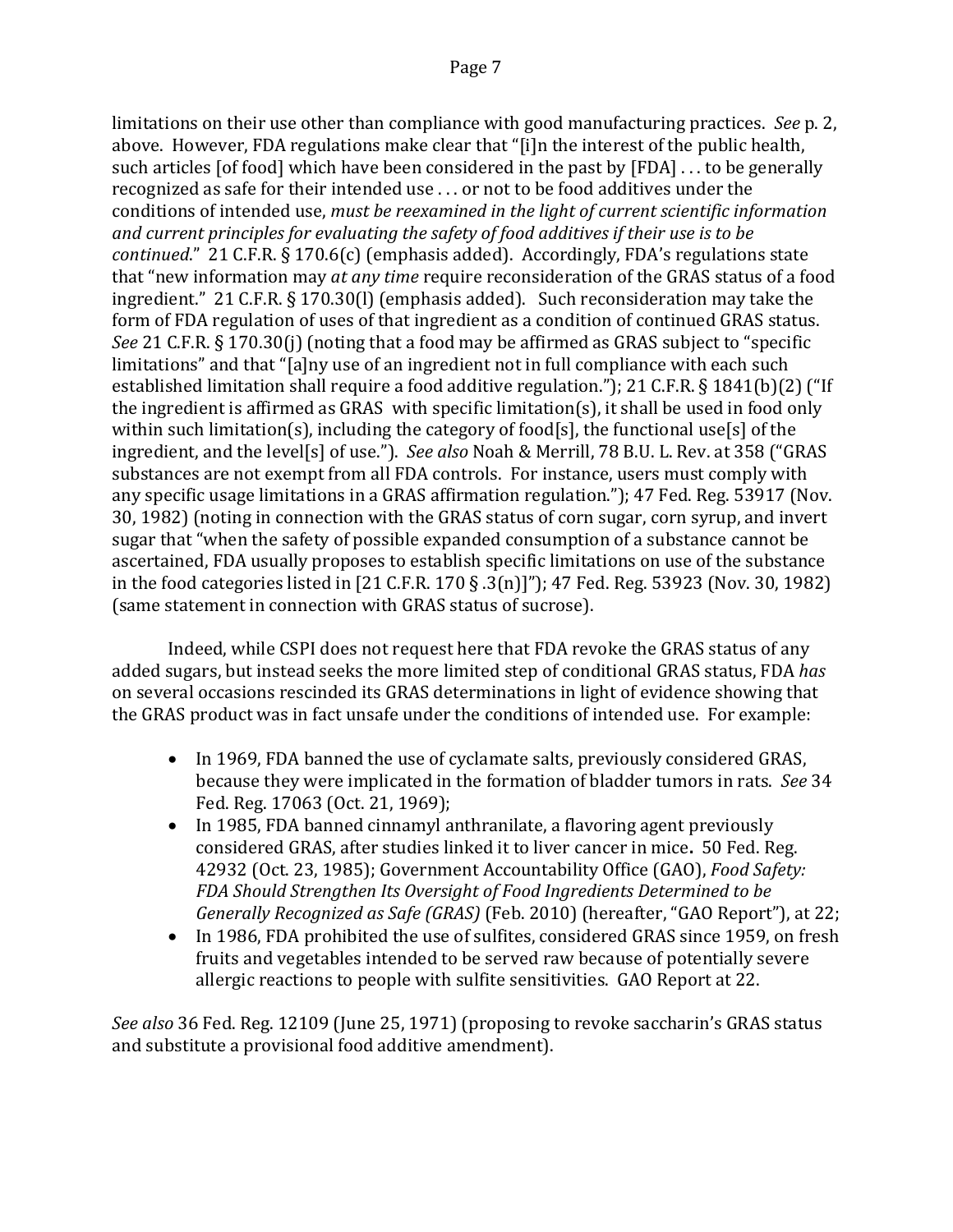Despite those authorities, however, and as recognized in a 2010 report by the GAO mentioned above, "FDA has not systematically reconsidered the safety of substances considered to be GRAS as new scientific information has come to light" and has not given careful review to numerous citizen petitions urging FDA to reconsider GRAS determinations based on new scientific findings. *See* GAO Report at 20–26. The GAO report notes that FDA last reconsidered systematically the safety of GRAS substances in the 1970s and 1980s (*id.* at 20)—well before the studies discussed in the 2005 CSPI Petition and 2008 Update and in this Petition that demonstrate the myriad health and safety issues associated with the current high level of use of added sugars.[10](#page-8-1) As this Petition demonstrates, this new scientific evidence regarding added sugars and the threat they pose to the public health, particularly when used in beverages, compels the conclusion that these products' GRAS status must be revisited and, specifically, conditioned on specific limitations that are designed to protect the public health and ensure the products' safe use.

### <span id="page-8-0"></span>**C. Factual Background—the History of GRAS Status for Added Sugars and FDA's Promise to Revisit the Issue in the Event of Increased Dietary Consumption or New Scientific Information**

FDA action relating to the GRAS status of added sugars dates back at least 17 years, and in most cases beyond 25 years.

In 1976, a committee of the Federation of American Societies for Experimental Biology ("FASEB") assessed whether corn sugar, corn syrup, invert sugar, and sucrose should be accorded GRAS status. The FASEB committee concluded that at the then-current levels of consumption (and, implicitly, considering the current body of scientific evidence) the only health risk from these products was their contribution to dental cavities.[11](#page-8-2),[12](#page-8-3) The

<span id="page-8-2"></span><sup>11</sup> "Evaluation of the Health Aspects of Sucrose as a Food Ingredient," Select Committee on GRAS Substances, Life Sciences Research Office, Federation of American Societies for Experimental Biology (1976) ("FASEB Sucrose Report"), at 14; and "Evaluation of the Health Aspects of Corn Sugar (Dextrose), Corn Syrup, and Invert Sugar as Food Ingredients," Select Committee on GRAS Substances, Life Sciences Research Office, Federation of American Societies for Experimental Biology (1976) ("FASEB Dextrose Report"), at 17.

<span id="page-8-3"></span><sup>12</sup> It has been reported that the FASEB committee was led by biochemist George W. Irving Jr., who had previously served two years as chairman of the scientific advisory board of the International Sugar Research Foundation. It has also been reported that industry documents show that another committee member, Samuel Fomon, had received sugarindustry funding for three of the five years prior to the sugar review. Taubes G, Couzens CK. Big Sugar's Sweet Little Lies. Mother Jones. Nov.–Dec. 2012.

[http://www.motherjones.com/environment/2012/10/sugar-industry-lies-campaign;](http://www.motherjones.com/environment/2012/10/sugar-industry-lies-campaign) accessed Dec. 22, 2012.

<span id="page-8-1"></span><sup>&</sup>lt;sup>10</sup> FDA's failure to respond to CSPI's 1999 and 2005 petitions regarding added sugars is but one example of this inaction. i<br>I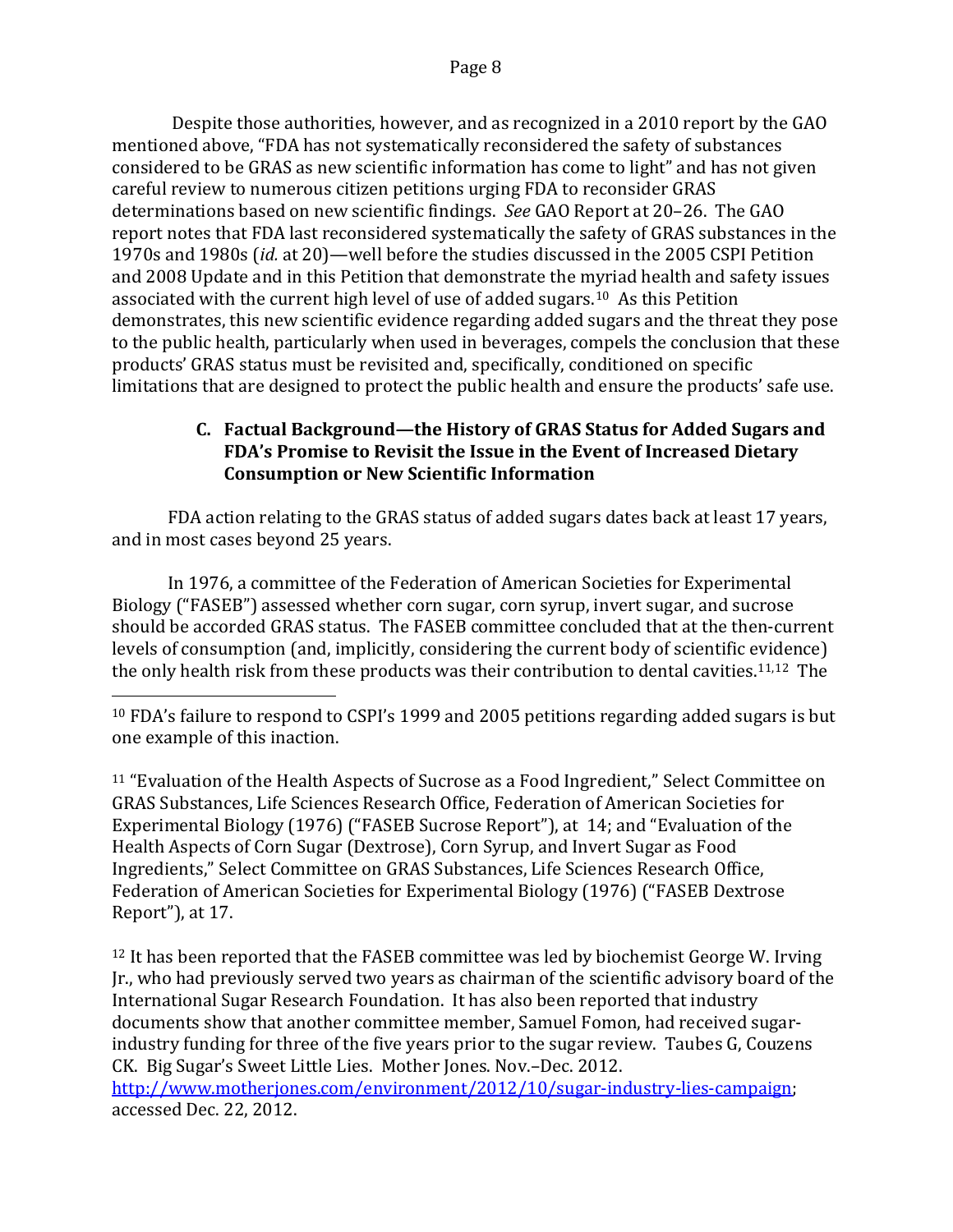Committee also acknowledged, however, that it was "relying primarily on the absence of substantive evidence of, or reasonable grounds to suspect, a significant risk to the public health."<sup>13</sup> The Committee added that because "biological testing is dynamic . . . [it] cannot anticipate the results of experiments not yet conducted or those tests that may be reconducted, using new technologies. *These conclusions will need to be reviewed as new or better information becomes available*."[14](#page-9-1) The FASEB reports noted in particular that the committee lacked the data to determine whether an increase in consumption of added sugars would constitute a dietary hazard.[15](#page-9-2)

In 1982, FDA published proposed rules to accord GRAS treatment to (1) corn sugar, corn syrup, and invert sugar, and (2) sucrose, indicating that the Agency, following the FASEB Committee reports, did not view these products as posing a risk to the public health at the existing levels of consumption[.16](#page-9-3) Critically, however, FDA recognized in its proposed rules that "the safety of possible expanded consumption [of these substances] cannot be ascertained."[17](#page-9-4) FDA indicated that while normally it would address such uncertainty by imposing "specific limitations" on the use of the GRAS substance in food categories under 21 C.F.R. § 170.3(n), in each of these cases, it would instead "undertake a new safety evaluation if total dietary consumption increases significantly."[18](#page-9-5) FDA further committed in its proposed rules that if average annual per capita consumption levels "increase significantly *or* should new scientific evidence reveal that [the relevant added sugars] pose a potential hazard to public health, a new safety evaluation *will* be undertaken."[19](#page-9-6)

<span id="page-9-0"></span><sup>13</sup> FASEB Sucrose Report at 2; FASEB Dextrose Report at 2.

i<br>I

<span id="page-9-1"></span><sup>14</sup> FASEB Sucrose Report at 2 (emphasis added); FASEB Dextrose Report at 2 (emphasis added).

<span id="page-9-2"></span><sup>15</sup> FASEB Sucrose Report at 17; FASEB Dextrose Report at 14. FASEB's reports also acknowledged that "[i]nforming the consumer of the sugar content of foods by appropriate labeling could lead to judicious use of sweetened food. Choices would be made easier with a greater selection of less-sugared foods in the market place." Some 15 years later, Nutrition Facts panels disclosed to consumers the total sugars content of foods, but did not disclose the added-sugars content and did not set a Daily Value for added sugars. FASEB Sucrose Report at 16; FASEB Dextrose Report at 14.

<span id="page-9-3"></span><sup>16</sup> 47 Fed. Reg. 53917 (Nov. 30, 1982)(covering corn sugar, corn syrup, and invert sugar); 47 Fed. Reg. 53923 (Nov. 30, 1982) (covering sucrose).

<span id="page-9-4"></span><sup>17</sup> 47 Fed. Reg. at 53920; 47 Fed. Reg. at 53926.

<span id="page-9-5"></span><sup>18</sup> 47 Fed. Reg. at 53920-21; 47 Fed. Reg. at 53926-27.

<span id="page-9-6"></span><sup>19</sup> 47 Fed. Reg. at 53921 (emphasis added); 47 Fed. Reg. at 53927 (emphasis added).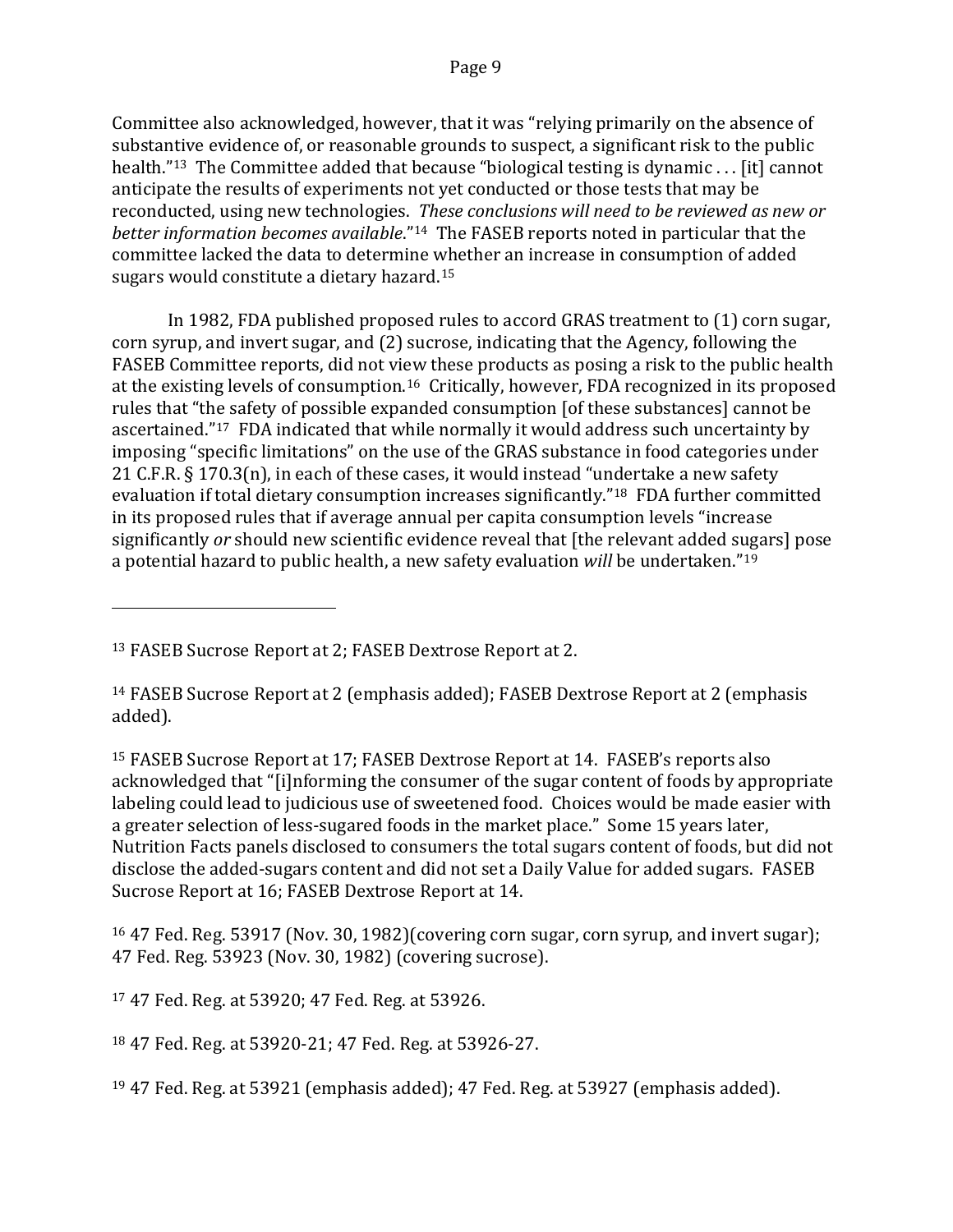In 1983, FDA formed a Sugars Task Force to further assess the safety of dietary sugars.<sup>20</sup> The Task Force published its report in 1986, supporting the GRAS treatment of the products covered in FDA's 1982 proposed rule**.** And in 1988, FDA published final rules affirming that the uses of corn sugar, corn syrup, invert sugar and sucrose in food are GRAS. 53 Fed. Reg. 44862 (Nov. 7, 1988). Once again, however, FDA emphasized that its determinations were based on *present* levels of consumption (and implicitly, on the existing data on which the safety determination was necessarily based). *Id.* at 44865 ("there is no conclusive evidence that sugars consumption *at present levels* poses a health hazard to the general public, other than a contribution to dental caries.") [emphasis added].

With regard to the newly marketed HFCS, FDA initially granted GRAS status to that product in 1983 (48 Fed. Reg. 5716 (Feb. 8, 1983)), but conditioned that grant on the completion of the ongoing 1983 review by the Sugars Task Force. In 1988, after GRAS status was accorded to corn syrup, corn sugar, invert sugar, and sucrose (see above), FDA proposed to affirm the GRAS status of HFCS. 53 Fed. Reg. 44904 (November 7, 1988). FDA reiterated in the proposed rule that its conclusion "is predicated on the assumption that the consumption and availability of total sugars will remain at current levels" (and implicitly, on the existing data on which the safety determination was necessarily based). 53 Fed. Reg. at 44907. In 1996, FDA issued a final rule declaring HFCS to be GRAS. 61 Fed. Reg. 43447 (Aug. 23, 1996).

Consumption of caloric sweeteners, according to USDA estimates, increased from 86.2g/day in 1982, when the FDA first proposed that sucrose, corn syrup, corn sugar, and invert sugar be declared GRAS, to 95.3g/day when the rule was finalized in 1988. Consumption then rose by 16.2 percent to its peak of 110.7g/day in 1999. It has since declined to 96.4g/day in 2010, slightly more than in 1988, but still appreciably more than in 1982.

# **D. Discussion**

<span id="page-10-0"></span>The information on which FDA relied to grant essentially unrestricted GRAS status to added sugars is antiquated and obsolete, as FDA itself recognized it might become. There simply cannot be said to be the needed level of consensus that the added sugars currently denominated GRAS are in fact safe as they are used today. It is time for the Agency to honor its 30-year-old commitment to review the GRAS status of added sugars and to adjust such status accordingly (at least for sucrose and HFCS) as well as to undertake other actions to ensure the safe use of both GRAS and non-GRAS added sugars in the future.

<span id="page-10-1"></span><sup>&</sup>lt;sup>20</sup> It has been reported that Walter Glinsmann, the task force's lead administrator, would later become a consultant to the Corn Refiners Association, which represents producers of HFCS. Taubes G, Couzens CK. Big Sugar's Sweet Little Lies. Mother Jones. Nov.–Dec. 2012. [http://www.motherjones.com/environment/2012/10/sugar-industry-lies-campaign;](http://www.motherjones.com/environment/2012/10/sugar-industry-lies-campaign) accessed Dec. 22, 2012. i<br>I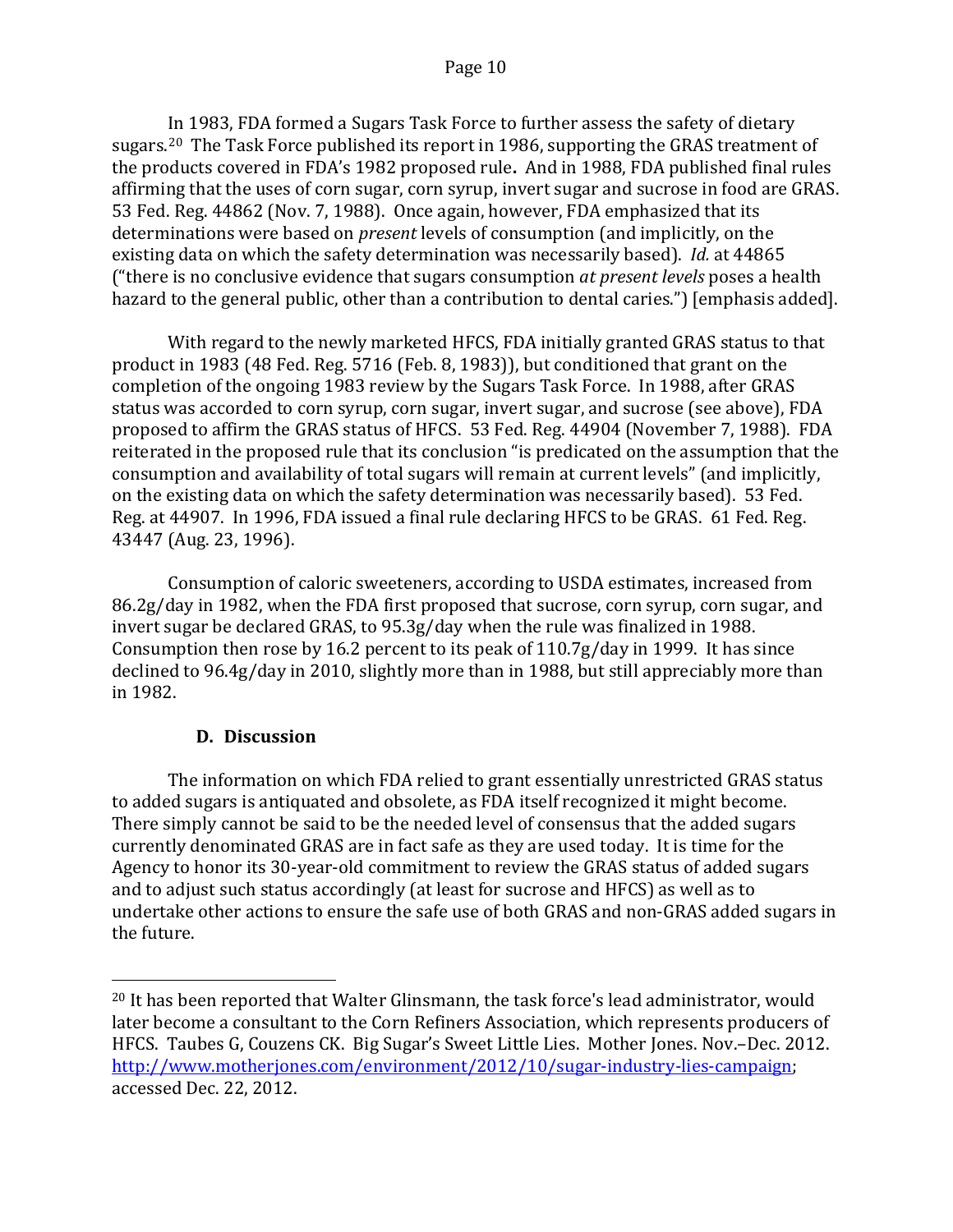Since the FDA's review of these products three decades ago, a mountain of evidence has emerged to demonstrate that added sugars, at the levels they are currently consumed by Americans *today*, are harmful to the public health. Part of this change is due to changes in behavior: Americans' consumption of added sugars is different—*i.e.*, greater, especially from beverages—than it was in the 1970s and early 1980s (though consumption has declined since its peak in the late 1990s to the levels consumed in the late 1980s). Even more importantly, scientists have a better understanding of the linkages between the consumption of added sugars and certain serious and widespread diseases and diet quality. In any event, the evidence is clear that when consumed at current levels, added sugars pose significant health risks. That is why the U.S. government and other authorities have recommended that people greatly reduce their intake of added sugars. The current body of evidence provides precisely the kinds of "current scientific information" (21 C.F.R. § 170.6) and "new scientific evidence" (47 Fed. Reg. at 53921, 47 Fed. Reg. at 53927) on which FDA's reconsideration of GRAS status should—and FDA promised would − be based.

#### **1. Current levels of consumption of all sugars added to foods are well above recommended levels**

## **a. Sugars consumption**

<span id="page-11-1"></span><span id="page-11-0"></span>The U.S. Department of Agriculture ("USDA") estimates that in 2011 average percapita loss-adjusted availability, its closest estimate to actual population consumption, of caloric sweeteners (mostly sugar and HFCS) was **96.4g** (**22.9 teaspoons or 386 calories)** per day (**14.8 percent of 2,604 calories**).[21](#page-11-2) Similarly, an analysis of National Health and Nutrition Examination Survey ("NHANES") 2007–2008 data concluded that the average American over the age of 2 consumes **77 grams (18.3 teaspoons or 308 calories)** of added sugars per day (**14.7 percent of 2,100 calories**).[22](#page-11-3) The differences between the USDA and NHANES estimates is presumably due to their very different methodologies.

<span id="page-11-2"></span><sup>&</sup>lt;sup>21</sup> USDA. Food availability (per capita) data system. <u>http://www.ers.usda.gov/data-</u> [products/food-availability-\(per-capita\)-data-system.aspx;](http://www.ers.usda.gov/data-products/food-availability-(per-capita)-data-system.aspx) accessed August 24, 2012. Note that USDA's figures, which assume that 41 percent of sugars produced are lost prior to consumption, are crude estimates, not hard science. *See* Strom S. Nation's sweet tooth shrinks. The New York Times. Oct. 27, 2012. i<br>I

<span id="page-11-3"></span><sup>22</sup> Welsh JA, Sharma AJ, Grellinger L, et al. Consumption of added sugars is decreasing in the United States. Am J Clin Nutr. 2011;94:726–34. Note that Welsh et al. reported a 23 percent decrease in added-sugars consumption based on NHANES data from 1999–2000 to 2007– 2008. That decline is inconsistent with the 9.8 percent decrease in sugar production and consumption, based on USDA's figures. As Welsh et al. noted, dietary-recall surveys, such as NHANES, tend to underestimate food intake, especially by obese individuals and of lesshealthful foods. They recognized that public concerns about obesity grew over the period of their study and that that "could have resulted in a greater underestimate of total addedsugar intake in the latter years of our study." Also, average loss-adjusted availability and consumption figures do not reflect the fact that many people, particularly teenaged boys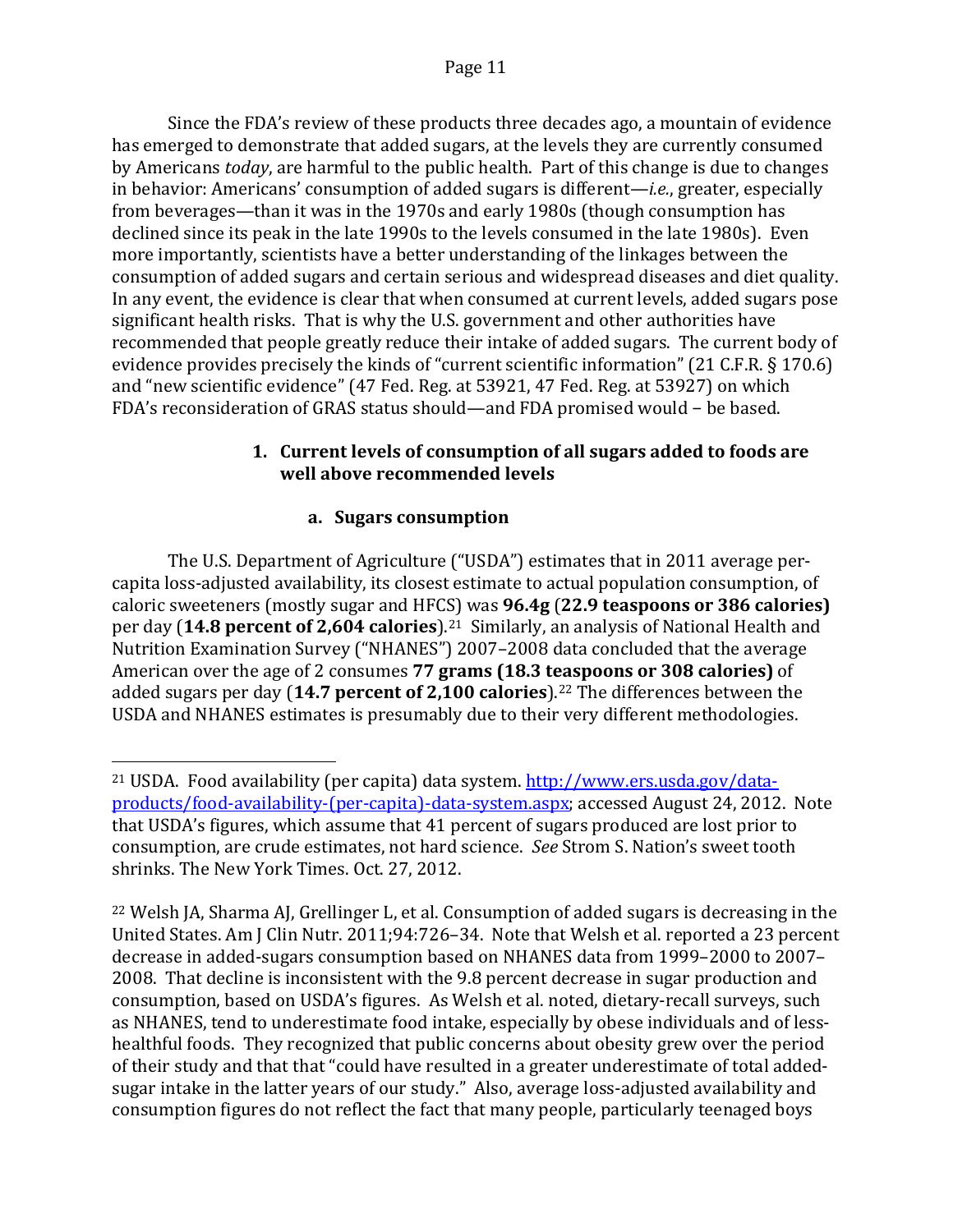An analysis by Marriott et al. of NHANES 2003–2006 data found that 12.5 percent of all participants (four years and older)—equivalent to 36.4 million people in the general population—overall consumed more than 25 percent of their calories in the form of added sugars.[23](#page-12-0) Using data from NHANES 2007–2008, Welsh found a similar result: 6.25 percent of the study population (over the age of two)—equivalent to 19.0 million people in the general population—consumed more than 25 percent and up to 30 percent of their calories from added sugars; 3.3 percent of the population—10.0 million people—consumed greater than 30 percent and up to 35 percent of their calories from added sugars; and 4.6 percent of the population—14.0 million people—consumed greater than 35 percent of their calories from added sugars. Thus, a total of 14.2 percent of the study population equivalent to 41.6 million people in the general population—consumed more than 25 percent of their calories from added sugars.<sup>[24](#page-12-1)</sup>

Teens and young adults consume considerably more added sugars than the population average. Welsh et al. analyzed NHANES data from 1999–2004 and found that daily consumption of added sugars by 2,157 adolescents (aged 12–18) was 21.4 percent of total calories.<sup>[25](#page-12-2)</sup> Furthermore, 32.4 percent of the adolescents—9.2 million people<sup>26</sup> consumed at least 25 percent of their calories from added sugars, including 18.4 percent equivalent to 5.2 million people—who consumed at least 30 percent of calories from added sugars.

Marriott et al.'s analysis of NHANES 2003–2006 data, which found that 12.5 percent of all participants consumed more than 25 percent of their calories from added sugars, additionally found that 14.4 percent of males 9–13, 17.0 percent of males 14–18, and 18.1 percent of males 19–30 consumed more than 25 percent of their calories from added

<span id="page-12-0"></span><sup>23</sup> Marriott BP, Olsho L, Hadden L, et al. Intake of added sugars and selected nutrients in the United States, National Health and Nutrition Examination Survey (NHANES), 2003–2006. Crit Rev Food Sci Nutr. 2010;50:228–58. (This study was funded by the industry-sponsored International Life Sciences Institute.)

<span id="page-12-1"></span><sup>24</sup> Welsh JA. Pers. Comm. Jan. 10, 2013. Based on a population of 304.1 million people as of July 1, 2008. Based on Howden LM, Meyer JA. Age and sex composition in the United States: 2010 Census Brief. Age and Sex Composition: 2010. U. S. Census Bureau, May 2011. [http://www.census.gov/prod/cen2010/briefs/c2010br-03.pdf;](http://www.census.gov/prod/cen2010/briefs/c2010br-03.pdf) accessed Jan. 17, 2013.

<span id="page-12-2"></span><sup>25</sup> Welsh JA, Sharma A, Cunningham SA, et al. Consumption of added sugars and indicators of cardiovascular disease risk among US adolescents. Circulation. 2011 (Jan 25);123(3):249–57.

<span id="page-12-3"></span><sup>26</sup> Based on Howden LM, Meyer JA. *Op. cit.*

and young men, consume far more calories and sugar than the average. See below in this Petition, at 12–13. i<br>I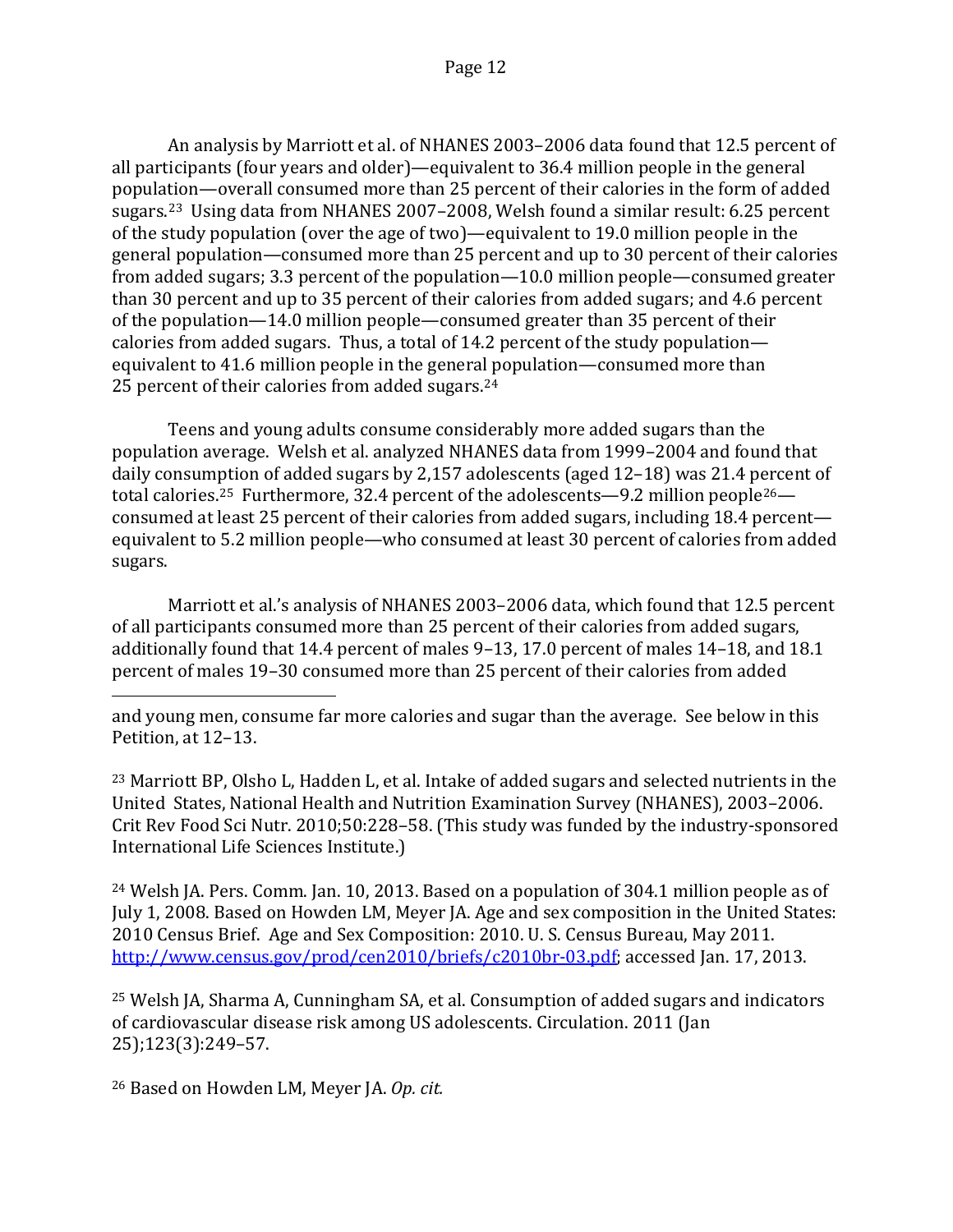sugars.23 Likewise, 20.3 percent of females 14–18 and 19.3 percent of females 19–30 consumed more than 25 percent of their calories from added sugars. Among the approximately 48 million<sup>[27](#page-13-0)</sup> people aged 19 to 30 in the United States, 4.2 percent of males and 4.9 percent of females—about two million people—consumed more than 35 percent of their calories from added sugars. Of the people who consumed more than 25 percent of their calories from added sugars, 60.2 percent of the added sugars came from regular soft drinks and fruit ades/drinks, far more than from any other food category.

In follow-up analyses for the 2007–2008 NHANES, Welsh found that adolescents 12–18—about 30.0 million people—consumed an average of 17.6 percent of their calories from added sugars, with 22.2 percent (about 6.7 million people[28\)](#page-13-1) consuming more than 25 percent of calories from added sugars; young adults aged 19–28 (about 42.9 million people) consumed an average of 15.9 percent of their total calories from added sugars, with 16.3 percent—7.0 million people—consuming more than 25 percent of their calories from added sugars.[29,](#page-13-2)22 Thus, even though consumption of added sugars has been d[ec](#page-13-3)reasing in the past decade,<sup>22</sup> huge numbers of people are consuming far more added sugars than is healthful.<sup>30</sup>

Finally, USDA's loss-adjusted food-availability data estimate that boys 12–19 consume 57.0 percent more added sugars, but only 25.2 percent more calories, than the average American. Men 20–39 consume 44.9 percent more added sugars, but only 31.6 percent more calories, than the average American.[31](#page-13-4),[32](#page-13-5) In short, large numbers of Americans, especially adolescents and young adults, consume large amounts of sugar.

<span id="page-13-1"></span><sup>28</sup> Based on Howden LM, Meyer JA. *Op. cit.*

<span id="page-13-2"></span><sup>29</sup> Pers. Comm. Welsh JA. Dec. 25, 2012. Similarly, Welsh and colleagues, using 2007–2008 NHANES data, found that teens 12–17 consumed 17.3 percent of their calories from added sugars.

<span id="page-13-3"></span><sup>30</sup> The estimates by Marriott et al. and Welsh et al. cited above are not directly comparable because of methodological differences (*e.g.*, the former used two days of survey data, the latter only one). Also, added-sugars consumption has declined modestly since 1999–2004.

<span id="page-13-4"></span><sup>31</sup> USDA. Commodity Consumption by Population Characteristics. Table 6: Nuts and Sweeteners Availability. (1999–2002) [http://www.ers.usda.gov/data-products/commodity-consumption-by-population](http://www.ers.usda.gov/data-products/commodity-consumption-by-population-characteristics.aspx)[characteristics.aspx;](http://www.ers.usda.gov/data-products/commodity-consumption-by-population-characteristics.aspx) accessed Nov. 10, 2012.

<span id="page-13-5"></span><sup>32</sup> Wright JD, Wang CY, Kennedy-Stephenson J, et al. Dietary intake of ten key nutrients for public health, United States: 1999–2000. Advance data from vital and health statistics; No. 334. Hyattsville, Maryland: National Center for Health Statistics. 2003. [http://www.cdc.gov/nchs/data/ad/ad334.pdf;](http://www.cdc.gov/nchs/data/ad/ad334.pdf) accessed Nov. 10, 2012.

<span id="page-13-0"></span><sup>27</sup> Based on Howden LM, Meyer JA. *Op. cit.* i<br>I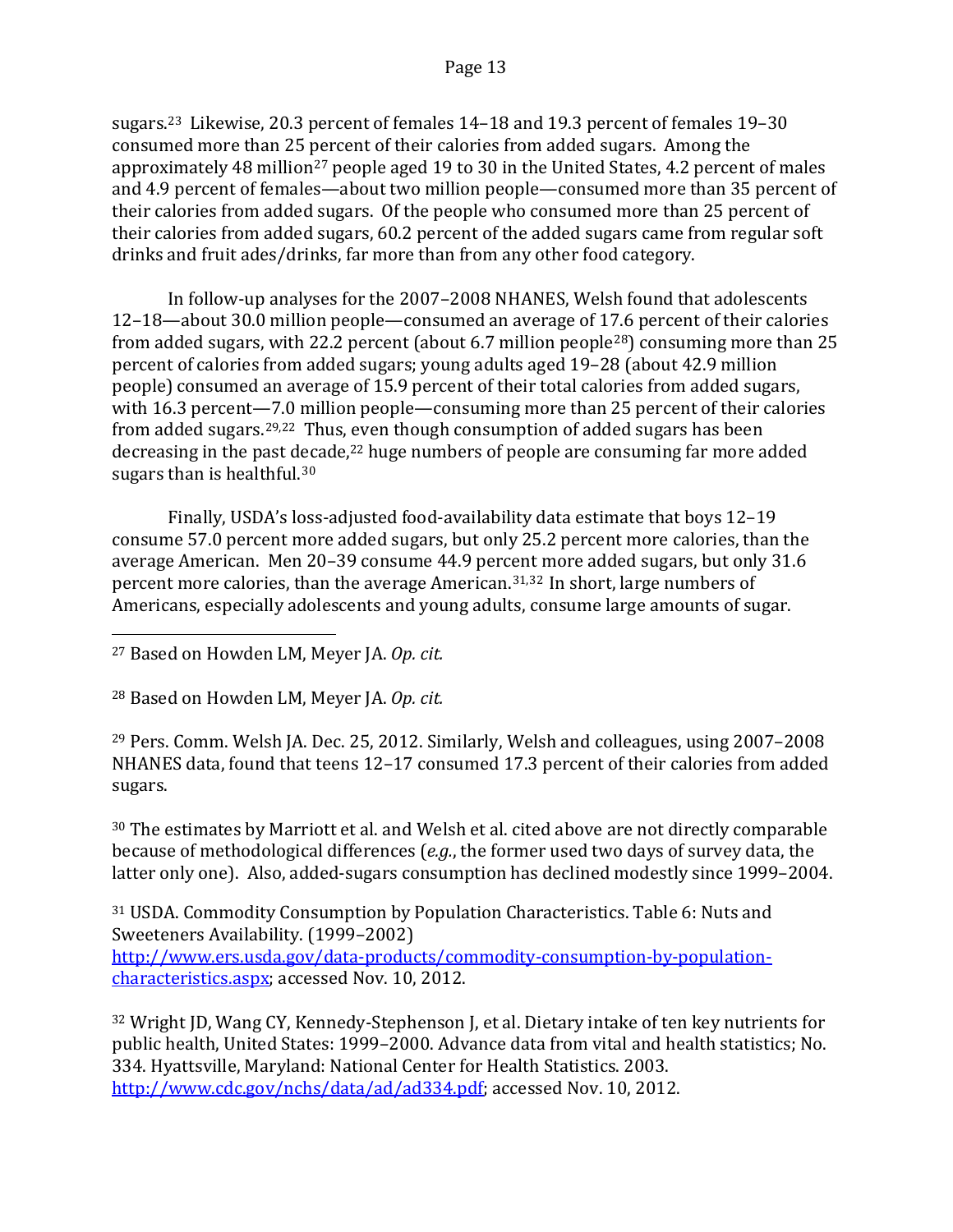#### **b. SSB consumption**

<span id="page-14-0"></span>The 2010 Dietary Guidelines for Americans indicates that almost 50 percent of added sugars come from sugar-sweetened beverages (SSB), including soda pop, fruit drinks, energy drinks, sports drinks, and tea.<sup>6</sup> Sales of non-diet<sup>[33](#page-14-1)</sup> carbonated soft drinks steadily rose from about 11 gallons (equivalent to 117 12 oz. cans) per capita in the mid-1950s<sup>[34](#page-14-2)</sup> to 40.5 gallons (432 12 oz. cans) in 1998, the year of peak cons[um](#page-14-4)ption.<sup>[35](#page-14-3)</sup> Since then, sales slid back to 31.3 gallons (334 12 oz. cans) per capita in 2011. 36 A portion of that sales decline has been offset by increases in sports drinks, energy drinks, and teas.

Those sales figures from industry sources are averages, which inevitably hide information about heavy consumers and demographic sub-groups. The Centers for Disease Control and Prevention (CDC) found, on the basis of 2005–2008 NHANES data, that on a given day, half the U.S. population over two years old does not consume any SSB, another 25 percent consumes some sugar drinks but less than 200 calories' worth (about 16 oz.), another 25 percent consumes at least 200 calories' worth, including 5 percent who consume at least 567 calories' worth (45 oz. or almost four typical cans of soda) of SSB. CDC also found that adults with an income under 130 percent of the poverty income ratio (PIR) consumed twice their percentage of calories from SSB as people at or over 350 percent of the PIR. (The differences among people under 20 were smaller.) CDC also found that among adults, Mexican Americans and non-Hispanic blacks consumed about 60 percent more of their daily calories from SSB compared to non-Hispanic whites. (Again, the differences in people of different races under 20 were smaller.) Age also makes a big difference in SSB consumption. For instance, males between 12 and 39 years old consume 48 percent more calories from SSB than the average male, while boys 6–11 consume 20 percent fewer calories, men 40–59 consume 11 percent fewer calories, and men over 60 consume 61 percent fewer calories than the average. And gender makes a big difference: females 2 and older consume 42 percent fewer calories from SSB than males.<sup>[37](#page-14-5)</sup>

<span id="page-14-4"></span><sup>36</sup> Beverage Digest. U.S. beverage results for 2011. [http://beverage-digest.com/pdf/top-](http://beverage-digest.com/pdf/top-10_2012.pdf)[10\\_2012.pdf;](http://beverage-digest.com/pdf/top-10_2012.pdf) accessed Feb. 6, 2013.

<span id="page-14-1"></span><sup>33</sup> Percentages of drinks that were non-caloric in 1998 and 2011 are estimates from Beverage Digest. i<br>I

<span id="page-14-2"></span><sup>34</sup> National Soft Drink Association. Sales survey of the soft drink industry 1983.

<span id="page-14-3"></span><sup>35</sup> Beverage Digest. 1998 Top 10 soft drink companies and brands. [http://www.beverage](http://www.beverage-digest.com/editorial/990212s.html)[digest.com/editorial/990212s.html;](http://www.beverage-digest.com/editorial/990212s.html) accessed Feb. 6, 2013.

<span id="page-14-5"></span><sup>37</sup> Ogden CL, Kit BK, Carroll MD, et al. Consumption of sugar drinks in the United States, 2005–2008. NCHS data brief, no 71. Hyattsville, MD: National Center for Health Statistics. 2011.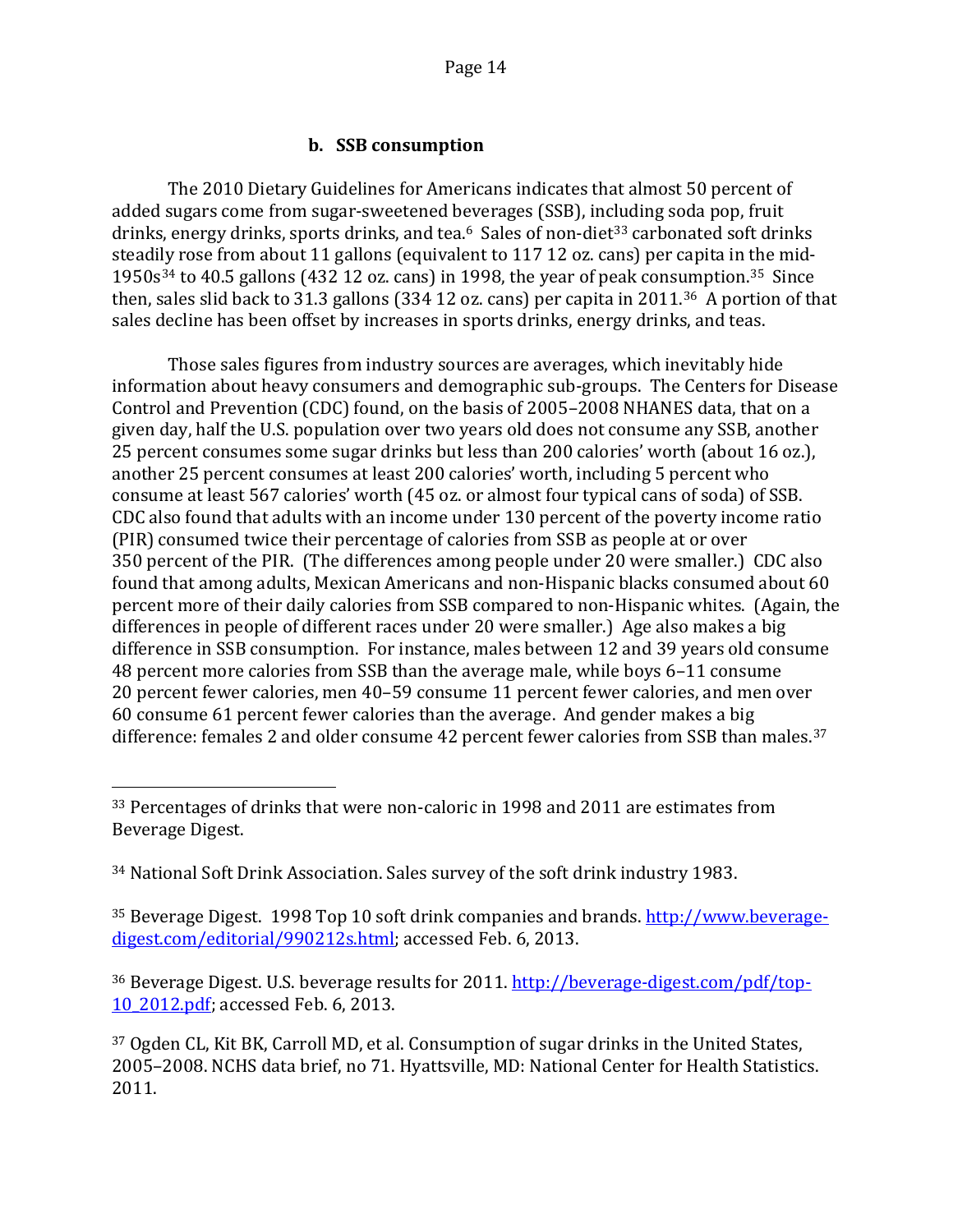## **c. Recommended consumption of added sugars**

<span id="page-15-0"></span>The current consumption levels of added sugars, partly due to SSB consumption, discussed above are significantly greater than the levels recommended by public health experts, including the U.S. Government.

- USDA offered perhaps the first governmental recommendation for added-sugar consumption in "Food Guide Pyramid," a 1993 brochure that recommended limiting daily consumption to 10 teaspoons (42 grams or 168 calories)—8.4 percent of total calories—for someone consuming a 2,000-calorie diet.<sup>[38](#page-15-1)</sup> Thus, USDA recommended a level of consumption slightly over one-half of current *population-average* levels (8.4 percent of total calories versus 14 to 15 percent). USDA noted that complying with that 10 teaspoon recommendation would result in adherence to one of the seven dietary guidelines—"use sugars only in moderation"— that will help Americans "enjoy better health and reduce your chances of getting certain diseases.'"[39](#page-15-2)
- In 2003, the World Health Organization recommended that people consume less than 10 percent of their total calories from "free" sugars, which includes added sugars and the sugars in fruit juices, honey, and syrups. Under that recommendation, a person consuming 10 percent of 2,000 calories in free sugars could consume up to 50g (11.9 teaspoons or 200 calories), of sugars per day.[40](#page-15-3)  (The British Food Standards Agency subsequently also recommended that people consume under 10 percent of their calories from "free sugars," which includes fruit juice. [41\)](#page-15-4)
- Since 2003, experts have recommended even lower intakes of added sugar, leading to an even greater gulf between recommendations for a healthy diet and the reality of Americans' overconsumption of added sugars. Beginning in 2005, the Dietary Guidelines for Americans ("DGA"), identified the foods and calories needed to fulfill the nutrient requirements of people of both sexes and different

<span id="page-15-2"></span><sup>39</sup> *Id.* at 1.

<span id="page-15-1"></span> $^{38}$  USDA. The Food Guide Pyramid Home and Garden Bulletin No, 252. (Aug. 1992)(rev'd Oct. 1996 at 17) The recommended sugar intakes cited here were interpolated from the information provided in the Bulletin (6 teaspoons for a 1,600-calorie diet, 12 teaspoons for a 2,200-calorie diet, and 18 teaspoons for a 2,800-calorie diet). i<br>I

<span id="page-15-3"></span><sup>40</sup> World Health Organization. Diet, Nutrition, and the Prevention of Chronic Diseases. WHO Technical Report Series 916. 2003. [http://whqlibdoc.who.int/trs/who\\_trs\\_916.pdf;](http://whqlibdoc.who.int/trs/who_trs_916.pdf) accessed April 1, 2012.

<span id="page-15-4"></span><sup>&</sup>lt;sup>41</sup> Food Standards Agency. Rationale and discussion of the 15 g high sugars criterion within the FSA signposting scheme. [http://www.food.gov.uk/multimedia/pdfs/paperexpert.pdf;](http://www.food.gov.uk/multimedia/pdfs/paperexpert.pdf) accessed Dec. 23, 2012.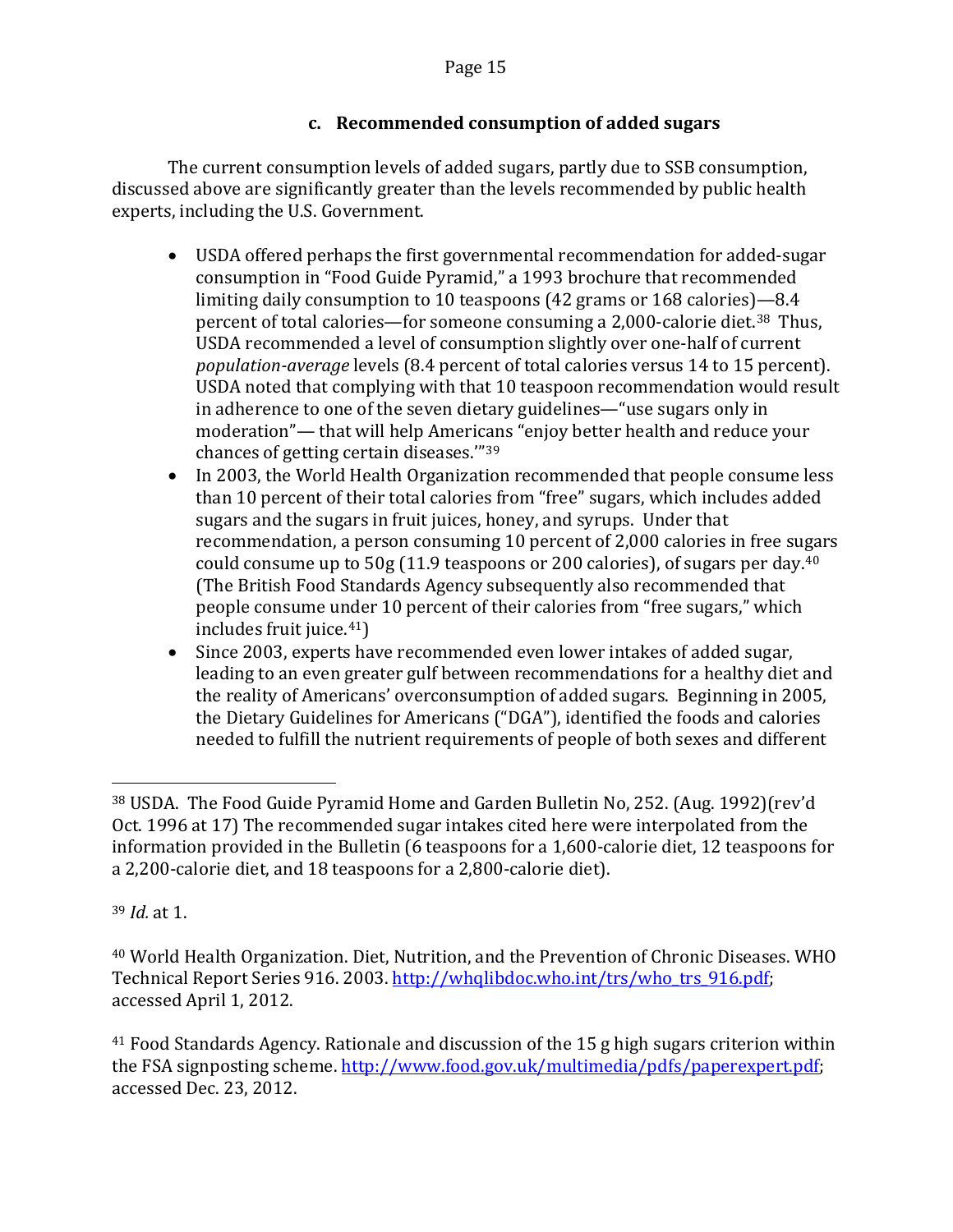ages. By subtracting the calorie content of essential, nutritious foods from the recommended total daily calorie intake, the authors of the DGA calculated the number of extra, "discretionary" calories that could be expended on solid fats and added sugars (and alcohol). About half of those discretionary calories are then dedicated to added sugars to reach a recommendation on the amount of added-sugar consumption that is consistent with a healthy diet. The 2010 DGA, for example, recommends that a person consuming 2,000 calories per day should not consume more than 258 calories from solid fats and added sugar; dividing those calories equally between added sugars and solid fats indicates a limit of about 129 calories from sugars (32.3 grams or 7.7 teaspoons). That amounts to 6.5 percent of calories—or about 60 percent less than actual estimated *population-average* consumption levels.[42](#page-16-0)

• Similarly, in 2009, the American Heart Association (AHA) recommended that most American women should consume no more than 100 calories (25g or 6.0 teaspoons of added sugars) per day and that most American men should consume no more than 150 calories (37.5g or 8.9 teaspoons) per day from added sugars.[43](#page-16-1) That is equivalent to 5.6 percent to 6.8 percent of total calories (based on intakes of 1,800 calories for women and 2,200 for men).<sup>[44](#page-16-2)</sup> The Heart Association's average recommended intake of 31g is one-third of what USDA estimates that Americans consume and two-fifths of what the 2007-2008 NHANES data found. The recommendation for all males and females combined, 6.2 percent of calories, is almost 60 percent lower than current consumption of 14.8 percent (average based on USDA and NHANES estimates).

Dietary intakes of added sugars by different gender/age (4 years and up) groups (from NHANES 2003–2006) can be compared to the intakes recommended by the DGA (see Appendix 1). In making those comparisons, we assumed a sedentary lifestyle, chose midpoints of estimated calorie needs, and allotted half of the "discretionary calories" to added sugars. Based on those assumptions, most gender/age groups consume three times the recommended levels of added sugars.

<span id="page-16-0"></span><sup>42</sup> Dietary Guidelines for Americans, *op. cit.,* Appendix 7. [http://www.cnpp.usda.gov/Publications/DietaryGuidelines/2010/PolicyDoc/Appendices.](http://www.cnpp.usda.gov/Publications/DietaryGuidelines/2010/PolicyDoc/Appendices.pdf) [pdf;](http://www.cnpp.usda.gov/Publications/DietaryGuidelines/2010/PolicyDoc/Appendices.pdf) accessed July 9, 2012. i<br>I

<span id="page-16-1"></span><sup>43</sup> Johnson RK, Appel LJ, Brands M, et al. Dietary sugars intake and cardiovascular health." A Scientific Statement from the American Heart Association. Circulation. 2009;120:1011-20.

<span id="page-16-2"></span><sup>44</sup> The AHA provided examples of added-sugars allowances for people of several different ages and levels of physical activity. Thus, a sedentary woman 71 to 75 years old should consume no more than 3 teaspoons (3.0 percent of calories) of added sugars, while an active man, 21 to 25 years old, could consume as many as 18 teaspoons (9.6 percent of calories) of added sugars.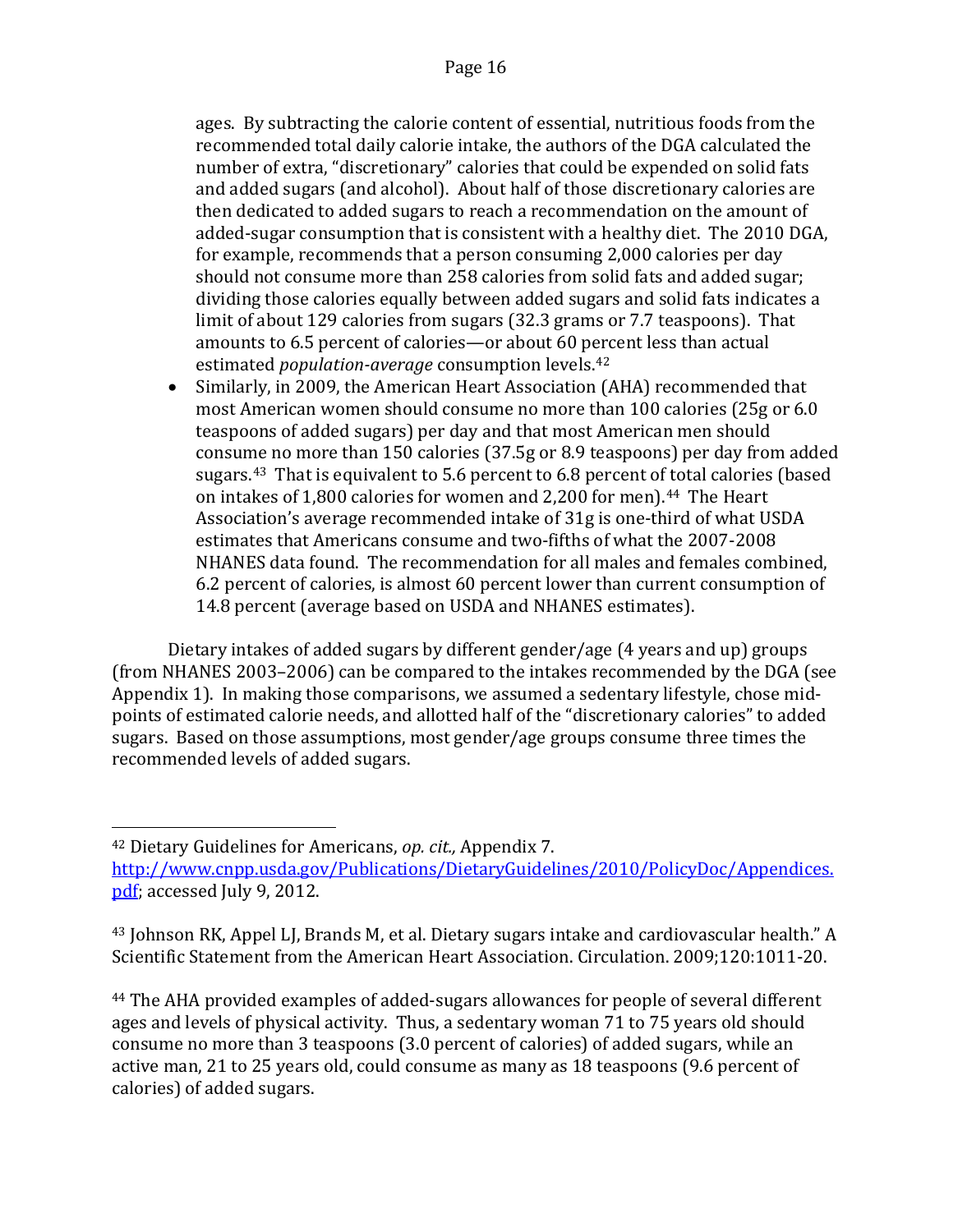#### Page 17

Taken together, the above data show that current consumption of added sugars is about 18–23 teaspoons per day, or about 15 percent of calories, for an average person over 2 years old, with much higher levels of consumption for many people. Health authorities recommend, depending on the demographic group, that no more than about 3–10 percent of calories come from added sugars. As noted above, for someone consuming 2,000 calories per day, the DGA suggests consuming no more than 7.7 teaspoons (32.3 grams or 6.5 percent of calories) of added sugars. For someone consuming 15 percent of their calories (current average consumption) from added sugars, achieving the recommended goal would require almost a 60 percent reduction in consumption.[45,](#page-17-0)[46](#page-17-1) 

This language is not meant to convey a desirable or even acceptable standard intake. The report states that persons whose intake of added sugars is 25 percent or more of total calories are more likely to have poorer intakes of important essential nutrients. It does not address the issue that added sugar intakes at 25 percent or even well below it, may well have significant implications for caloric balance and weight control. Interpretations suggesting that a sugar intake of 25 percent of total calories is endorsed by the Institute's report are incorrect.

Also, as noted in the text above, tens of millions of people consume more than 25 percent of their calories from added sugars (with millions of those consuming more than 35 percent of their calories from added sugars), and, with data that the IOM committee did not have, each 5 percent increase in added sugars above the 0–5 percent group was associated with decreased nutrient intake.

<span id="page-17-1"></span><sup>46</sup> Consumption of sugary drinks and added sugars has declined moderately over the past decade (data from USDA's loss-adjusted food availability database; Beverage Digest; Beverage Marketing Corporation; and Welsh JA, Sharma AJ, Grellinger L, et al. *op. cit.*), but Americans still consume far more added sugars than is recommended and is safe. To dispute the link between soft-drinks and obesity, some soft-drink industry officials contend that consumption of soft-drinks has been declining while obesity rates have been rising. In fact, the decline in soft-drink consumption parallels an apparent leveling off of obesity rates, as discussed elsewhere in this petition.

<span id="page-17-0"></span><sup>45</sup> In 2002, the Institute of Medicine (IOM) published Dietary Reference Intakes [DRI] for energy, carbohydrate, and other nutrients. (Dietary Reference Intakes [DRI] for Energy, Carbohydrate, Fiber, Fat, Fatty Acids, Cholesterol, Protein and Amino Acids. National Academy of Sciences, Institute of Medicine; Food and Nutrition Board, Sept. 2002.) The advice for added sugars was based on nutrient dilution: how much sugar could one consume before experiencing reductions in intakes of essential nutrients. While the IOM report stated that "a maximal intake of 25 percent or less of energy from added sugars is suggested," IOM President Harvey Fineberg later qualified that statement in an April 15, 2003, letter to Secretary of Health and Human Services Tommy Thompson, noting: i<br>I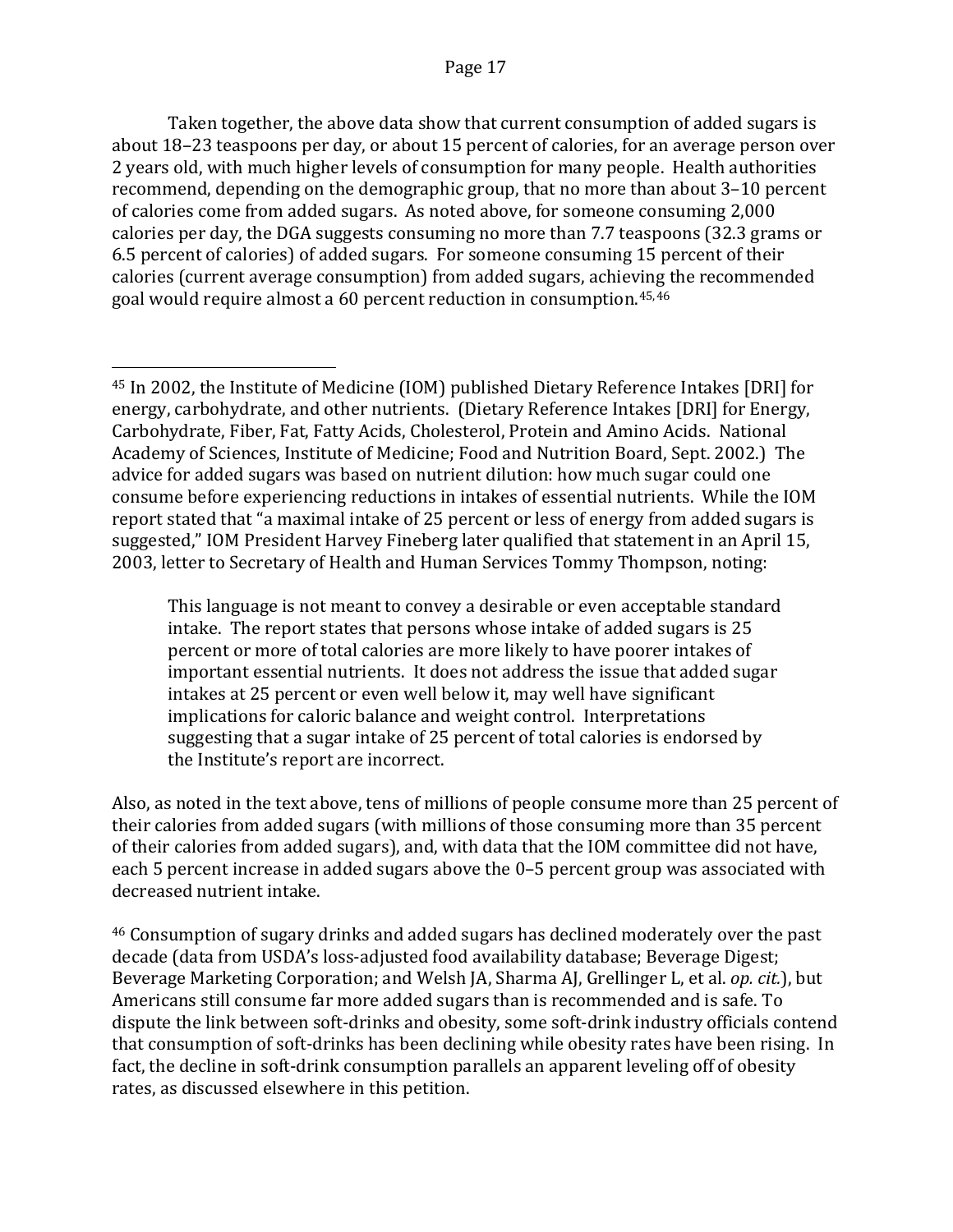The wide gap between the actual levels and recommended levels of consumption of added sugars *demands* the GRAS review that FDA promised in 1982, along with remedial actions to encourage healthier diets.

### **2. Current levels of consumption of added sugars can cause serious health problems.**

<span id="page-18-0"></span>Since 1982 considerably more evidence has emerged to show that added-sugar consumption at current levels not only detracts from a diet containing adequate levels of essential nutrients and dietary fiber, but can also cause a multitude of serious health problems. Some of those problems are on the rise in the United States, a development that parallels the increased consumption of added sugars.

# <span id="page-18-1"></span>**a. Added sugars contribute to obesity and overweight.**

Obesity is a major problem in the United States, with rates of overweight and obesity far higher now than in 1980. Obesity (Body Mass Index (BMI) ≥95th percentile of the BMI-for-age growth charts) rates in children 6–19 were almost level between 1963– 1965 and 1976–1980, but then tripled.[47](#page-18-2) Likewise, the prevalence of adult obesity (BMI  $\geq$ 30 kg/m<sup>2</sup>) was almost level between 1960–1962 and 1976–1980, but has since more than doubled.[48](#page-18-3) The rates of extreme obesity (BMI>40 kg/m2) in adults 20–74 rose six-fold between 1960–1962 and 2007–2008. While increases in obesity rates in children and adults may have moderated in the past decade,<sup>48,[49](#page-18-4)</sup> about one-third of children and two-thirds of adults are overweight or obese.<sup>[50](#page-18-5),49</sup> The prevalence of obesity is particularly high

<span id="page-18-2"></span><sup>47</sup> Ogden C, Carroll M. Centers for Disease Control and Prevention. Prevalence of obesity among children and adolescents: United States, trends 1963–1965 through 2007–2008. June 2010. I

[http://www.cdc.gov/nchs/data/hestat/obesity\\_child\\_07\\_08/obesity\\_child\\_07\\_08.pdf;](http://www.cdc.gov/nchs/data/hestat/obesity_child_07_08/obesity_child_07_08.pdf) accessed Feb. 7, 2013.

<span id="page-18-3"></span><sup>48</sup> Ogden CL, Carroll MD. Centers for Disease Control and Prevention. Prevalence of overweight, obesity, and extreme obesity among adults: United States, trends 1960–1962 Through 2007–2008. June 2010.

[http://www.cdc.gov/nchs/data/hestat/obesity\\_adult\\_07\\_08/obesity\\_adult\\_07\\_08.pdf;](http://www.cdc.gov/nchs/data/hestat/obesity_adult_07_08/obesity_adult_07_08.pdf) accessed Feb. 7, 2013.

<span id="page-18-4"></span><sup>49</sup> Flegal ML, Carroll MD, Kit BK, et al. Prevalence of obesity and trends in the distribution of body mass index among US adults, 1999–2010. JAMA. 2012;307(5):491-7.

<span id="page-18-5"></span><sup>50</sup> Ogden CL, Carroll MD, Kit BK, et al. Prevalence of obesity and trends in body mass index among US children and adolescents, 1999–2010. JAMA. 2012;307(5):483-90.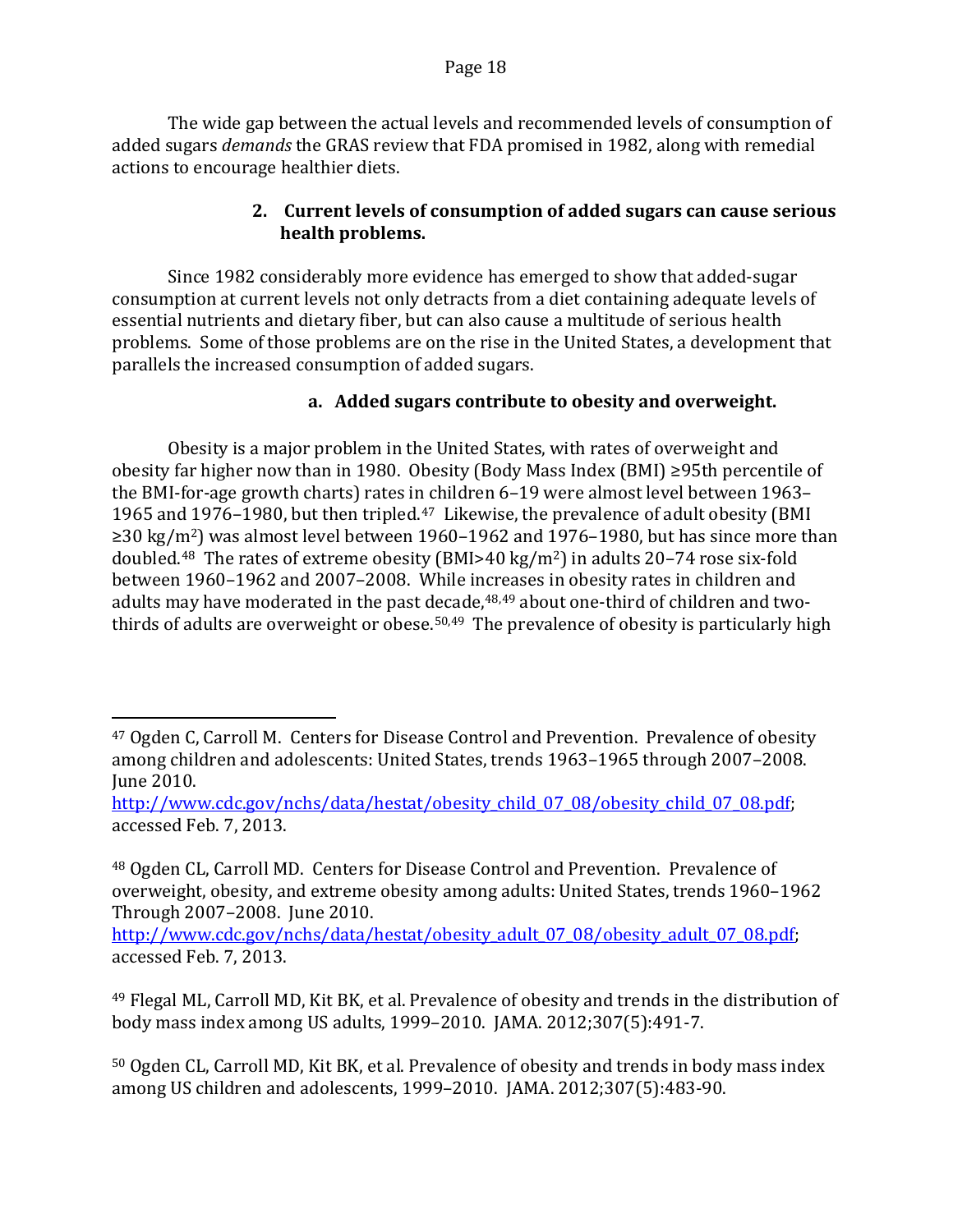among Mexican American and non-Hispanic black children and women.[51,](#page-19-0)[52](#page-19-1) Currently, more than 80 percent of African American women are overweight or obese.<sup>49</sup>

Obesity is a risk factor for cardiovascular disease, hypertension, diabetes, cancer, and prematu[re](#page-19-2) death.<sup>6</sup> Obesity costs America about \$150 billion [an](#page-19-3)nually in higher medical costs<sup>53</sup> and \$73 billion annually in reduced productivity.<sup>54</sup> Beyond those dollar costs are the significant effects of pervasive and powerful weight stigma that affects the lives of overweight individuals in education, healthcare, employment, and other settings.<sup>55</sup> All those costs are likely to increase greatly as the present generation of obese children advances to middle age.

<span id="page-19-2"></span><sup>53</sup> Finkelstein EA, Trogdon JG, Cohen JW, et al. Annual medical spending attributable to obesity: Payer- and service-specific estimates. *Health Affairs.* 2009;28(5):w822-31.

<span id="page-19-3"></span><sup>54</sup> Finkelstein EA, DiBonaventura MD, Burgess SM, et al. The costs of obesity in the workplace. J Occup Environ Med. 2010 Oct;52(10):971-6.

<span id="page-19-4"></span><sup>55</sup> Puhl RM, Heuer CA. The stigma of obesity: a review and update. Obesity (Silver Spring). 2009 May;17(5):941-64.

<span id="page-19-0"></span><sup>51</sup> Flegal ML, Carroll MD, Ogden CL, et al. Prevalence and trends in obesity among US adults, 1999–2008. JAMA. 2010;303:235–41. i<br>I

<span id="page-19-1"></span><sup>52</sup> Ogden CL, Carroll MD, Curtin LR, et al. Prevalence of high body mass index in US children and adolescents, 2007–2008. JAMA. 2010;303:242–9.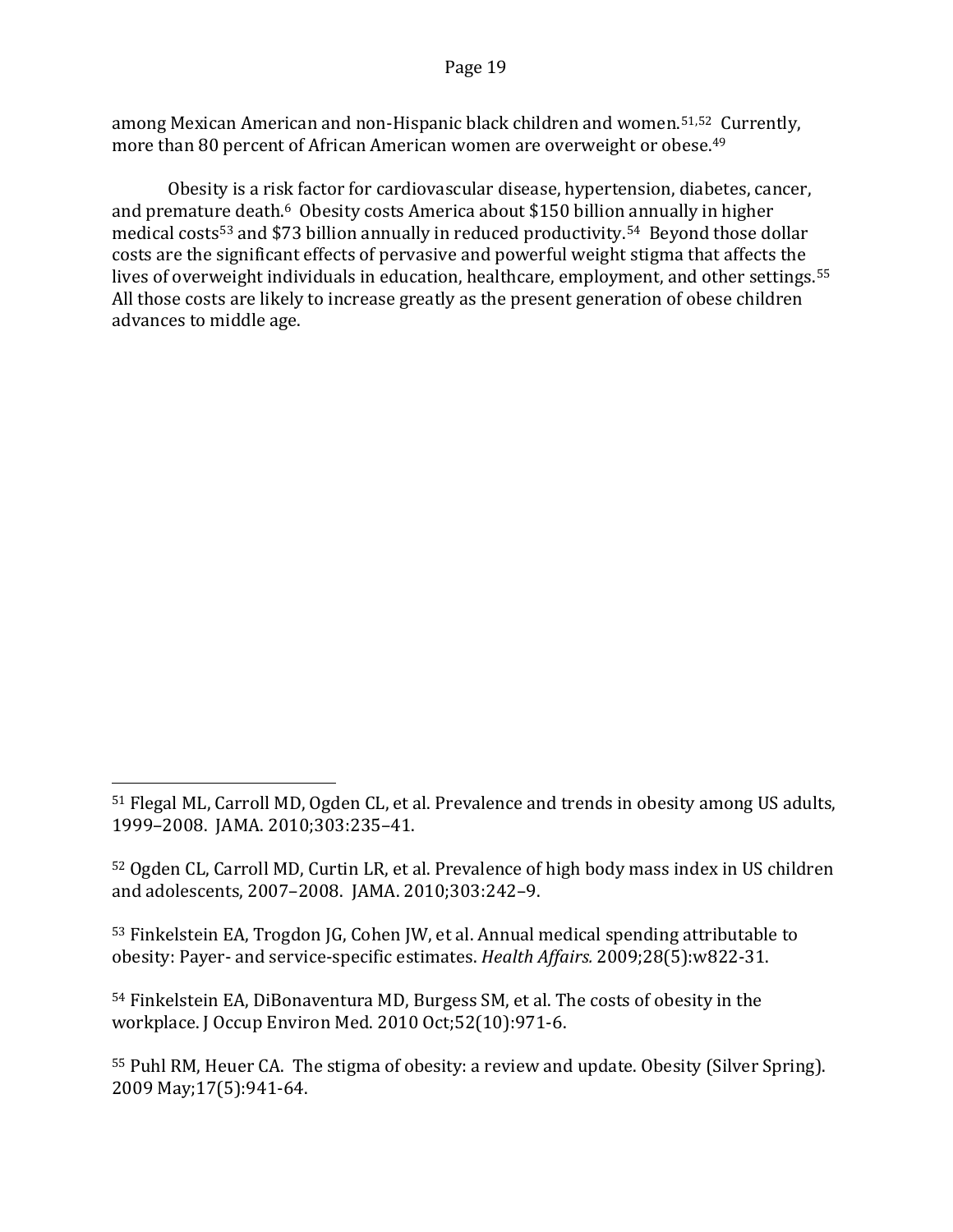### **i. Cohort studies**

A consistent and growing body of evidence indicates that consumption of sugarsweetened beverages (SSBs) [in](#page-20-4)creases the risk of overweight, obesity, or weight gain in children and adults.[56,](#page-20-0)[57,](#page-20-1)[58,](#page-20-2)[59,](#page-20-3) <sup>60</sup>

<span id="page-20-0"></span><sup>56</sup> Sugar-sweetened beverages include non-diet carbonated soft drinks, fruit ades, fruit drinks, sports drinks, energy drinks, vitamin-fortified drinks, sweetened iced tea, and other beverages with added sugars. i<br>I

<span id="page-20-1"></span><sup>57</sup> Hu FB, Malik VS. Sugar-sweetened beverages and risk of obesity and type 2 diabetes: epidemiologic evidence. Physiol Behav. 2010(Apr 26);100(1):47–54.

<span id="page-20-2"></span><sup>58</sup> Malik VS, Schulze MB, Hu FB. Intake of sugar-sweetened beverages and weight gain: a systematic review. Am J Clin Nutr. 2006;84:274–88.

<span id="page-20-3"></span><sup>59</sup> It is critical that any review exclude studies that adjust for total calorie intake, because consumption of SSBs appears to cause weight gain by increasing calorie intake. Studies that adjust for calorie intake are essentially comparing the BMI of SSB drinkers to SSB nondrinkers who consume an equal number of calories. Not surprisingly, when researchers adjust for total calorie intake, the association between SSB intake and weight or weight gain disappears. For example, a 2009 meta-analysis did not find a link between SSBs and weight in children. Forshee RA, Anderson PA, Storey ML. Sugar-sweetened beverages and body mass index in children and adolescents: a meta-analysis. Am J Clin Nutr. 2008;87:1662–71. (The authors of that report were employed by a research center that was partially funded by Coca-Cola Co. and PepsiCo, and one author was subsequently employed by the American Beverage Association. *Id*.) However, when other researchers re-analyzed the data including only studies with data that were not adjusted for weight, consumption of one 12 oz. serving of SSB per day was associated with an increase of 0.08 BMI units. Malik VS, Willett WC, Hu FB, et al. Sugar-sweetened beverages and BMI in children and adolescents: reanalyses of a meta-analysis. Am J Clin Nutr. 2009;89(1):438–9.

<span id="page-20-4"></span> $60$  Scientists (with ties to the food industry) have criticized some of the evidence linking SSBs to health. For example, a Coca-Cola-funded "systematic review" of the "quality of reviews on sugar-sweetened beverages and health outcomes" concluded that "the quality of reviews with positive conclusions and reviews without positive conclusions were, on average, equally poor." Weed DL, Althuis MD, Mink PJ. Quality of reviews on sugarsweetened beverages and health outcomes: a systematic review. Am J Clin Nutr. 2011;94:1340–7. However, an accompanying editorial said that the industry-funded paper was severely flawed. For example, by lumping narrative reviews together with systematic reviews, the paper reached a "spurious conclusion" and "created a distorted view of the state of the literature on SSBs and health outcomes." Malik VS, Hu FB. Sugar-sweetened beverages and health: where does the evidence stand? Am J Clin Nutr. 2011;94:1161–2. Also, the editorial noted that an industry-supported meta-analysis (previous footnote) of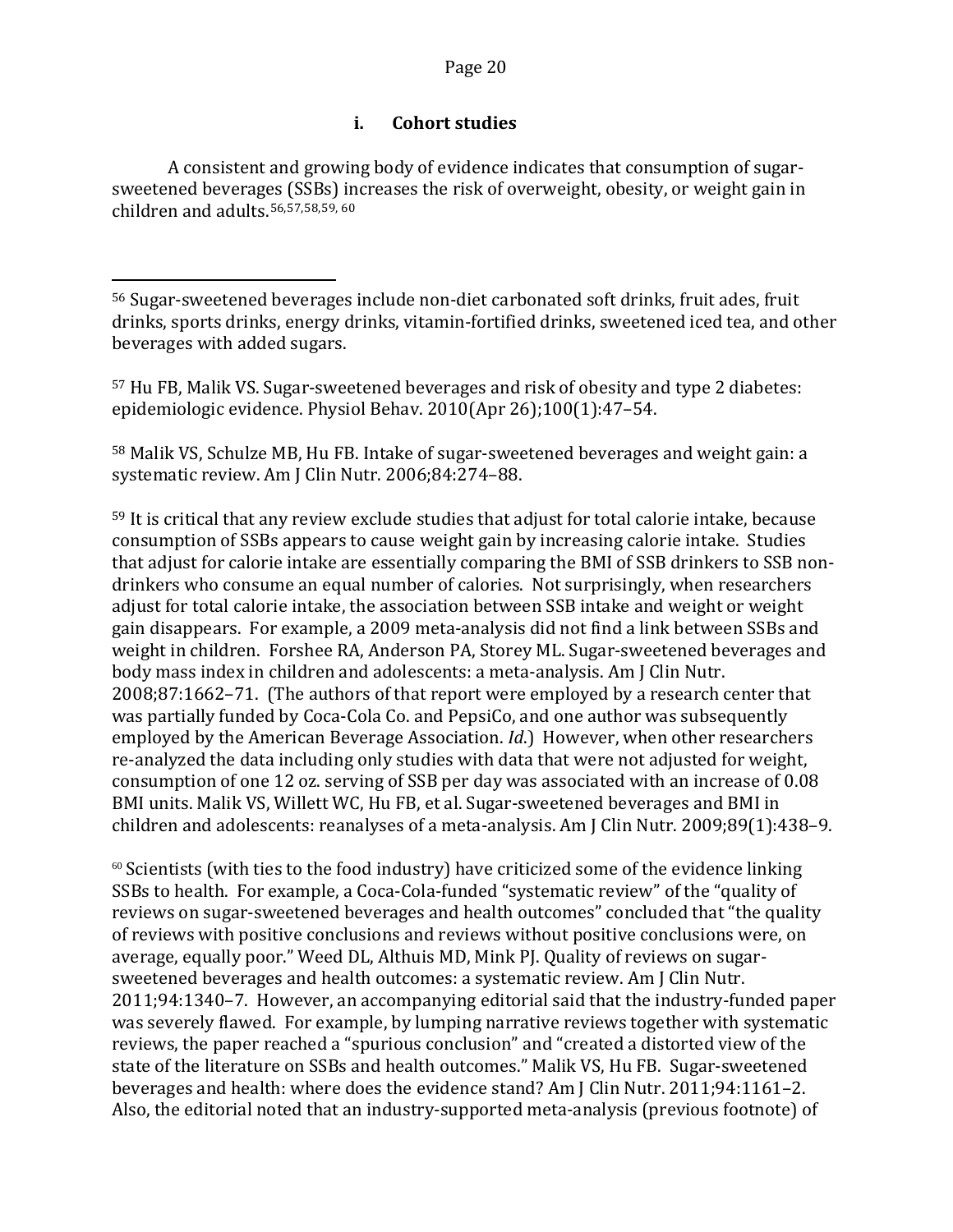The evidence linking SSBs to weight gain led the 2010 Dietary Guidelines Advisory Committee to conclude that "strong evidence supports the conclusion that greater intake of sugar-sweetened beverages is associated with increased adiposity in children."[61](#page-21-0) The committee's conclusion was based on a review by USDA's Nutrition Evidence Library of studies published between 2004 and 2009, including two randomized controlled trials and 17 longitudinal studies.[62](#page-21-1) Furthermore, the Committee recommended that the "consumption of sugar-sweetened beverages in childhood should be discouraged (1) because of the positive association with increased adiposity; and (2) because of the need to replace empty calories with nutrient- rich energy for optimal growth and development."[63](#page-21-2)

Similar results have been observed in cohorts of adults.

- When researchers tracked more than 50,000 healthy women for four years, they found that weight gain was greatest (about 10 pounds) among women who went from drinking no more than one SSB a week to at least one a day[.64](#page-21-3)
- In the Black Women's Health Study, which tracked more than 40,000 healthy women for six years, those who went from drinking no more than one serving of SSB per week to at least one serving per day gained the most weight (15 pounds), while those who reduced their intake gained the least weight (9 pounds).[65](#page-21-4)
- Among roughly 4,000 men and women in the Framingham Offspring Study, those who consumed at least one soft drink a day had a 35 percent higher risk of obesity over the next four years, compared to those who drank no soft drinks.<sup>[66](#page-21-5)</sup>

SSBs and BMI in children and adolescents was one of the few reviews that Weed, et al. rated highly, yet it had "gross errors that fundamentally changed the findings." I

<span id="page-21-0"></span><sup>61</sup> Report of the Dietary Guidelines Advisory Committee on the Dietary Guidelines for Americans, 2010, at D1–23.

<span id="page-21-1"></span><sup>62</sup> Is intake of sugar-sweetened beverages associated with adiposity in children? [http://www.nutritionevidencelibrary.com/evidence.cfm?evidence\\_summary\\_id=250363.](http://www.nutritionevidencelibrary.com/evidence.cfm?evidence_summary_id=250363)

<span id="page-21-2"></span><sup>63</sup> *Id.* at D1-24.

<span id="page-21-3"></span><sup>64</sup> Schulze MB, Manson JE, Ludwig DS, et al. Sugar-sweetened beverages, weight gain, and incidence of type 2 diabetes in young and middle-aged women. JAMA. 2004;292:927–34.

<span id="page-21-4"></span><sup>65</sup> Palmer JR, Boggs DA, Krishnan S, et al. Sugar-sweetened beverages and incidence of type 2 diabetes mellitus in African American women. Arch Intern Med. 2008(Jul 28);168(14):1487–92.

<span id="page-21-5"></span><sup>66</sup> Dhingra R, Sullivan L, Jacques PF, et al. Soft drink consumption and risk of developing cardiometabolic risk factors and the metabolic syndrome in middle-aged adults in the community. Circulation. 2007(Jul 31);116(5):480–8.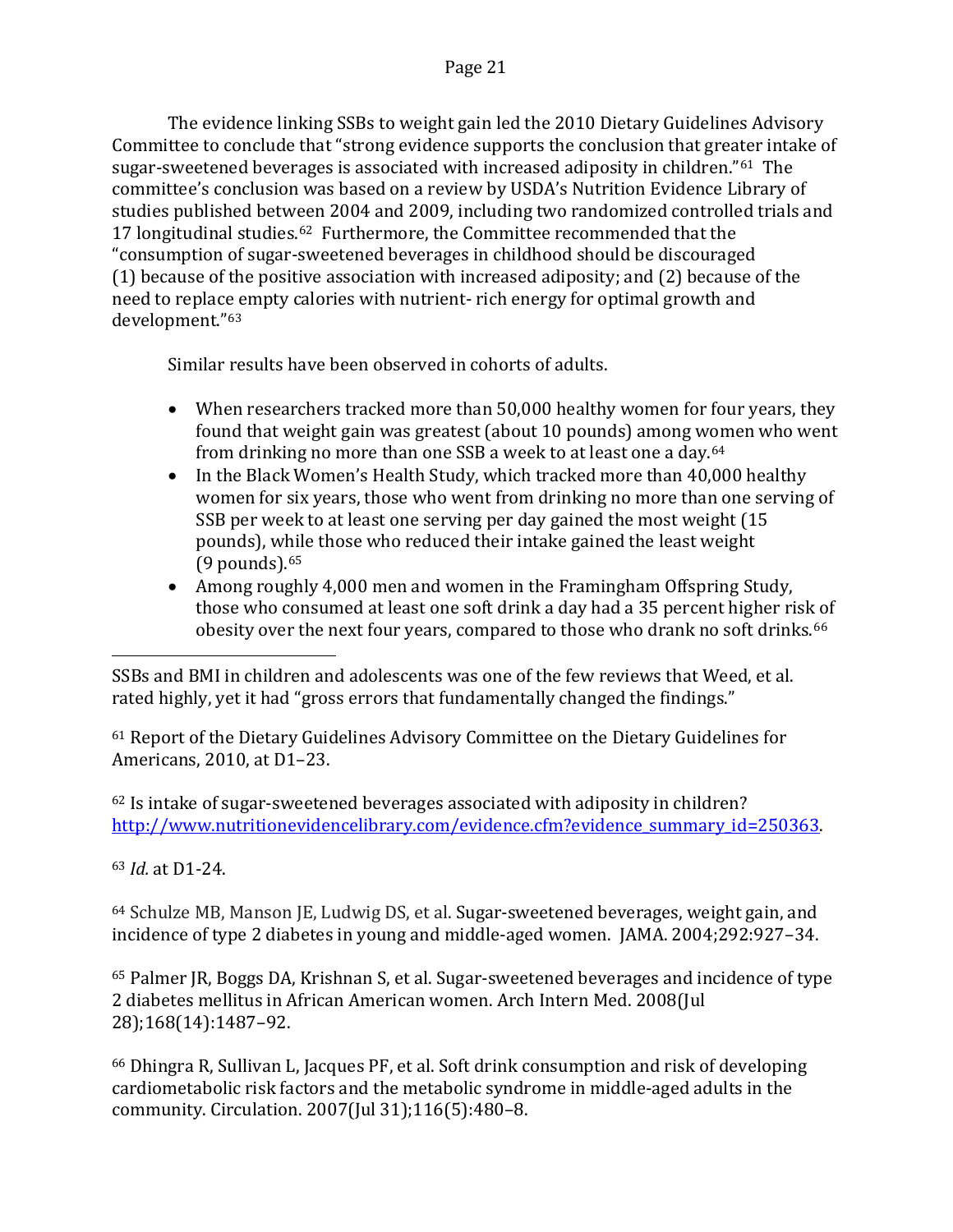• In the PREMIER study, people who reduced their intake of SSBs by one serving a day lost one pound after six months and 1.4 pounds after 18 months.<sup>[67](#page-22-0)</sup> However, that study might have underestimated the impact of SSBs on weight because the main findings were adjusted for calorie intake.

A recent study of a different kind examined 32 gene variations linked to obesity in roughly 28,000 women and men who were not obese when the study started. For every 10 obesity-linked gene variations the participants had, the risk of becoming obese over the next 6 to 18 years was three times higher in those who consumed at least one sugary beverage a day than in those who drank less than one a month.<sup>[68](#page-22-1)</sup>

In a meta-analysis of five cohort studies of children, those who consumed at least one SSB per day when the studies started had a 55 percent higher risk of becoming overweight than those who consumed little or no SSBs.[69](#page-22-2) An editorial accompanying the meta-analysis concluded that "reducing the amount of sugar consumed in drinks deserves special attention because of the strength of the evidence and the ease with which excessive sugar is consumed in this form."[70](#page-22-3)

# **ii. Clinical trials**

The evidence from the above prospective cohort studies on sugary drinks and body weight is consistent with clinical trials lasting three weeks to 1½ years.

• In the longest and largest double-blind, randomized intervention trial done to date, Dutch researchers randomly assigned 641 normal-weight children aged 4 to 12 who typically drank sugary beverages to receive one 8 oz. can a day of a beverage sweetened with either sugar (104 calories, about the same as a cup of Coca-Cola) or artificial sweeteners (0 calories). After 1½ years, body weight, BMI, waist size, and fat mass increased more in the youngsters who got the

i<br>I

<span id="page-22-1"></span><sup>68</sup> Qi Q, Chu AY, Kang JH, et al. Sugar-sweetened beverages and genetic risk of obesity. N Engl J Med. 2012(Oct 11);367(15):1387–96.

<span id="page-22-2"></span> $69$  Many of the studies had small sample sizes, which may have limited their power to detect a significant change in weight. However, when the results were combined in a metaanalysis, the overall effect was significant. Te Morenga L, Mallard S, Mann J. Dietary sugars and body weight: systematic review and meta-analyses of randomised controlled trials and cohort studies. BMJ. 345:e7492. doi: 10.1136/bmj.e7492.

<span id="page-22-3"></span>**<sup>70</sup>** Willett W, Ludwig DS. Science souring on sugar. BMJ. 2013 Jan 15;346:e8077. doi: 10.1136/bmj.e8077.

<span id="page-22-0"></span><sup>67</sup> Chen L, Appel LJ, Loria C, et al. Reduction in consumption of sugar-sweetened beverages is associated with weight loss: the PREMIER trial. Am J Clin Nutr. 2009(May);89(5):1299– 306.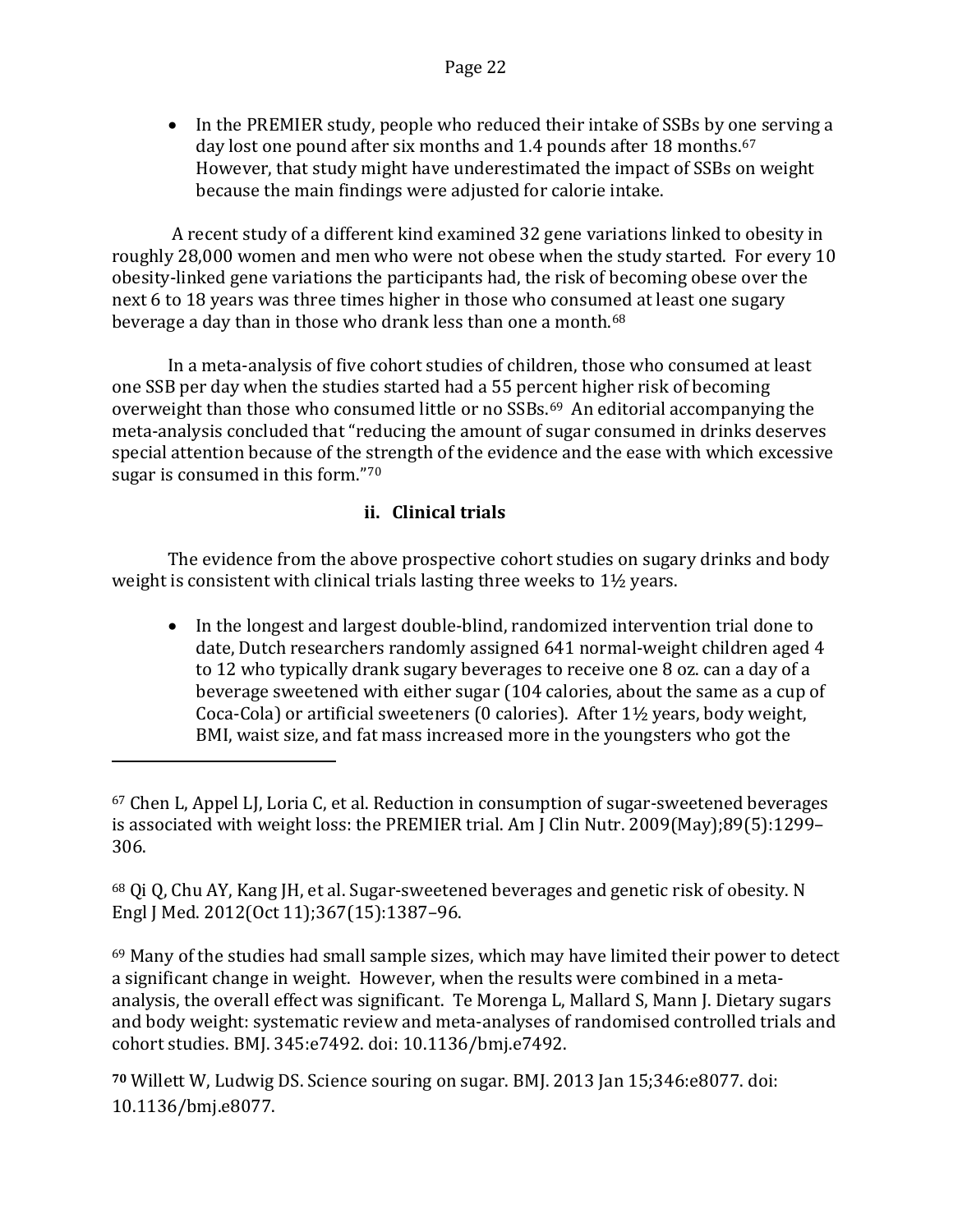sugary drinks. "Children in the United States consume on average almost three times as many calories from sugar-sweetened beverages as the amount provided in our trial," noted the authors.[71](#page-23-0)

- Boston Children's Hospital scientists studied 224 overweight or obese 9th- or 10th-graders who regularly drank at least one 12 oz. serving of sugary beverages or fruit juice a day. Half got home deliveries of calorie-free beverages (water or diet drinks) plus phone calls and visits encouraging them to switch to caloriefree drinks. The other half (the control group) was given two \$50 gift cards to a local supermarket. After one year, the gift-card recipients had gained more weight than those who got the calorie-free drinks.<sup>[72](#page-23-1)</sup> A previous pilot trial assigned 103 adolescents aged 13 to 18 who regularly consumed SSBs to either receive home delivery of non-caloric beverages or to continue their usual beverage habits for 25 weeks. Among the participants in the highest BMI tertile, BMI decreased in the group that received the non-caloric beverages, leading to a significant difference in BMI change between groups.<sup>[73](#page-23-2)</sup>
- Researchers randomly assigned 29 classes (644 children aged 7–11) in six British primary schools to get either advice on reducing consumption of "fizzy" drinks or to a control group. After one year, the percentage of overweight and obese children increased by 7.5 percent in the control group and decreased by 0.2 percent in the intervention group.<sup>[74](#page-23-3)</sup>
- University of North Carolina researchers assigned 318 overweight or obese adults who reported consuming at least 280 calories of caloric beverages a day (including soda, juice, sports drinks, etc.) to one of three groups: one group was provided with water and encouragement to switch to non-caloric beverages; a second group was provided with diet drinks and the same encouragement; and a third group, the "attention control," was provided with equivalent advice on weight loss, weigh-ins, and feedback on their efforts to lose weight. Although weight loss was not significantly different among the three groups at six months, the participants assigned to non-caloric beverages were twice as likely to

<span id="page-23-2"></span><sup>73</sup> Ebbeling CB, Feldman HA, Osganian SK, et al. Effects of decreasing sugar-sweetened beverage consumption on body weight in adolescents: a randomized, controlled pilot study. Pediatrics. 2006 Mar;117(3):673–80.

<span id="page-23-0"></span> $^{71}$  [de Ruyter JC,](http://www.ncbi.nlm.nih.gov/pubmed?term=de%20Ruyter%20JC%5BAuthor%5D&cauthor=true&cauthor_uid=22998340) [Olthof MR,](http://www.ncbi.nlm.nih.gov/pubmed?term=Olthof%20MR%5BAuthor%5D&cauthor=true&cauthor_uid=22998340) [Seidell JC,](http://www.ncbi.nlm.nih.gov/pubmed?term=Seidell%20JC%5BAuthor%5D&cauthor=true&cauthor_uid=22998340) et al. A trial of sugar-free or sugar-sweetened beverages and body weight in children. [N Engl J Med.](http://www.ncbi.nlm.nih.gov/pubmed/22998340) 2012 Oct 11;367(15):1397–406. i<br>I

<span id="page-23-1"></span><sup>72</sup> Ebbeling CB, Feldman HA, Chomitz VR, et al. A randomized trial of sugar-sweetened beverages and adolescent body weight. N Engl J Med. 2012 Oct 11;367(15):1407–16.

<span id="page-23-3"></span><sup>74</sup> James J, Thomas P, Cavan D, et al. Preventing childhood obesity by reducing consumption of carbonated drinks: cluster randomised controlled trial**.** BMJ. 2004(May 22);328(7450):1237.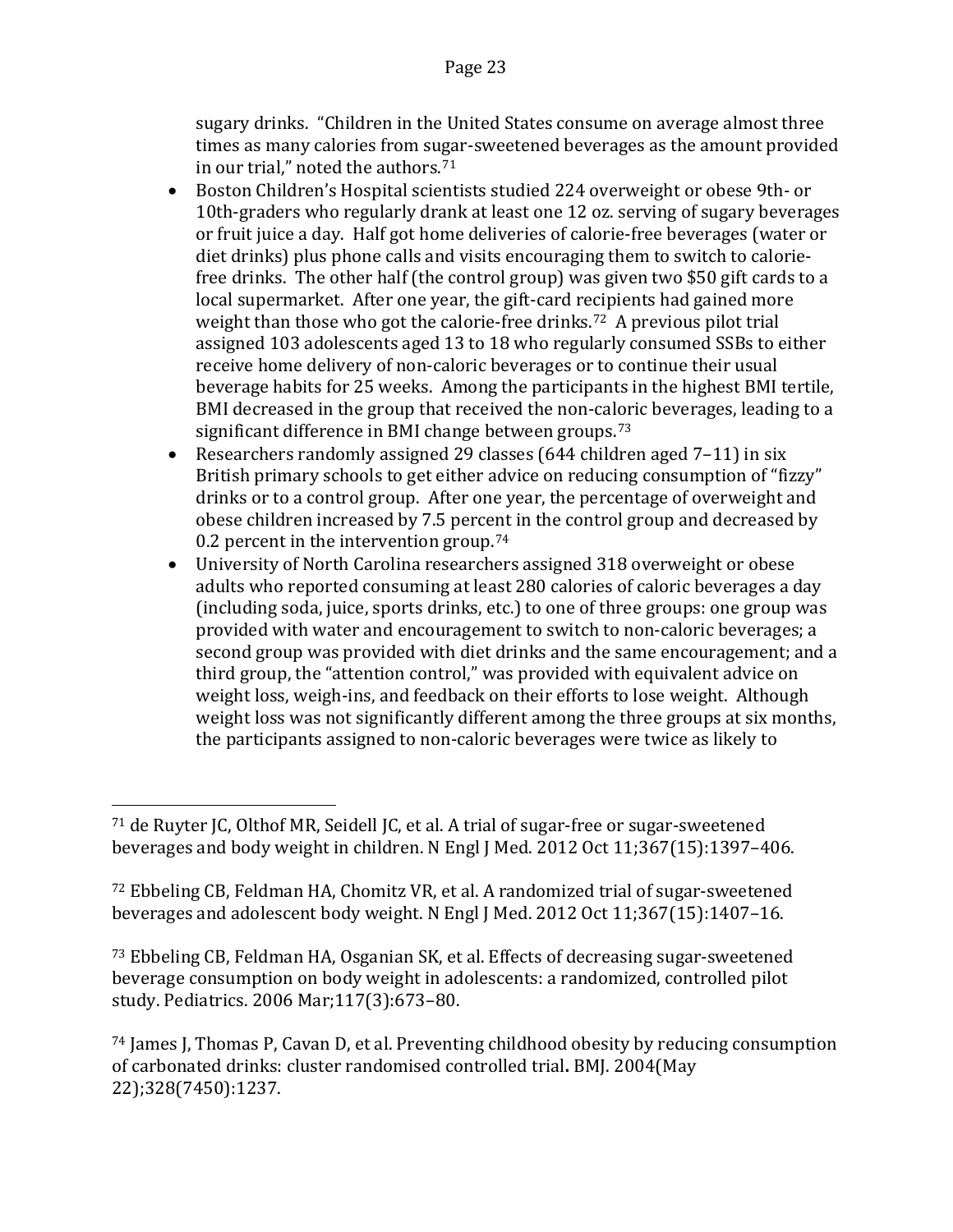achieve at least a 5 percent weight loss as those in the "attention control" group.[75](#page-24-0),[76](#page-24-1)

Several smaller studies also randomly assigned people to consume either SSBs (containing sugar or HFCS) or diet beverages (typically sweetened with aspartame):

- Researchers gave 30 normal-weight adults four 10 oz. bottles of cola sweetened with either HFCS (which supplied 530 calories) or aspartame (0 calories) a day. A significant increase in weight and calorie intake (13 percent) occurred after three weeks on HFCS drinks, while weight decreased (significantly in males) and calories fell (by 7 percent) during three weeks on diet soda.[77](#page-24-2)
- Researchers gave 41 overweight subjects daily supplements of beverages and foods made with either sucrose (152 grams a day) or artificial sweeteners. The participants were allowed to consume unlimited quantities of food in addition to the supplements. Roughly 70 percent of the sucrose came from drinks and 30 percent came from yogurt, marmalade, ice cream and stewed fruits. After 10 weeks, the sucrose group had increased its average intake by roughly 360 calories a day and gained 3.5 pounds, while the artificial-sweetener group lost 2.2 pounds.[78](#page-24-3)
- In a similar study, researchers randomly assigned 23 overweight people to consume beverages, yogurts, marmalade, ice cream, and stewed fruits sweetened with either sucrose (2 g/kg body weight) or artificial sweeteners. After 10 weeks of daily consumption, the sucrose group had gained 3.1 pounds,

<span id="page-24-2"></span><sup>77</sup> Tordoff MG, Alleva AM. Effect of drinking soda sweetened with aspartame or HFCS on food intake and body weight. Am J Clin Nutr. 1990;51(6):963–9.

<span id="page-24-0"></span> $^{75}$  The two beverage replacement groups reduced their intake by two servings a day, while  $^\mathrm{75}$ the control group members reduced their caloric beverage consumption by one serving a day. The study may have been underpowered to see a significant difference in weight loss, which averaged 5.5 pounds in the diet-beverage group, 4.5 pounds in the water group, and 3.9 pounds in the control group. i<br>I

<span id="page-24-1"></span><sup>76</sup> Tate DF, Turner-McGrievy G, Lyons E, et al. Replacing caloric beverages with water or diet beverages for weight loss in adults: main results of the Choose Healthy Options Consciously Everyday (CHOICE) randomized clinical trial. Am J Clin Nutr. 2012;95:555–63.

<span id="page-24-3"></span><sup>78</sup> Raben A, Vasilaras TH, Møller AC, et al. Sucrose compared with artificial sweeteners: different effects on ad libitum food intake and body weight after 10 wk of supplementation in overweight subjects. Am J Clin Nutr. 2002;76:721–9.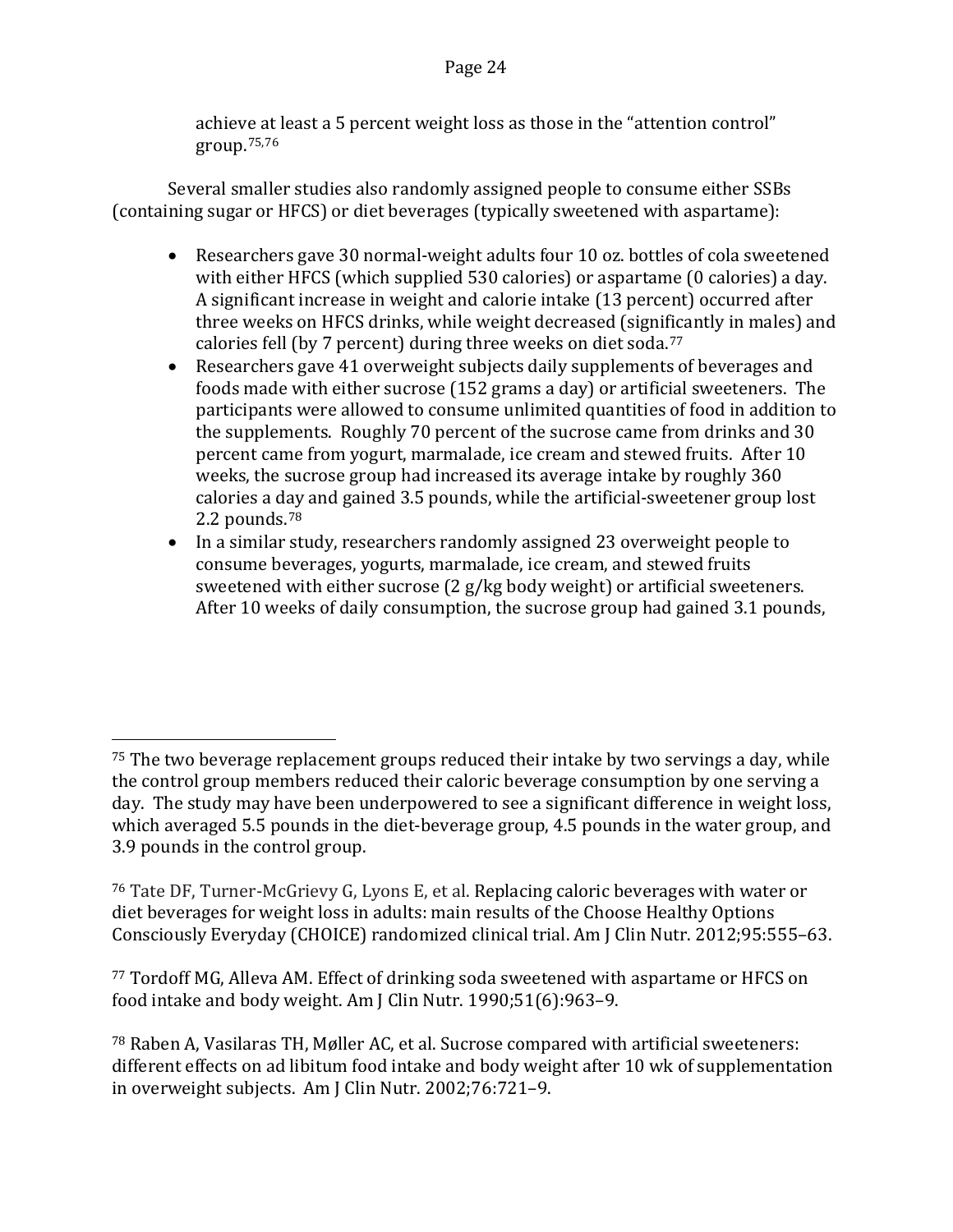while the artificial sweetener group had lost 3.3 pounds. According to dietary records, total calorie intake was 32 percent higher in the sucrose group.<sup>[79](#page-25-0),[80](#page-25-1)</sup>

• A recent systematic review and meta-analysis of 30 randomized controlled trials examined the association between sugars and weight. Many of the studies specifically examined the role of SSBs. In trials of adults whose calories were not restricted, reducing the intake of sugars was associated with a significant weight loss (0.80 kg or 1.71 lbs), while increasing the intake of sugars was associated with a significant weight gain (0.75 kg or 1.65 lbs) over periods that ranged from two weeks to six months. The review provides "consistent evidence that increasing or decreasing intake of dietary sugars from current levels of intake is associated with corresponding changes in body weight in adults," according to the authors.[81](#page-25-2) 

Studies indicate that people who consume moderate to large amounts of added sugars (especially in liquids) are especially prone to gain weight because they do not compensate well for those liquid calories in subsequent meals. That is, calories from beverages can be less satiating than the same number of calories from foods. For example, when people were given 450 calories' worth of soft drinks to consume throughout each day for four weeks, they consumed more total calories per day than when they were given 450 calories' worth of jelly beans. They also gained a small but statistically significant amount of weight during the four weeks on the soft drinks.<sup>[82](#page-25-3)</sup> Similarly, when researchers tested liquid versus solid forms of high-carbohydrate (watermelon vs. watermelon juice), high-

<span id="page-25-1"></span><sup>80</sup> A recent systematic review (co-authored in part by scientists with unrestricted grants from Coca-Cola Co.) concluded that "fructose does not seem to cause weight gain when it is substituted for other carbohydrates in diets providing similar calories. Fructose at high doses that provided excess calories modestly increased body weight, an effect that may be due to the extra calories rather than the fructose." Sievenpiper JL, de Souza RJ, Mirrahimi A, et al. Effect of fructose on body weight in controlled feeding trials. A systematic review and meta-analysis. Ann Intern Med. 2012;156(4):291–304. This review may not be entirely relevant given that it excluded studies that used HFCS or sucrose—the major added sugars in the diet—and included studies in which fruit was a source of fructose. The review is also of little value because it side-steps a key question: whether sugary beverages or foods promote weight gain by leading people to consume excess calories.

<span id="page-25-2"></span>81 Te Morenga L, Mallard S, Mann J. Dietary sugars and body weight: systematic review and meta-analyses of randomised controlled trials and cohort studies. BMJ. 345:e7492. doi: 10.1136/bmj.e7492.

<span id="page-25-3"></span>82 DiMeglio DP, Mattes RD. Liquid versus solid carbohydrate: effects on food intake and body weight. Int J Obes. 2000;24:794–800.

<span id="page-25-0"></span><sup>79</sup> Raben A, Møller BK, Flint A, et al. Increased postprandial glycaemia, insulinemia, and lipidemia after 10 weeks' sucrose-rich diet compared to an artificially sweetened diet: a randomized controlled trial. Food Nutr. Res. 2011;55. doi: 10.3402/fnr.v55i0.5961. i<br>I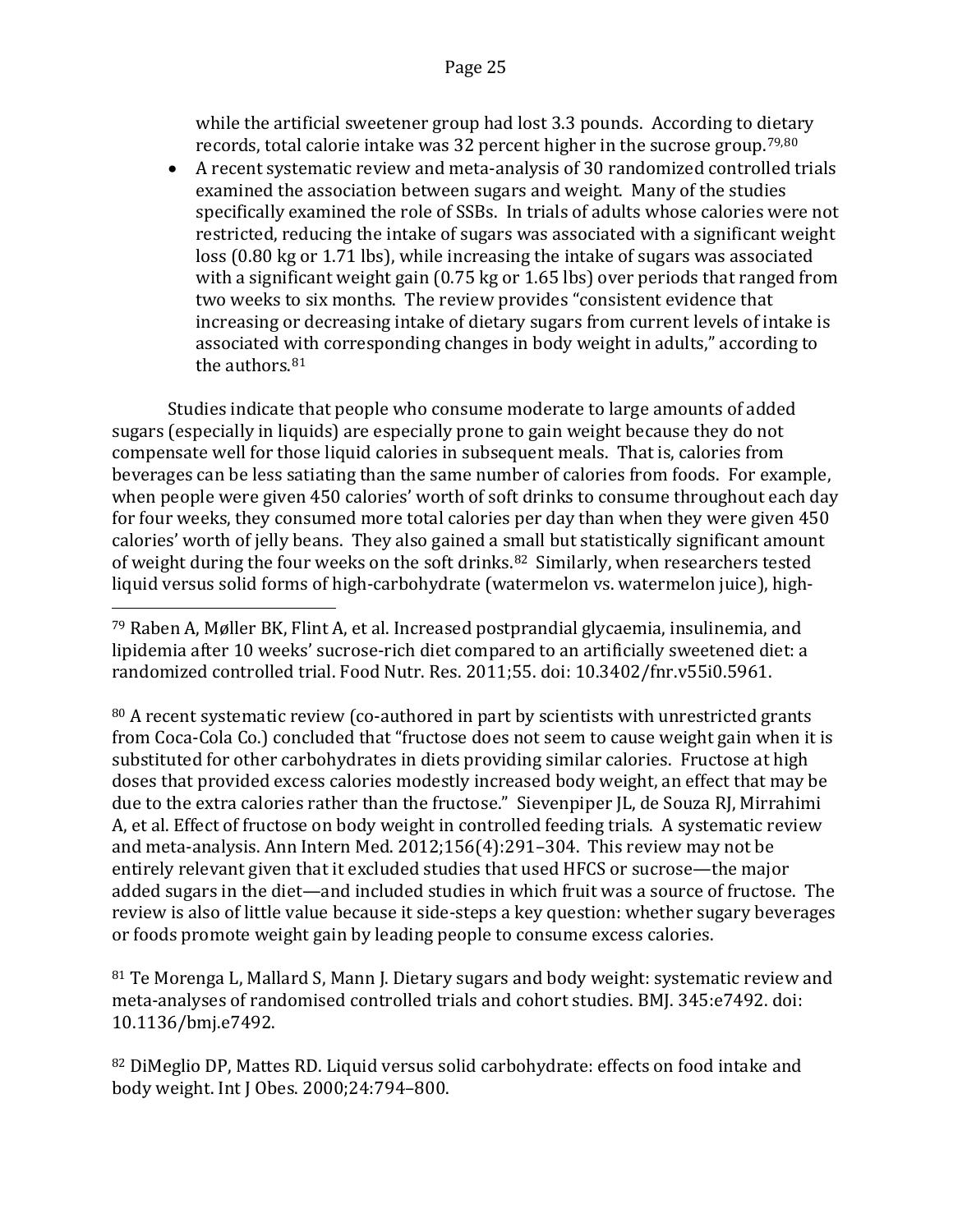protein (cheese vs. milk), and high-fat (coconut meat vs. coconut milk) foods on 120 lean and obese adults, daily calorie intakes were higher when subjects consumed the liquid forms [of](#page-26-2) [fo](#page-26-3)od.[83](#page-26-0) ,[84](#page-26-1) Studies also found that fruit juice is less satiating than whole fruit or puree.85,86 In addition, studies found that when people are given a caloric beverage shortly before or with a meal, they consume more total calories (from the beverage and meal) than when they consume a calorie-free drink, such as water, before or with a meal.<sup>[87,](#page-26-4)88</sup> This evidence supports the results of longer-term studies indicating that liquid calories lead to increases in total calorie intake and weight.

Researchers suggest that differences in neural and humoral signals, chewing, gastric distention, GI transit, calorie extraction, and expectations may lead to higher calorie intakes when foods are consumed in liquid rather than solid form.<sup>[89,](#page-26-6)90</sup> As the authors of one review concluded:

[T]here is increasing evidence that liquid carbohydrates are less satiating and energy compensation at subsequent meals is incomplete and imprecise, which leads to increased energy intake…. Current recommendations call for restricted intake of beverages high in added sugars to reduce the risk of excessive weight gain and cardiometabolic disorders.<sup>90</sup>

<span id="page-26-1"></span>84 Mourao DM, Bressan J, Campbell WW, et al. Effects of food form on appetite and energy intake in lean and obese young adults. International Journal of Obesity. 2007;31:1688–95.

<span id="page-26-2"></span><sup>85</sup> Haber GB, Heaton KW, Murphy D, et al. Depletion and disruption of dietary fibre; effects on satiety, plasma-glucose, and serum-insulin. Lancet. 1977;2:679–82.

<span id="page-26-3"></span><sup>86</sup> Bolton RP, Heaton KW, Burroughs LF. The role of dietary fiber in satiety, glucose, and insulin; studies with fruit and fruit juice. Am J Clin Nutr. 1981;34:211–7.

<span id="page-26-4"></span><sup>87</sup> DellaValle DM, Roe LS, Rolls BJ. Does the consumption of caloric and non-caloric beverages with a meal affect energy intake? Appetite. 2005;44:187–93.

<span id="page-26-5"></span>88 Flood JE, Roe LS, Rolls BJ. The Effect of increased beverage portion size on energy intake at a meal. J Am Diet Assoc. 2006;106:1984–90.

<span id="page-26-6"></span><sup>89</sup> Mattes RD. Beverages and positive energy balance: the menace is the medium. International Journal of Obesity. 2006;30:S60–5.

<span id="page-26-7"></span><sup>90</sup> Pan A, Hu FB. Effects of carbohydrates on satiety: differences between liquid and solid food. Curr Op Clinl Nutr Metab Care. 2011;14:385–90.

<span id="page-26-0"></span><sup>&</sup>lt;sup>83</sup> Daily calorie intakes were 12 percent higher when people got watermelon juice instead of watermelon, 15 percent higher when people got milk instead of cheese, and 19 percent higher when people got coconut milk instead of coconut meat. i<br>I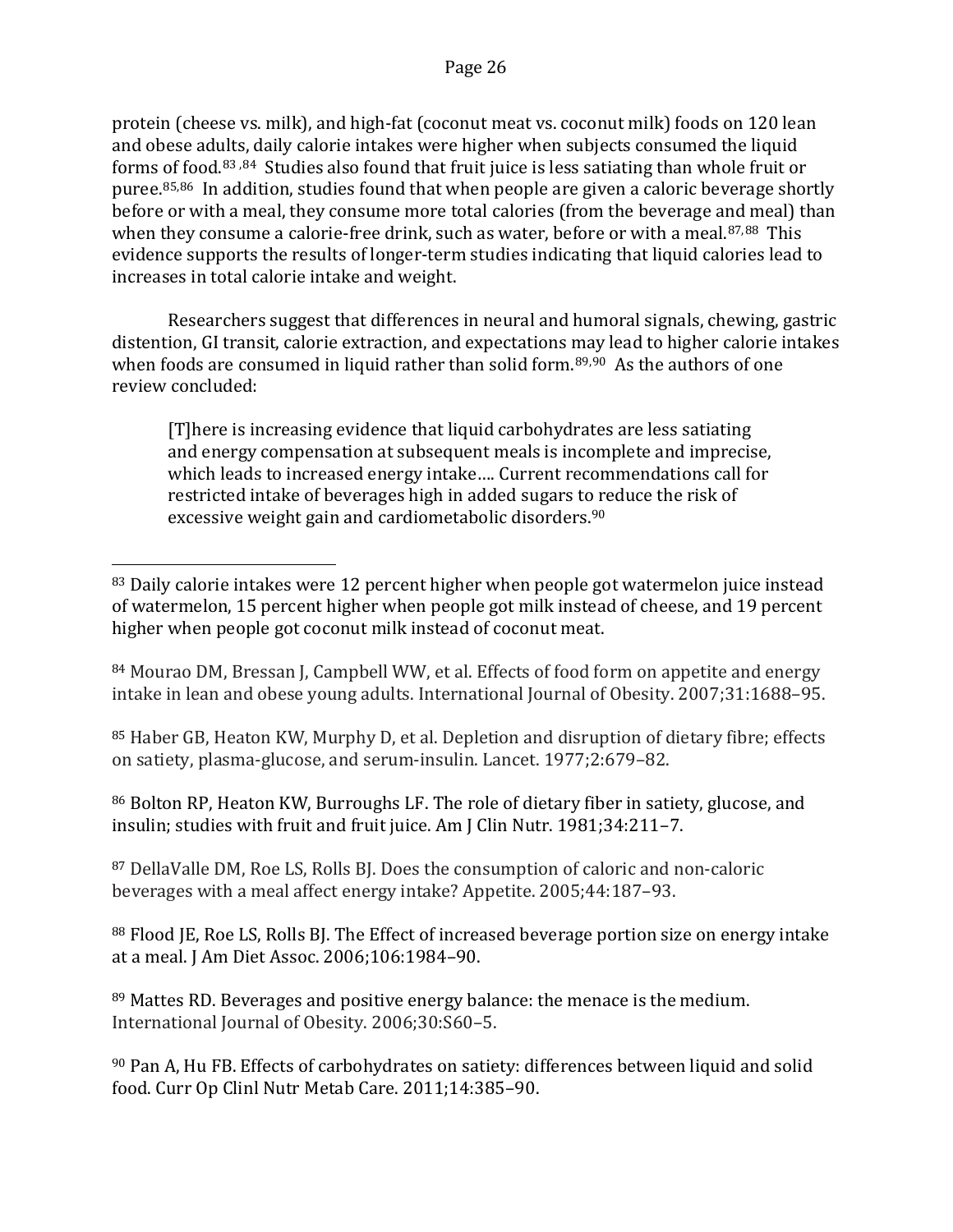In a guide to reducing consumption of SSBs, the CDC has explained why its scientists believe that SSBs contribute to weight gain:

Several mechanisms have been proposed to explain the association between SSB consumption and obesity. First, individuals may fail to compensate for the added calories consumed as liquid and may result in excess intakes of sugar and calories. Second, the rapid drop in blood sugar that follows the insulin response to consumption of foods high in sugar increases hunger and may thereby increase food consumption. The third possible mechanism is the inability of fructose (a sugar found in commonly used sweeteners) to stimulate hormones that help regulate satiety. Fourth, the inborn human desire for the sweet taste can override normal satiety signals.<sup>[91](#page-27-0)</sup>

Another line of evidence also indicates that fructose, specifically, may promote overeating more than other carbohydrates. A recent study compared the results of magnetic resonance imaging (MRI) when 20 normal-weight volunteers were given 75 grams (300 calories) of either fructose or glucose.<sup>[92](#page-27-1)</sup> Glucose, but not fructose, reduced cerebral blood flow (i.e., brain activity) in key regions of the brain that regulate appetite and reward (hypothalamus, insula, and striatum). Furthermore, glucose resulted in increased ratings of fullness and satiety, while fructose did not. "These findings support the conceptual framework that when the human brain is exposed to fructose, neurobiological pathways involved in appetite regulation are modulated, thereby promoting increased food intake," noted an editorial accompanying the study.<sup>[93](#page-27-2)</sup> The implications of this study, "as well as the mounting evidence from epidemiologic, metabolic feeding, and animal studies, are that the advances in food processing and economic forces leading to increased intake of added sugar and accompanying fructose in US society are indeed extending the supersizing concept to the population's collective waistlines."93

Furthermore, in a study of overweight and obese men and women aged 40 to 72, those who consumed 25 percent of their calories from fructose for 10 weeks had a reduction in energy expenditure (calorie burning) that was not seen in a similar group that

<span id="page-27-0"></span><sup>&</sup>lt;sup>91</sup> Centers for Disease Control and Prevention. The CDC guide to strategies for reducing the consumption of sugar-sweetened beverages. March 2010. http://www.cdph.ca.gov/SiteCollectionDocuments/StratstoReduce Sugar Sweetened Bevs I

[<sup>.</sup>pdf;](http://www.cdph.ca.gov/SiteCollectionDocuments/StratstoReduce_Sugar_Sweetened_Bevs.pdf) accessed Dec. 23, 2012.

<span id="page-27-1"></span> $92$  Page KA, Chan O, Arora J, et al. Effects of fructose vs glucose on regional cerebral blood flow in brain regions involved with appetite and reward pathways. JAMA. 2013;309(1):63– 70**.**

<span id="page-27-2"></span><sup>93</sup> Purnell JQ, Fair DA. Fructose ingestion and cerebral, metabolic, and satiety responses. JAMA. 2013;309(1):85–6**.**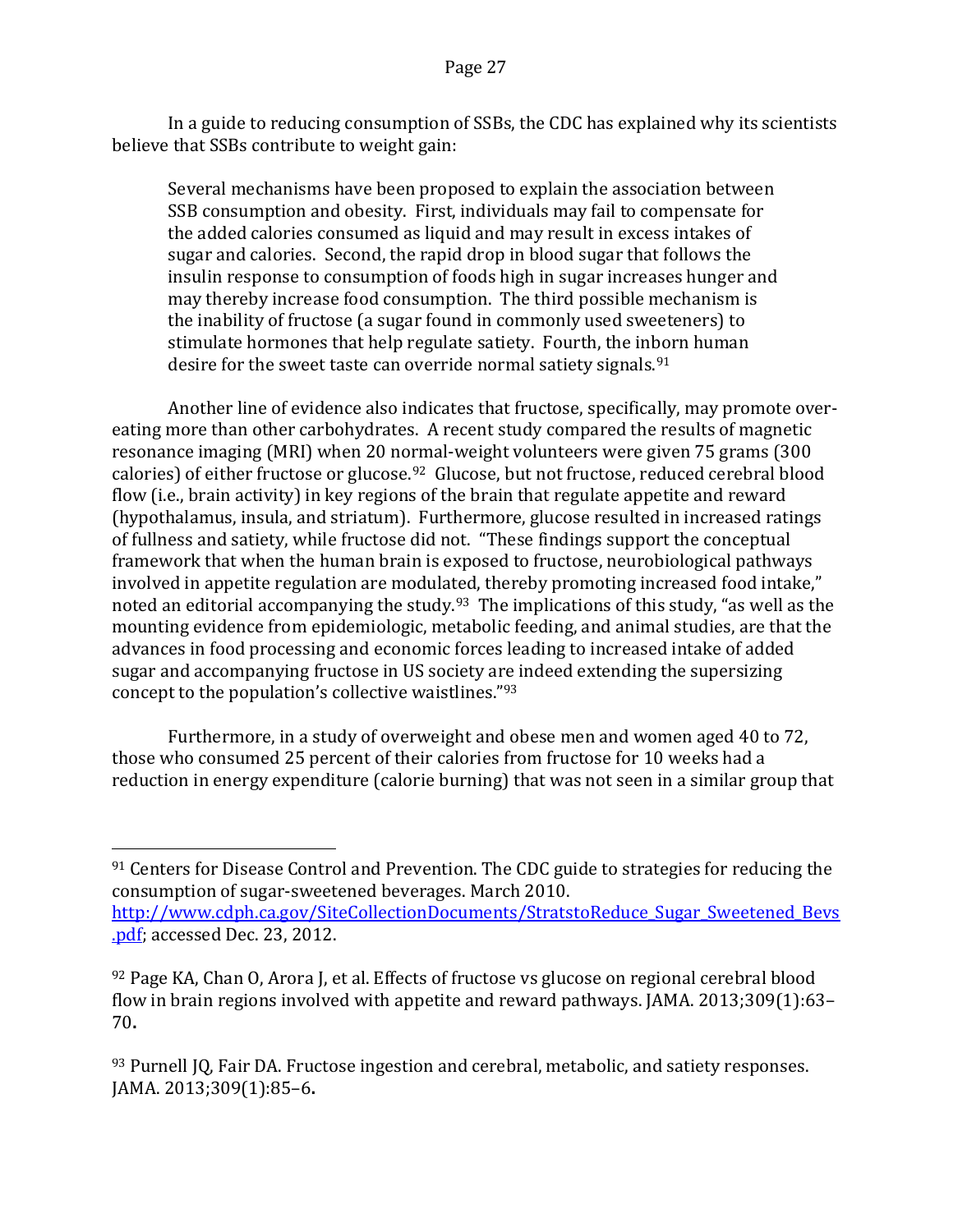consumed 25 percent of their calories from glucose.[94](#page-28-1) (While 25 percent of calories from sugar might seem like an extraordinarily high level, as discussed earlier about 14 million Americans are consuming more than 35 percent of their calories from added sugars, about half of that from fructose, so there is no real safety margin in current levels of consumption.) "These changes suggest that sustained fructose consumption may contribute to an overall reduction in energy expenditure, which could increase the risk for weight gain if energy intake is not adjusted downward accordingly," the researchers wrote.

An editorial accompanying two of the largest clinical trials cited above<sup>71,72</sup> on SSBs concluded that the evidence is strong enough to warrant changes in policy:

These randomized, controlled studies—in particular, the study by de Ruyter et al.—provide a strong impetus to develop recommendations and policy decisions to limit consumption of sugar-sweetened beverages, especially those served at low cost and in excessive portions, to attempt to reverse the increase in childhood obesity…. The time has come to take action and strongly support and implement the recommendations from the Institute of Medicine, the American Heart Association, the Obesity Society, and many other organizations to reduce the consumption of sugar-sweetened beverages in both children and adults.[95](#page-28-2)

## **b. Added sugars contribute to cardiovascular disease, diabetes, and the metabolic syndrome.**

<span id="page-28-0"></span>More than 2,200 Americans die of cardiovascular disease (CVD) each day, an average of one death every 39 seconds. About 150,000 Americans killed by CVD in 2008 were younger than 65 years of age.<sup>[96](#page-28-3)</sup> In 2008, 33 percent of deaths due to CVD occurred before the age of 75, which is well below the average life expectancy in 2010 of 78.7 years. [97](#page-28-4) Coronary heart disease caused 405,309 deaths in 2008—roughly one of every six deaths. Each year, an estimated 785,000 Americans will have a new heart attack, and about 470,000 will have a recurrent attack. In addition, an estimated 195,000 "silent" first

<span id="page-28-2"></span><sup>95</sup> Caprio S. Calories from soft drinks—do they matter? N Engl J Med. 2012;367:1462–3.

<span id="page-28-3"></span><sup>96</sup> Roger VL, Go AS, Lloyd-Jones DM, et al. Heart disease and stroke statistics—2012 update**.**  Circulation. 2012;125:188–97**.** All figures in this paragraph came from that report, except where otherwise noted.

<span id="page-28-4"></span><sup>97</sup> Murphy SL, Xu J, Kochanek KD. Deaths: Preliminary Data for 2010. National vital statistics reports. 2012(Jan. 11);60(4):2–51. [http://www.cdc.gov/nchs/data/nvsr/nvsr60/nvsr60\\_04.pdf;](http://www.cdc.gov/nchs/data/nvsr/nvsr60/nvsr60_04.pdf) accessed Aug. 11, 2012.

<span id="page-28-1"></span><sup>&</sup>lt;sup>94</sup> Cox CL, Stanhope KL, Schwarz JM, et al. Consumption of fructose-sweetened beverages for 10 weeks reduces net fat oxidation and energy expenditure in overweight/obese men and women. Eur J Clin Nutr. 2012(Feb);66(2):201–8. i<br>I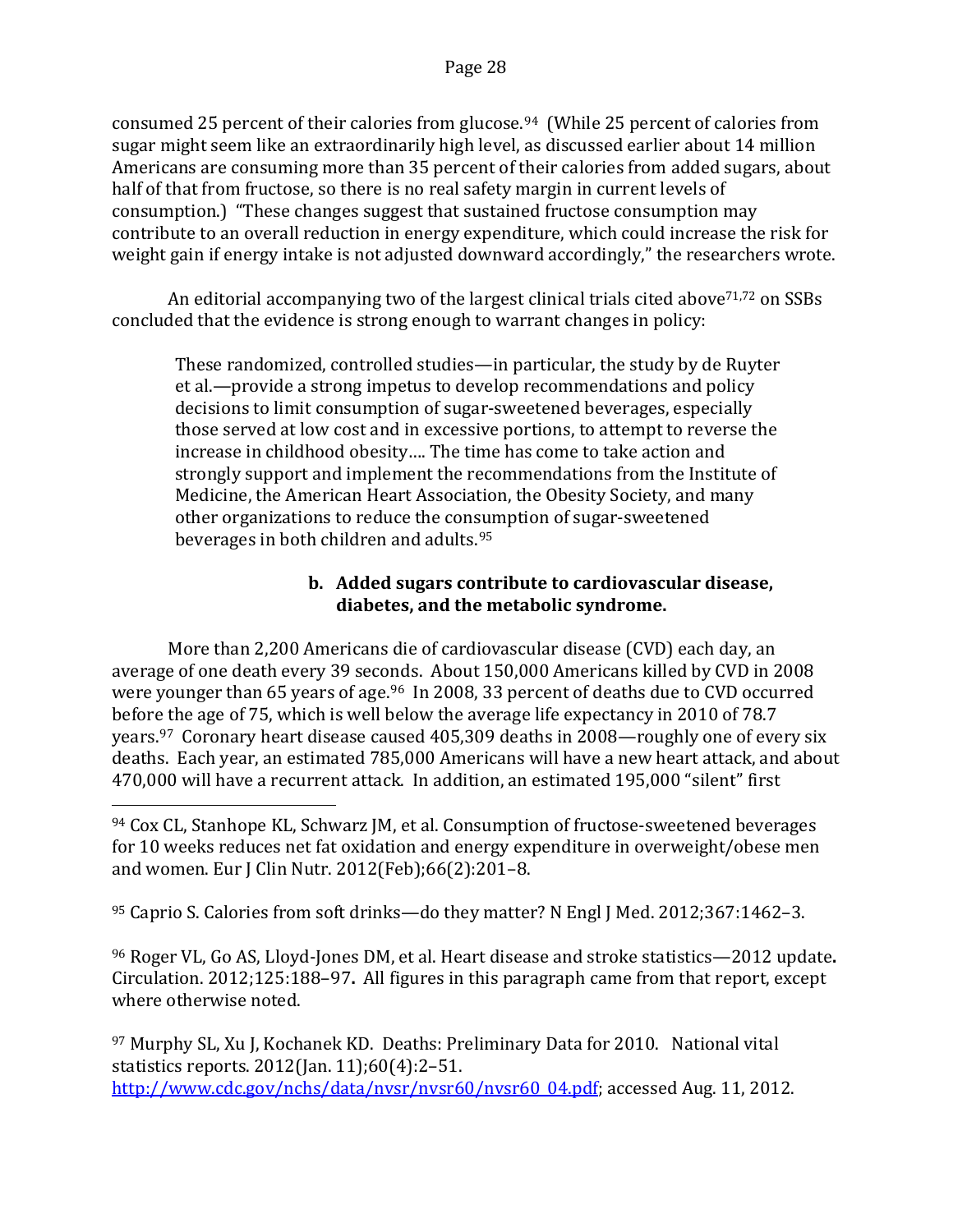myocardial infarctions occur each year. About every 25 seconds, an American will have a coronary event, and roughly every minute, someone will die of one. The costs of heart and artery surgeries (coronary artery bypass grafts, percutaneous coronary angioplasties, diagnostic cardiac catheterization, coronary arteriography) alone in 2010 amounted to \$22.6 billion.<sup>98</sup> Each year, roughly 795, 000 people have a new or recurrent stroke. In 2008, stroke accounted for about one of every 18 deaths in the United States. On average, once every 40 seconds someone in the United States has a stroke.

Diabetes affects 25.8 million Americans, including seven million people who are undiagnosed. In 2010, among Americans aged 65 and older, 10.9 million, or nearly 27 percent, had diabetes. In addition, an estimated 35 percent of adults—79 million Americans—have prediabetes. People with diabetes have two to four times the risk of heart disease and stroke compared to people without diabetes. Diabetes is the leading cause of kidney failure, non-traumatic amputations, and new cases of blindness among adults. In 2007 diabetes was estimated to be responsible for \$116 billion in direct costs and \$58 [bil](#page-29-1)lion in indirect costs (disability, time lost from work, and premature mortality) annually. 99

The metabolic syndrome (or insulin resistance syndrome) increases the risk of diabetes and heart disease. The syndrome is defined as the presence of any three of the five following conditions:

- waist measurement of 40 inches or more for men and 35 inches or more for women
- triglyceride levels of 150 milligrams per deciliter (mg/dL) or above, or taking medication for elevated triglyceride levels
- HDL, or "good," cholesterol level below 40 mg/dL for men and below 50 mg/dL for women, or taking medication for low HDL levels
- blood pressure levels of 130/85 or above, or taking medication for elevated blood pressure
- fasting blood glucose levels of 100 mg/dL or above, or taking medication for elevated blood glucose.[100](#page-29-2)

<span id="page-29-2"></span><sup>100</sup> Grundy SM, Cleeman JI, Daniels SR, et al. Diagnosis and management of the metabolic syndrome: an American Heart Association/National Heart, Lung, and Blood Institute scientific statement. Circulation. 2005;112:2735–52.

<span id="page-29-0"></span><sup>&</sup>lt;sup>98</sup> Healthcare Cost & Utilization Project (HCUP), Agency for Healthcare Quality and Research, US Dept. Health and Human Services. [http://hcupnet.ahrq.gov;](http://hcupnet.ahrq.gov/) accessed Dec. 22, 2012. I

<span id="page-29-1"></span><sup>99</sup> Centers for Disease Control and Prevention. National diabetes fact sheet: national estimates and general information on diabetes and prediabetes in the United States, 2011. Atlanta, GA. 2011. [http://www.cdc.gov/diabetes/pubs/pdf/ndfs\\_2011.pdf](http://www.cdc.gov/diabetes/pubs/pdf/ndfs_2011.pdf)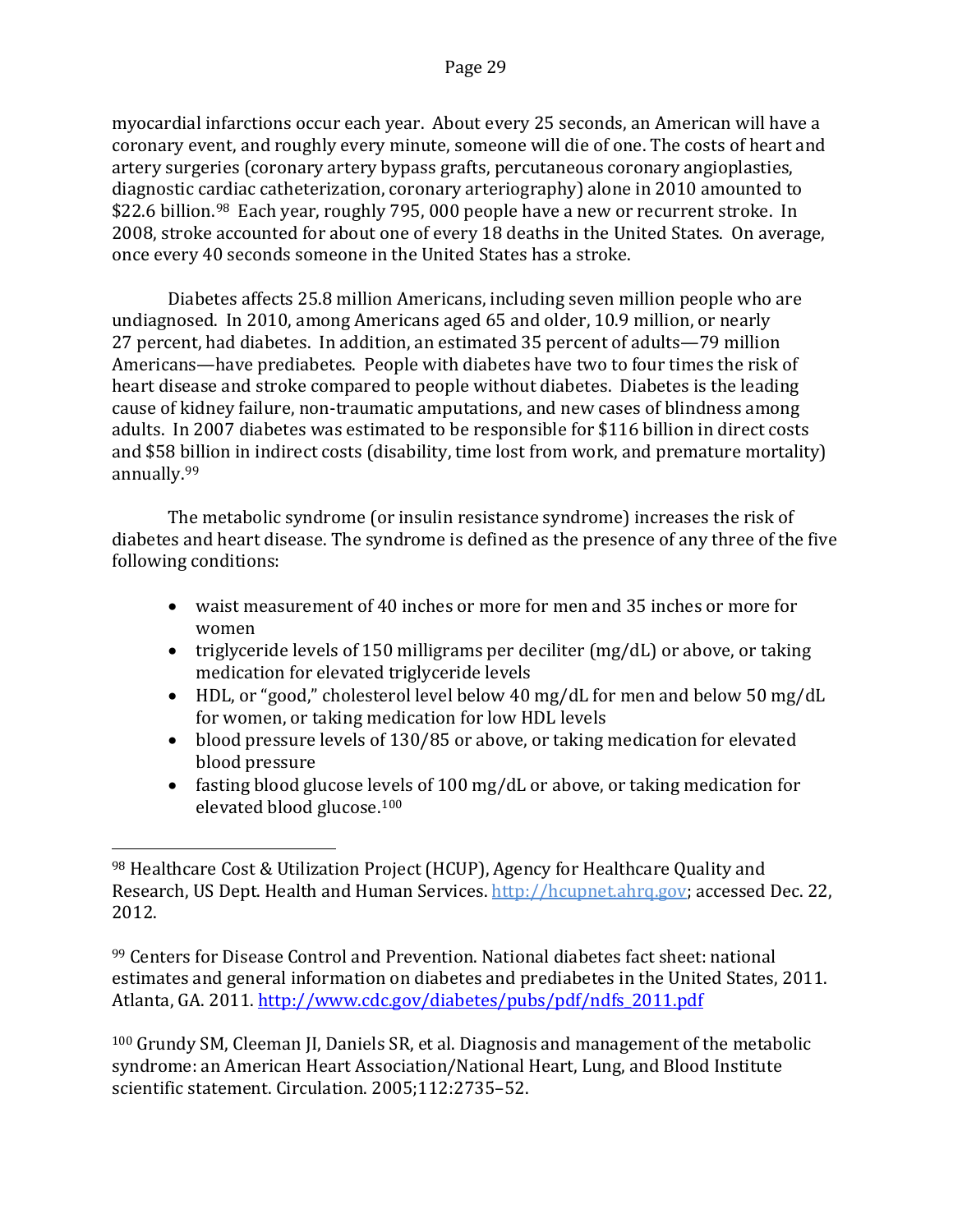An estimated 35 to 40 percent of American adults have the metabolic syndrome, depending on the criteria used.<sup>[101](#page-30-0)</sup> Insulin resistance may be the underlying cause of the metabolic syndrome. When people are insulin resistant, their muscle, fat, and liver cells do not respond properly to insulin, so they need more insulin to help glucose enter cells. The pancreas tries to keep up with the increased demand for insulin by producing more. Eventually, the pancreas fails to keep up with the body's need for insulin. Excess glucose builds up in the bloodstream, leading to diabetes. People with the metabolic syndrome who do not become diabetic still have a higher risk of heart disease.

A growing body of evidence indicates that consumption of SSBs increases the risk of cardiovascular disease, type 2 diabetes, and the metabolic syndrome. In prospective or cross-sectional studies, consumption of SSBs is associated with those conditions and the consumption of caloric sweeteners, whether in food or beverages, is associated with higher triglycerides and lower levels of HDL ("good") cholesterol. Furthermore, in clinical studies, the consumption of sugars, especially fructose, is associated with increases in visceral and liver fat and in triglycerides, glucose, insulin, and small, dense LDL cholesterol levels.

# **i. Cohort and cross-sectional studies**

**Heart disease and stroke.** Several studies have found associations between SSB consumption and heart disease and stroke[102:](#page-30-1)

- In the Health Professionals Follow-Up Study of more than 42,000 men, those who consumed at least 3.7 SSBs per week had a 20 percent higher risk of coronary heart disease than those who consumed no SSBs. (Those calculations were made *after* adjustment for BMI.) SSB consumption was associated with higher levels of triglycerides and lower levels of HDL cholesterol.<sup>103</sup>
- In the Nurses' Health Study involving more than 88,000 healthy women who were tracked for 24 years, those who consumed at least two SSBs a day had a 35 percent higher risk of coronary heart disease than those who consumed less

<span id="page-30-1"></span><sup>102</sup> Note that these studies estimate the increased risk associated with SSBs *above and beyond* their impact on weight gain (and, in some cases, diabetes and calorie intake).

<span id="page-30-2"></span><sup>103</sup> de Koning L, Malik VS, Kellogg MD, et al. Sweetened beverage consumption, incident coronary heart disease, and biomarkers of risk in men**.** Circulation. 2012(Apr 10);125(14):1735–41.

<span id="page-30-0"></span><sup>101</sup> Alberti KGMM, Eckel RH, Grundy SM, et al. Harmonizing the Metabolic Syndrome. A Joint Interim Statement of the International Diabetes Federation Task Force on Epidemiology and Prevention; National Heart, Lung, and Blood Institute; American Heart Association; World Heart Federation; International Atherosclerosis Society; and International Association for the Study of Obesity. Circulation**.** 2009;20:640–5**.** i<br>I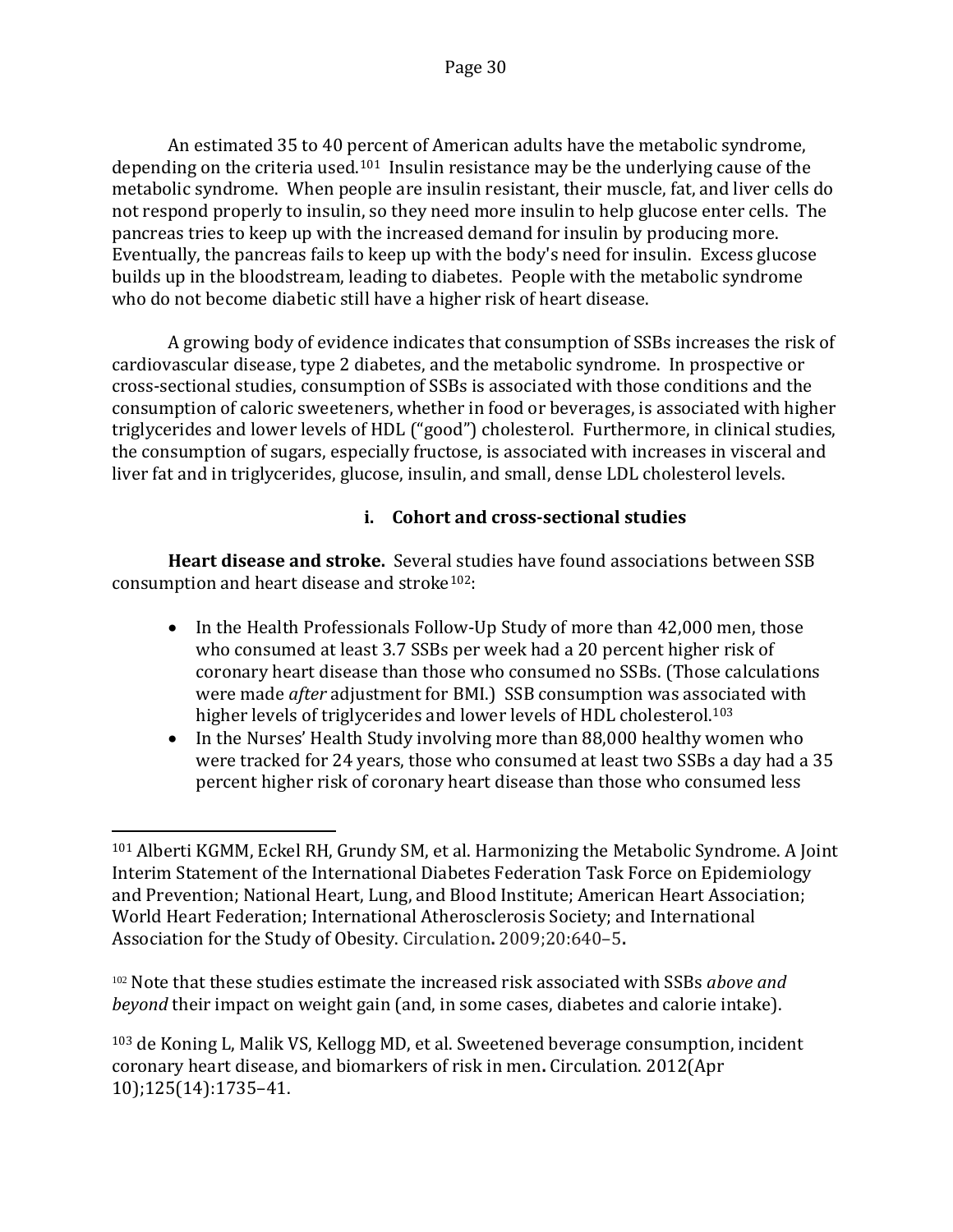than one SSB per month.[104](#page-31-0) After adjustment for BMI, diabetes, and total calories, those who consumed at least two SSBs a day had a 21 percent higher risk.[105](#page-31-1)

• Among 84,085 healthy women who were followed for 28 years in the Nurses' Health Study and 43,371 healthy men who were followed for 22 years in the Health Professionals Follow-Up Study, the risk of stroke increased by 12 percent for each serving of SSB consumed per day (after adjustment for BMI).[106](#page-31-2)

**Type 2 diabetes.** Numerous studies have linked SSB consumption with diabetes.

- In the Nurses' Health Study, which tracked more than 90,000 women for eight years, those who consumed at least one SSB per day had an 83 percent higher risk of being diagnosed with type 2 diabetes than those who consumed less than one SSB per month. When the data were adjusted for BMI, the risk was 39 percent higher among women who drank at least one SSB per day.64
- Similarly, in the Black Women's Health Study, which monitored more than 40,000 women for 10 years, those who consumed at least two SSBs per day had a 24 percent higher risk of type 2 diabetes than those who consumed less than one SSB per month.65 (The results were no longer statistically significant after adjusting for BMI, indicating that SSBs increase the risk of diabetes largely because they increase calorie intake and BMI.)
- When researchers tracked 40,389 men in the Health Professionals Follow-Up Study for 20 years, those who consumed at least 4.5 servings of SSBs per week had a 24 percent higher risk of diabetes than those who consumed none, after adjustment for BMI and other factors.[107](#page-31-3)
- Among 43,580 men and women in the Singapore Chinese Health Study, those who consumed at least two soft drinks a week had a 42 percent higher risk of

<span id="page-31-2"></span><sup>106</sup> Bernstein AM, de Koning L, Flint AJ, et al. Soda consumption and the risk of stroke in men and women. Am J Clin Nutr. 2012 May;95(5):1190–9.

<span id="page-31-0"></span><sup>&</sup>lt;sup>104</sup> Fung TT, Malik V, Rexrode KM, et al. Sweetened beverage consumption and risk of coronary heart disease in women. Am J Clin Nutr. 2009;89:1037–42. i<br>I

<span id="page-31-1"></span><sup>105</sup> As described below, SSBs may increase the risk of heart disease by raising LDL cholesterol and worsening components of the metabolic syndrome (elevated triglycerides, low HDL cholesterol, increased visceral fat, and elevated blood pressure). The impact of SSBs on these risk factors would explain why SSB intake is associated with an increased risk of heart disease even after adjustment for BMI.

<span id="page-31-3"></span><sup>107</sup> de Koning L, Malik VS, Rimm EB, et al. Sugar-sweetened and artificially sweetened beverage consumption and risk of type 2 diabetes in men. Am J Clin Nutr. 2011;93(6):1321–7.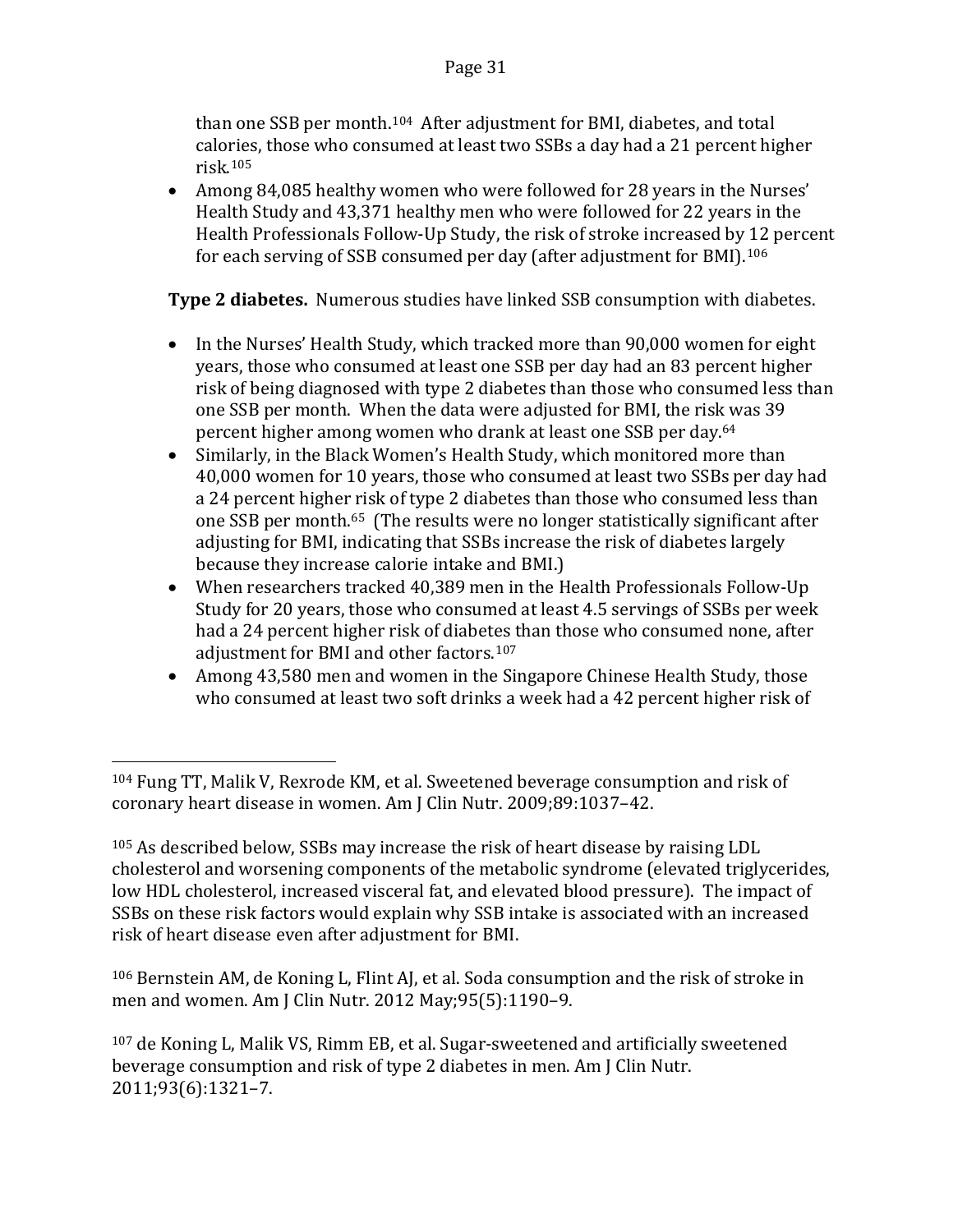diabetes than those who rarely consumed soft drinks.[108](#page-32-0) After adjustment for BMI and calorie intake, the risk was 34 percent higher among those who drank at least two soft drinks a day.

• In a meta-analysis of the above four studies and four additional studies involving more than 310,000 people in total, those who consumed at least one to two servings of SSBs per day had a 26 percent higher risk of type 2 diabetes than those who consumed less than one serving per month.<sup>[109](#page-32-1)</sup>

**Metabolic syndrome.** Several studies have linked SSB consumption with the metabolic syndrome.

- In a study that was part of the Framingham Offspring Study, which followed roughly 6,000 people for 4 years, those who consumed at least one soft drink a day had a 44 percent higher risk of being diagnosed with the metabolic syndrome than those who consumed less than one soft drink a day.<sup>66,[110](#page-32-2)</sup>
- In a meta-analysis of the study above and two other studies that included more than 19,000 people in total, the risk of metabolic syndrome was 20 percent higher among those who consumed at least one SSB a day than among those who consumed none.109

Prospective cohort and cross-sectional studies have also linked sugar-sweetened beverages to *individual components* of the metabolic syndrome:

# *Triglycerides*

Studies have consistently found an association between SSB (or added sugar consumption) and triglyceride levels:

• The consumption of total caloric sweeteners, whether in foods or beverages, was positively associated with higher triglyceride levels among 6,113 adults and 2,157 adolescents in the National Health and Nutrition Examination Survey (NHANES) 1999–2006.[111](#page-32-3)

<span id="page-32-1"></span><sup>109</sup> Malik VS, Popkin BM, Bray GA, et al. Sugar-sweetened beverages and risk of metabolic syndrome and type 2 diabetes: a meta-analysis. Diabetes Care. 2010(Nov);33(11):2477–83.

<span id="page-32-2"></span><sup>110</sup> Although this analysis combined diet and sugar-sweetened soft drinks, the study authors suggest that most of the effect was due to regular soft drink consumption.

<span id="page-32-3"></span><sup>111</sup> Welsh JA, Sharma A, Abramson JL, et al. Caloric sweetener consumption and dyslipidemia among US adults. JAMA. 2010;303(15):1490–7.

<span id="page-32-0"></span><sup>&</sup>lt;sup>108</sup> Odegaard AO, Koh W, Arakawa K, et al. Soft drink and juice consumption and risk of physician-diagnosed incident type 2 diabetes; the Singapore Chinese Health Study. Am J Epidemiol. 2010;171:701–8. I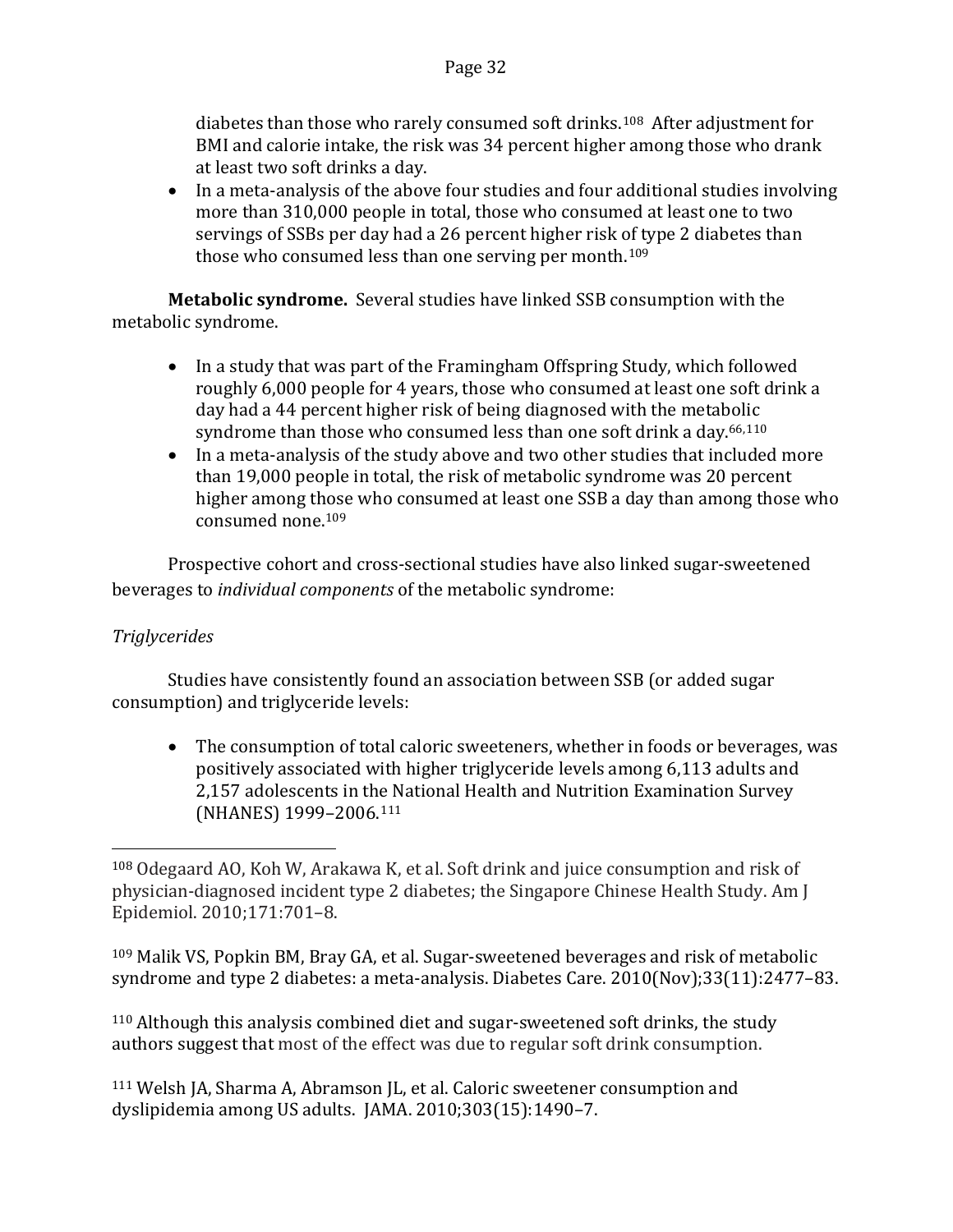- In the Framingham Offspring Study, which followed 6,154 adults for 4 years, those who consumed at least one soft drink a day had a 25 percent higher incidence of high triglyceride levels  $(\geq 1.7 \text{ mmol/L})$  or on treatment) than those who consumed less than one soft drink a day. 66
- When researchers tracked 2,627 adults who participated in the CARDIA (Coronary Artery Risk Development in Young Adults) study for 20 years, the risk of high triglycerides (150 mg/dL or higher) increased by 6 percent with each increase from one quartile of SSB intake to the next.<sup>[112](#page-33-0)</sup>

## *HDL ("Good") Cholesterol*

Studies have found an inverse relationship between SSB consumption and HDL cholesterol.

- The consumption of caloric sweeteners, whether in food or beverages, was associated with lower levels of HDL cholesterol among 6,113 adults and 2,157 adolescents participating in the NHANES. 111,25
- Among participants in the Framingham Offspring Study, daily soft-drink consumers had a 32 percent higher risk of low levels of HDL cholesterol (<1.03 mmol/L for men or <1.3 mmol/L for women or on treatment) than those who consumed less than one soft drink a day. 66

## *Hypertension*

I

Several studies have found associations between SSB consumption and hypertension:

- In the Nurses' Health Studies I and II, women who consumed at least four glasses or cans of sugared colas per day had a 44 percent and 28 percent higher risk of incident hypertension, respectively, than infrequent consumers.[113](#page-33-1)
- In the Framingham Offspring Study, people who consumed at least one soft drink per day had a non-significant 18 percent higher incidence of hypertension (≥135/85 mm Hg or on treatment) than those who consumed less than one a day.

<span id="page-33-0"></span><sup>112</sup> Duffey KJ, Gordon-Larsen P, Steffen LM, et al. Drinking caloric beverages increases the risk of adverse cardiometabolic outcomes in the Coronary Artery Risk Development in Young Adults (CARDIA) Study. Am J Clin Nutr. 2010(Oct);92(4):954–9.

<span id="page-33-1"></span><sup>113</sup> Winkelmayer WC, Stampfer MJ, Willett WC, Curhan GC. Habitual caffeine intake and the risk of hypertension in women. JAMA. 2005;294: 2330–5.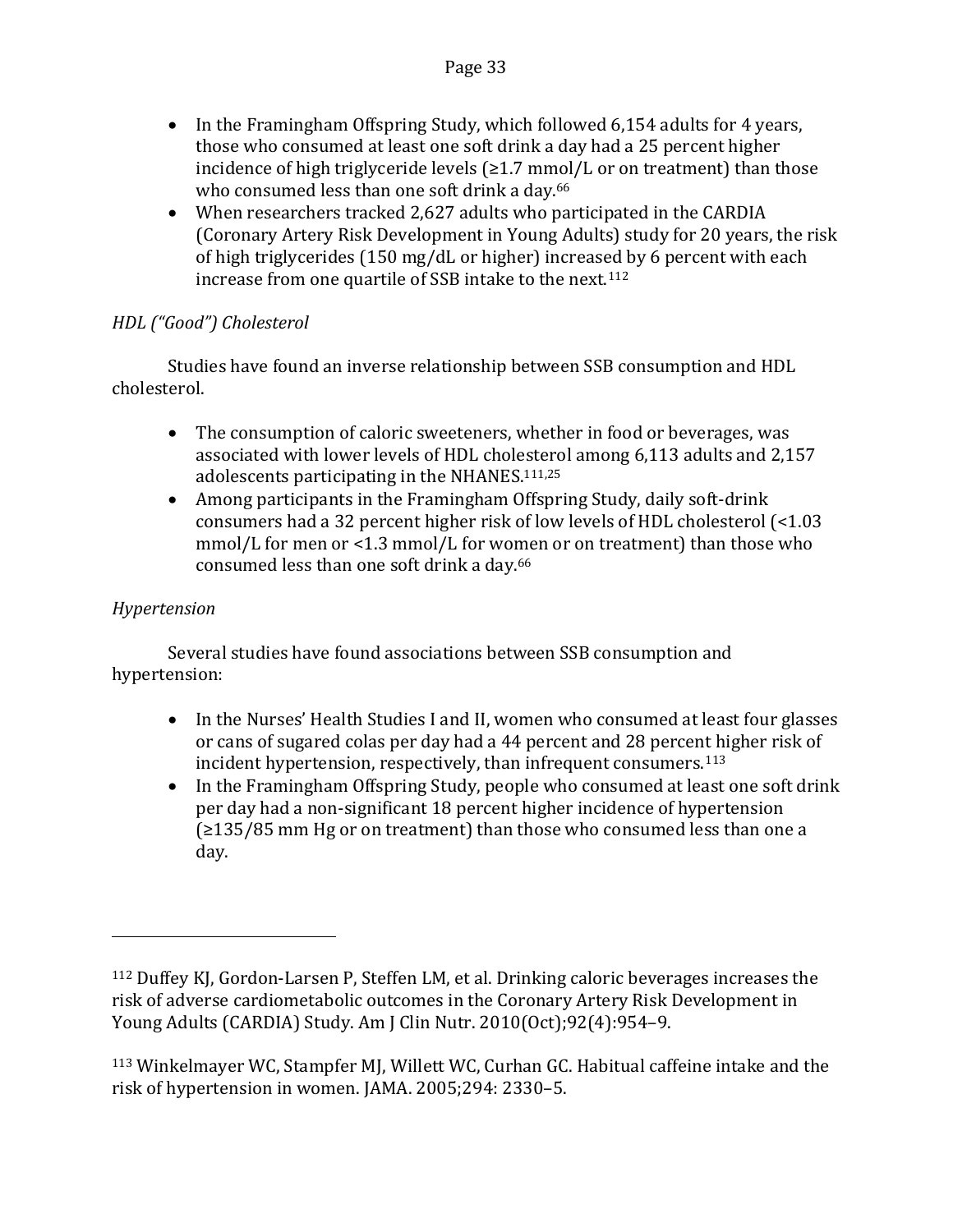• Among 2,639 adults who participated in the CARDIA study for 20 years, the risk of hypertension increased by 6 percent with each increase from one quartile of SSB intake to the next.<sup>112</sup>

Those findings are supported by a cross-sectional analysis of NHANES data that found a positive association between SSB intake and blood pressure in adolescents.[114](#page-34-0)

# *Visceral fat*

Excessive visceral, or deep abdominal, fat is associated with type 2 diabetes, heart disease, and the metabolic syndrome.[115](#page-34-1) Recent studies have found that SSB or fructose consumption is associated with higher levels of visceral fat:

- In a cross-sectional study of 791 men and women aged 18 to 70, greater frequency of SSB was associated with increased visceral fat and waist circumference.[116](#page-34-2)
- In a cross-sectional study of 559 adolescents aged 14 to 18, fructose from beverages and foods was associated with higher levels of visceral adipose fat.[117](#page-34-3)
- Among 2,444 adults who participated in the CARDIA study for 20 years, the risk of a high waist circumference (over 40 inches for men or 35 inches for women) increased by 9 percent with each increase from one quartile of SSB intake to the next.112

# **ii. Clinical studies**

Recent clinical studies have documented harmful effects of added sugars on risk factors for heart disease, diabetes, and the metabolic syndrome. Those risk factors include elevated levels of postprandial triglycerides, glucose, insulin, visceral fat, liver fat, and

<span id="page-34-0"></span><sup>114</sup> Nguyen S, Choi HK, Lustig RH, et al. Sugar-sweetened beverages, serum uric acid, and blood pressure in adolescents. J Pediatr. 2009;154:807–13. i<br>I

<span id="page-34-1"></span><sup>115</sup> Montague CT, O'Rahilly. Causes and consequences of visceral adiposity. Diabetes. 2000;49:883–8**.**

<span id="page-34-2"></span><sup>116</sup> Odegaard AO, Choh AC, Czerwinski SA, et al. Sugar-sweetened and diet beverages in relation to visceral adipose tissue. Obesity. (2011) doi:10.1038/oby.2011.277

<span id="page-34-3"></span><sup>117</sup> Pollock NK, Bundy V, Kanto W, et al. Greater fructose consumption is associated with cardiometabolic risk markers and visceral adiposity in adolescents. J Nutr. 2012;142:251– 7.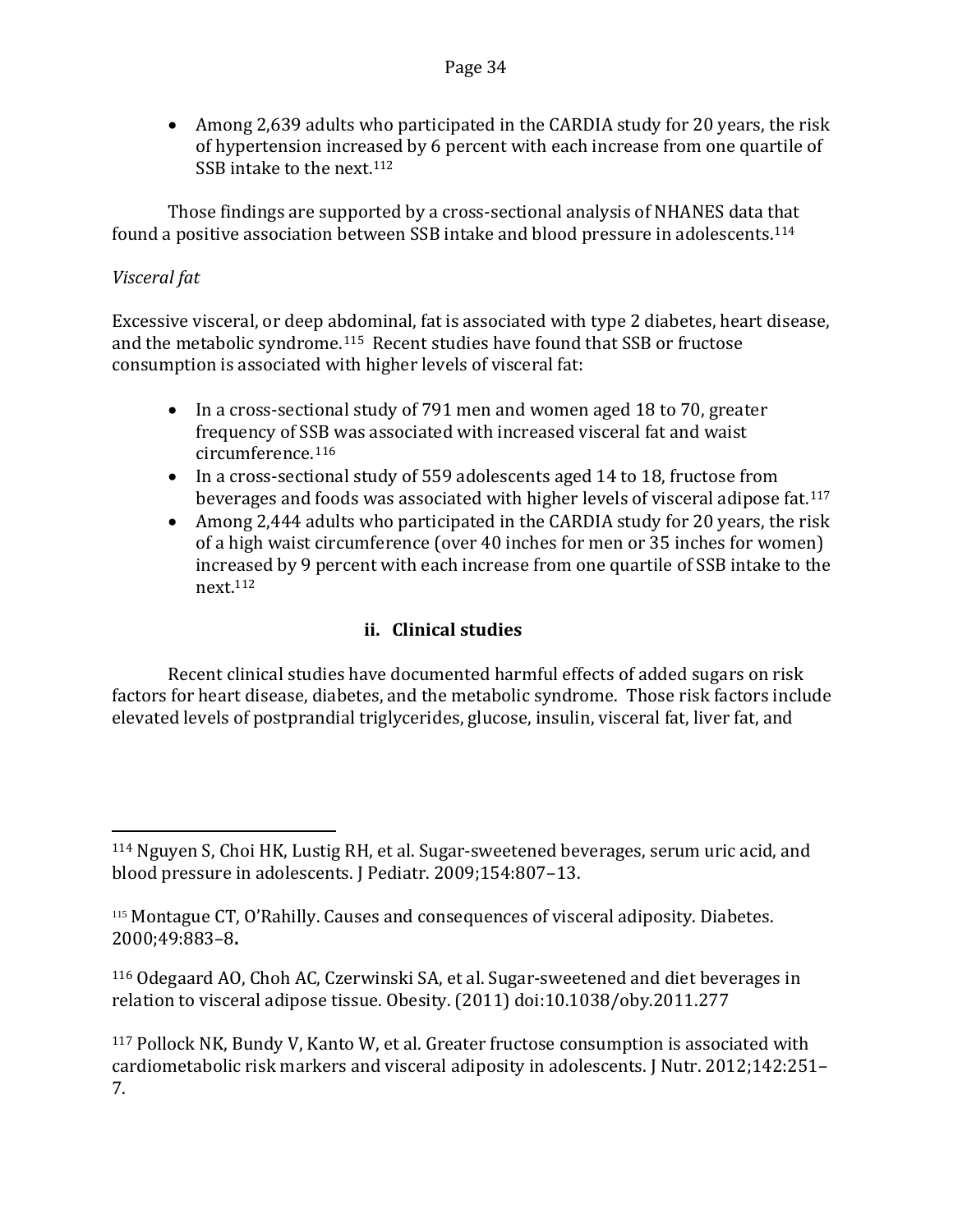small, dense LDL ("bad") cholesterol. Growing evidence suggests that high levels of visceral, liver, and skeletal muscle fat trigger insulin resistance.[118](#page-35-0),[119](#page-35-1) For example:

- When University of California researchers gave 32 overweight or obese middleaged men and women 25 percent of their calories from beverages sweetened with either fructose or glucose for 10 weeks, those consuming fructose had higher levels of visceral fat and postprandial triglycerides and higher fasting levels of glucose, insulin, LDL cholesterol, and small, dense LDL cholesterol.[120](#page-35-2) (That level of fructose consumption is only about 50 percent more than the 35 percent of calories from added sugars that some 14 million people are consuming [*see* page 12]. That represents a virtual absence of a safety factor to ensure that people are not harmed by added sugars.)
- When some of those same California researchers gave 48 men and women (aged 18 to 40) 25 percent of their calories from beverages sweetened with HFCS, fructose, or glucose for 2 weeks, those consuming either HFCS or fructose (but not glucose) had higher 24-hour triglyceride levels and higher fasting LDL levels.[121](#page-35-3) (Self-reported intake data, which often underestimates consumption, indicate that 12.5 percent of the U.S. population (age 4 and over)—about 36 million people—consumes at least 25 percent of their calories from added sugars, with roughly half of that being fructose (*see* discussion on pages 12).)23 A recent analysis of NHANES data found that roughly one out of three adolescents consumed at least 25 percent of their calories from added sugars, and nearly one out of five consumed at least 30 percent of their calories from added sugars (*see* discussion on page 12).25 Thus, there may be *no* safety factor in consumption levels of added sugars, notwithstanding the conventional use of safety factors in setting safe levels of consumption of GRAS ingredients and food additives (*see* page 6).)
- When Danish scientists randomly assigned 47 overweight subjects to consume 1 liter a day of one of four test drinks (sucrose-sweetened cola, isocaloric semi-

<span id="page-35-2"></span><sup>120</sup> Stanhope K, Schwarz JM, Keim NL, et al. Consuming fructose-sweetened, not glucosesweetened, beverages increases visceral adiposity and lipids and decreases insulin sensitivity in overweight/obese humans. J Clin Invest. 2009;119(5):1322–34.

<span id="page-35-0"></span><sup>118</sup> Fabbrini E, Magkos F, Mohammed BS, et al. Intrahepatic fat, not visceral fat, is linked with metabolic complications of obesity. Proc Nat Acad Sci. 209;106(36):15430–5. i<br>I

<span id="page-35-1"></span><sup>119</sup> Peterson KF, Dufour S, Befroy D, et al. Reversal of nonalcoholic hepatic steatosis, hepatic insulin resistance, and hyperglycemia by moderate weight reduction in patients with type 2 diabetes. Diabetes. 2005;54:603–8.

<span id="page-35-3"></span><sup>121</sup> Stanhope K, Bremer AA, Medici V, et al. Consumption of fructose and high fructose corn syrup increase postprandial triglycerides, LDL-cholesterol, and apolipoprotein-B in young men and women. J Clin Endocrinol Metab. 2011;96:E1596–605.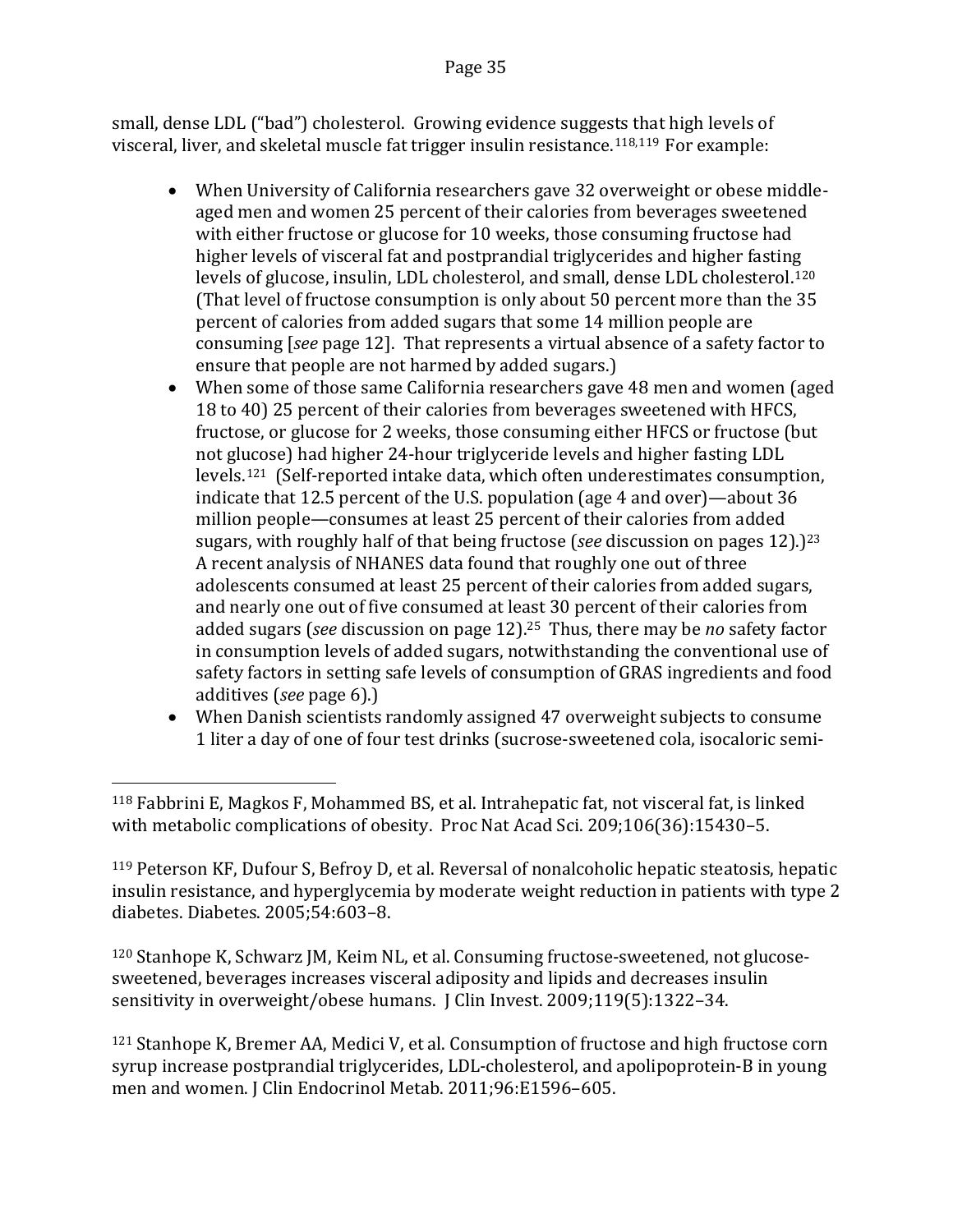skim milk, aspartame-sweetened diet cola, or water) for six months, those consuming regular cola had a significant increase in visceral fat, liver fat, skeletal muscle fat, and blood triglycerides. Many people consume 1 liter per day of sugary beverages (about 400 calories, or about 20 percent of total caloric intake, with about half those calories coming from fructose) plus added sugars from other sources. The authors conclude that "daily intake of SSSDs [regular cola] for 6 mo[nths] increases ectopic fat accumulation and lipids compared with milk, diet cola, and water. Thus, daily intake of SSSDs is likely to enhance the risk of cardiovascular and metabolic diseases." [122](#page-36-0) (These findings, too, indicate that there is no safety factor for the millions of people who obtain more than 10 percent of their calories from fructose.)

- Swiss researchers randomly assigned 29 healthy, normal-weight men aged 20 to 50 to avoid fructose-containing foods or to consume beverages containing one of the following: 40 grams of fructose, 80 grams of fructose, 40 grams of glucose, 80 grams of glucose, or 80 grams of sucrose per day. (Those doses are similar to one or two 12 oz. cans of Coca-Cola, which contain 39 grams of HFCS.) After 3 weeks, waist-to-hip ratio rose significantly and a smaller (more atherogenic) class of LDL was found in those consuming beverages containing 80 grams of fructose or 80 grams of sucrose. Leptin, which increases satiety, increased only in those consuming glucose. Note that those changes occurred after only 3 weeks in men who consumed either 6.5 or 13 percent of their calories from added sugars. The authors conclude that "this study clearly shows that consumption of SSBs, even in moderate amounts, has adverse effects on lipid and glucose metabolism as well as on the inflammatory status of healthy young men."[123](#page-36-1) (This is yet another study that indicates an absence of a safety factor the consumption of added sugars and that current levels of consumption are harmful.)
- When Danish researchers gave 23 overweight men and women diets sweetened with either sucrose (2 g/kg body weight) or artificial sweeteners for 10 weeks, those who consumed sucrose had higher levels of postprandial glucose, insulin, and triglycerides than those who got artificial sweeteners. For the typical 80-kg subject in this study, the sucrose accounted for 23 percent of calories. The sucrose group gained 3.1 pounds while the artificial sweetener group lost 3.3 pounds during the study. After adjusting for changes in body weight and total calories consumed, levels of postprandial insulin were still higher in the sucrose group. (Beverages accounted for 80 percent of the sucrose.) The

<span id="page-36-0"></span><sup>122</sup> Maersk M, Belza A, Stødkilde-Jørgensen H, et al. Sucrose-sweetened beverages increase fat storage in the liver, muscle, and visceral fat depot: a 6-mo randomized intervention study. Am J Clin Nutr. 2012(Feb);95(2):283–9. I

<span id="page-36-1"></span><sup>123</sup> Aeberli I, Gerber PA, Hochuli M, et al. Low to moderate sugar-sweetened beverage consumption impairs glucose and lipid metabolism and promotes inflammation in healthy young men: a randomized controlled trial. Am J Clin Nutr. 2011;94:479–85.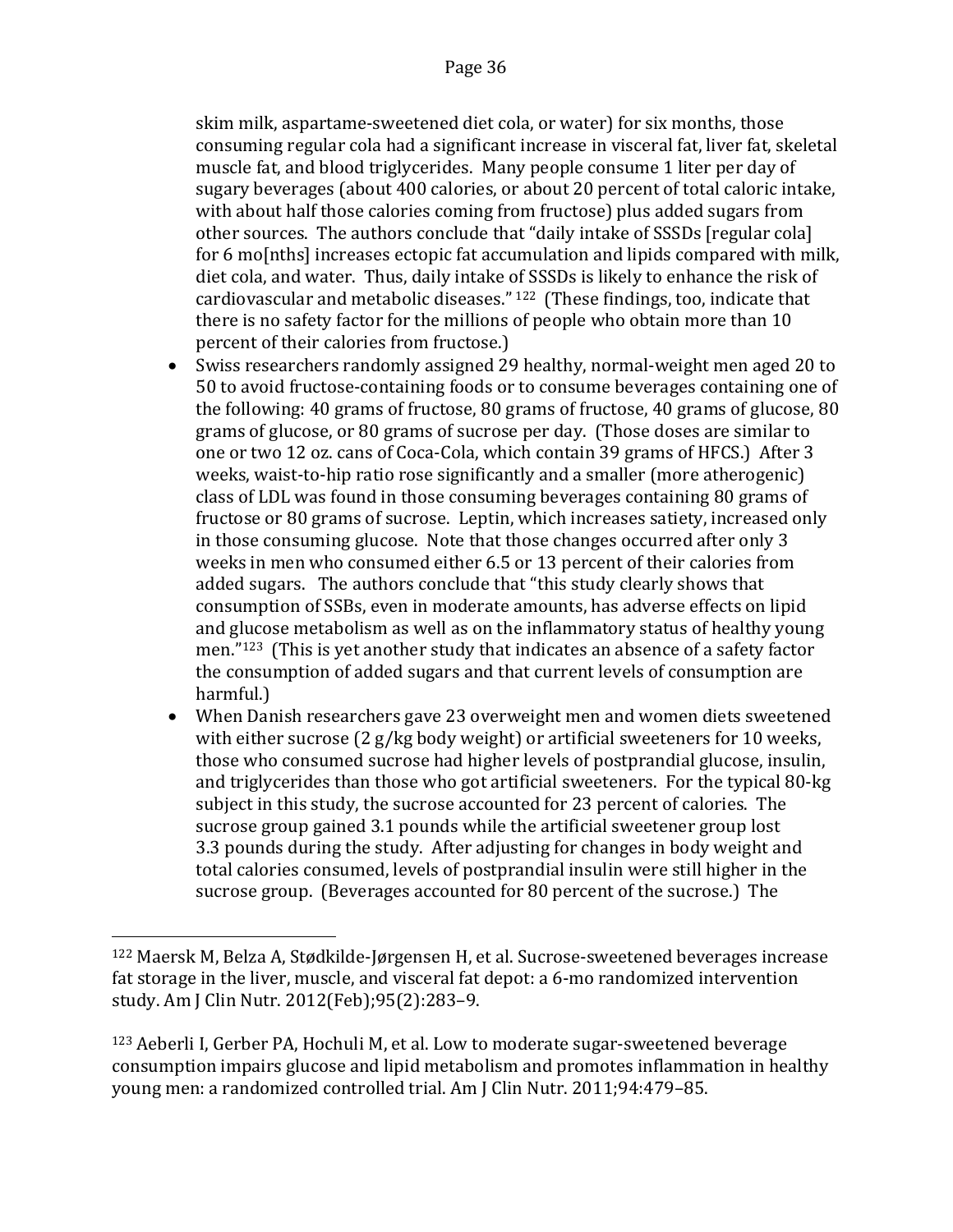authors noted that "a sucrose-rich diet consumed for 10 weeks resulted in significant elevations of postprandial glycaemia, insulinemia, and lipidemia compared to a diet rich in artificial sweeteners in slightly overweight healthy subjects."106

Those and other studies represent the growing body of evidence that the fructose component of HFCS and sucrose—the major sweeteners in the American diet—promotes diabetes and heart disease by increasing the risk of several features of the metabolic syndrome. As the authors of one meta-analysis noted:

fructose is preferentially metabolized to lipid in the liver, leading to increased hepatic de novo lipogenesis, the development of high triglycerides, low HDL cholesterol, small, dense LDL, atherogenic dyslipidemia, and insulin resistance. Recent evidence has also shown that fructose consumption may promote accumulation of visceral adiposity or ectopic fat deposition, two key features of a dysmetabolic state increasing risk of type 2 diabetes and cardiovascular disease, despite no difference in weight gain between glucose and fructose conditions. 109

Furthermore, the deleterious effects of fructose occur within weeks and at doses that millions of Americans now consume. The University of California researchers whose research is cited above concluded:

Importantly, the current results provide evidence that sugar consumption at this level increases risk factors for cardiovascular disease within 2 wk in young adults, thus providing direct experimental support for the epidemiological evidence linking sugar consumption with dyslipidemia and cardiovascular disease. The results contradict the conclusions from recent reviews that sugar intakes as high as 25–50 percent of energy have no adverse long-term effects with respect to components of the metabolic syndrome and that fructose consumption up to 140 g/d does not result in a biologically relevant increase of fasting or postprandial [triglycerides] in healthy, normal-weight or overweight or obese humans.<sup>121</sup>

Moreover, people who frequently consume SSBs are generally not consuming enough of other foods and nutrients that could lower blood pressure, LDL cholesterol, and triglycerides. The DASH (Dietary Approaches to Stop Hypertension) and OmniHeart (Optimal Macronutrient Intake Trial to Prevent Heart Disease) trials fed people diets that were rich in potassium (4,700 mg/day), calcium (1,200 mg/day), magnesium (500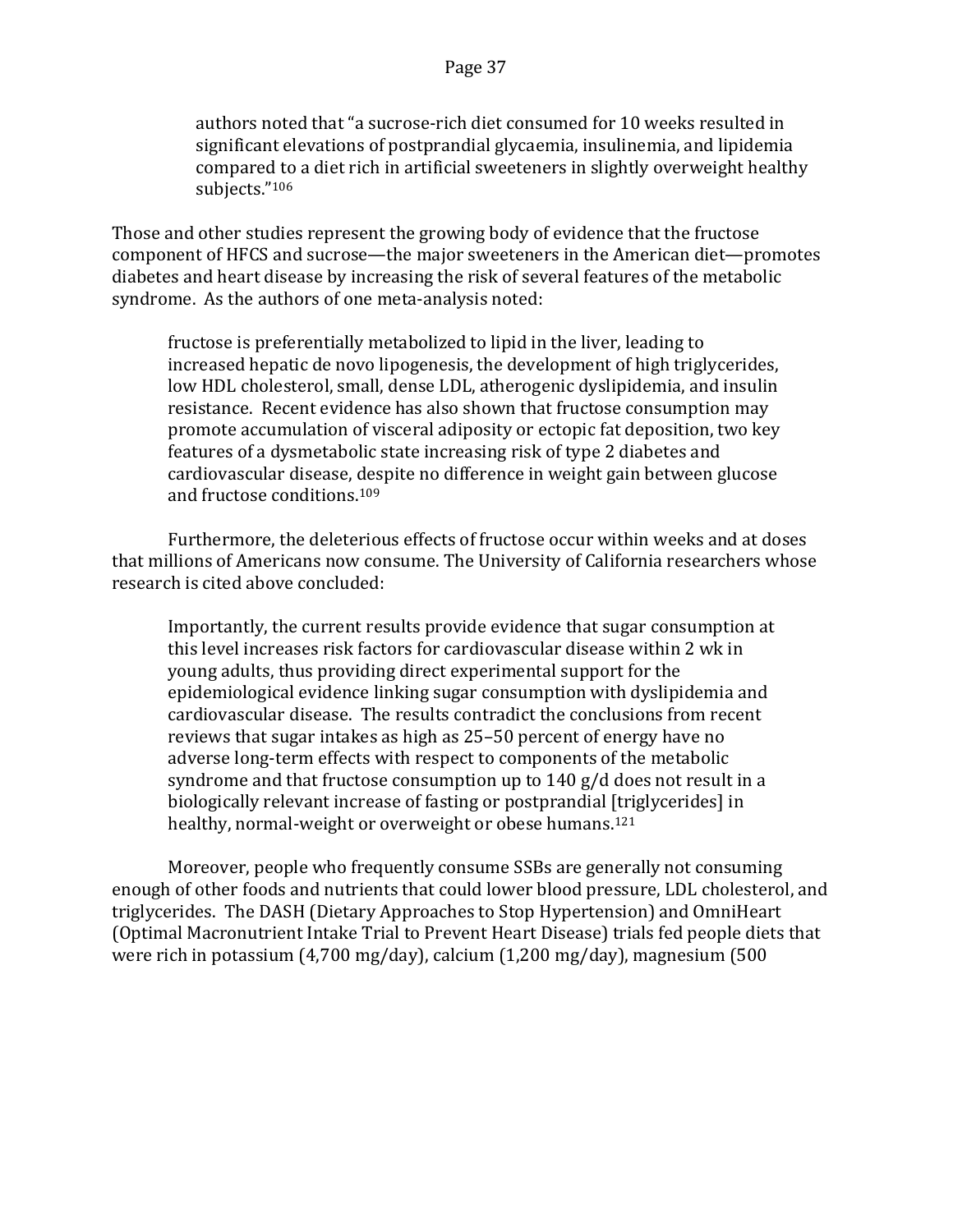mg/day), and fiber (more than 30 g/day).<sup>[124](#page-38-1),[125](#page-38-2),[126](#page-38-3)</sup> The diets were low in saturated fat (5 percent of calories), cholesterol (less than 150 mg/day), and sodium (2,300 mg/day). Furthermore, the diets were rich in fruits and vegetables (9 to 11 servings per day), with minimum intakes of low-fat dairy foods (1 to 2 servings/ day), legumes or nuts (1 to 3 servings/day), and fish (1 serving/day). To reach the food and nutrient targets, the diets had room for only 0.7 to 4.6 servings of "desserts and sweets" a day.[127](#page-38-4) In the OmniHeart study, the diets with 1.7 or 2.5 servings of "desserts and sweets" per day led to more favorable 10-year coronary heart disease risk (based on blood pressure, triglycerides, HDL, and LDL levels) than the diet with 4.6 servings of "desserts and sweets." A "serving" was 1 teaspoon of sugar, and includes any sugars added to breakfast cereals, yogurts, and coffee, not just to SSBs, sweet baked goods, candy, or other foods that people think of as desserts. Therefore, in the OmniHeart trial, the highest sugar intake on a typical 2,100-calorie diet was about half the amount in a 12 oz. soft drink. These studies demonstrate that diets that contain sufficient foods and nutrients to lower risk factors optimally for heart disease and stroke have room for only low levels of SSBs (or other added sugars).

## **c. Sugars increase the risk of gout.**

<span id="page-38-0"></span>Gout is a painful inflammatory arthritis that is triggered by the crystallization of uric acid in the joints. Evidence suggests that gout is associated with the metabolic syndrome, heart attacks, and type 2 diabetes. The prevalence and incidence of gout have increased in

<span id="page-38-3"></span><sup>126</sup> Swain JF, McCarron PB, Hamilton EF, et al. Characteristics of the diet patterns tested in the Optimal-Macronutrient Intake Trial to Prevent Heart Disease (OmniHeart): Options for a heart-healthy diet. J Am Diet Assoc. 2008(Feb);108(2):257–65**.**

<span id="page-38-4"></span><sup>127</sup> In the OmniHeart trial, the "unsaturated fat" diet (which contained 1.7 servings of "desserts and sweets" per day) and the "protein" diet (2.5 servings of "desserts and sweets" per day) led to more favorable 10-year coronary heart disease risk (based on blood pressure, triglycerides, HDL, and LDL levels) than the "carbohydrate diet" (4.6 servings of "desserts and sweets.") The "combination" diet that led to the lowest blood pressure levels in the original DASH study had only 0.7 servings of "snacks and sweets" a day.

<span id="page-38-1"></span><sup>124</sup> All nutrient and food targets apply to a 2,100-calorie diet. Appel LJ, Moore TJ, Obarzanek E, et al. A clinical trial of the effects of dietary patterns on blood pressure. DASH Collaborative Research Group. N Engl J Med. 1997 Apr 17;336(16):1117–24. i<br>I

<span id="page-38-2"></span><sup>125</sup> Appel LJ, Sacks FM, Carey VJ, et al. Effects of protein, monounsaturated fat, and carbohydrate intake on blood pressure and serum lipids: results of the OmniHeart randomized trial. JAMA. 2005(Nov 16);294(19):2455–64.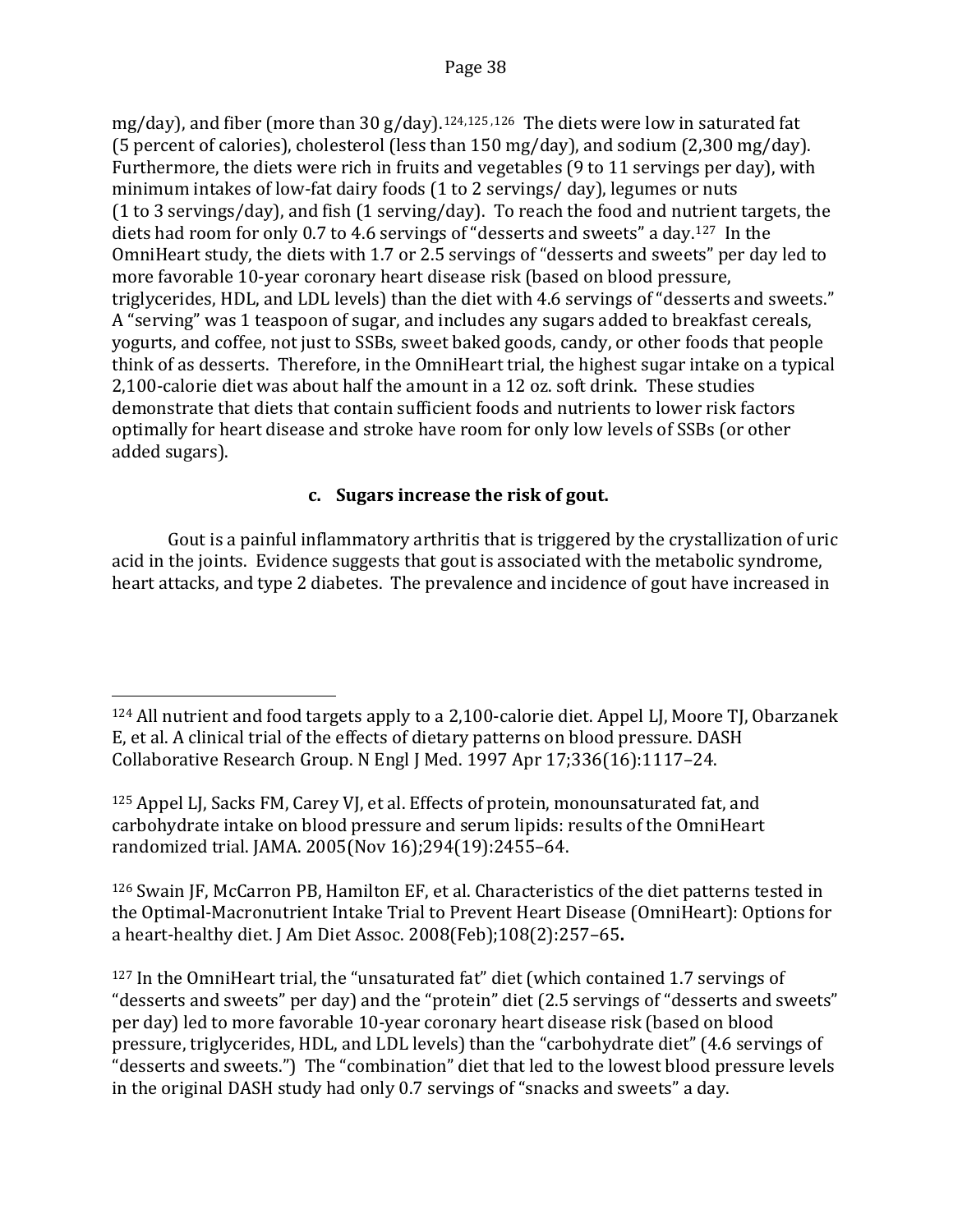the past few decades, in tandem with an increase in the consumption of soft drinks and fructose.[128](#page-39-0)

It is well established that consuming fructose raises uric acid levels, which can lead to gout. [In h](#page-39-1)umans, high doses (200g or more a day) of fructose increase blood levels of uric acid. <sup>129</sup> Furthermore, when researchers gave middle-aged and older overweight or obese subjects diets with 25 percent of calories from beverages sweetened with either fructose or glucose for 10 weeks, only fructose led to increases in uric acid levels.[130,](#page-39-2)[131](#page-39-3)

Although those clinical studies used unusually high doses of fructose, they are supported by evidence from lengthy cohort studies that tracked the reported consumption of more-realistic levels of fructose and the incidence of gout:

• In a study that followed more than 46,000 men for 12 years, the risk of gout was 45 percent higher in men who consumed at least one serving of a sugarsweetened soft drink a day than in those who consumed less than one a day. The risk of gout was 85 percent higher in men who consumed at least two servings a day.[132](#page-39-4) 

<span id="page-39-1"></span><sup>129</sup> Perez-Pozo SE, Schold J, Nakagawa T, et al. Excessive fructose intake induces the features of metabolic syndrome in healthy adult men: role of uric acid in the hypertensive response. Int J Obes (Lond) 2010, 34:454–61.

<span id="page-39-2"></span><sup>130</sup> Cox CL, Stanhope KL, Schwarz JM, et al. Consumption of fructose- but not glucosesweetened beverages for 10 weeks increases circulating concentrations of uric acid, retinol binding protein-4, and gamma-glutamyl transferase activity in overweight/obese humans. Nutr Metab (Lond). 2012 (Jul 24);9(1):68.

<span id="page-39-3"></span><sup>131</sup> This study contradicts the findings of an earlier industry-funded meta-analysis that reported an increase in uric acid levels only in studies that fed high doses of fructose at levels above caloric needs, and not in studies that exchanged equal quantities of fructose for other carbohydrates. However, the authors note that their conclusions regarding studies that compare isocaloric intakes of fructose vs. other carbohydrates "are limited by the short follow-up of the majority of trials and poor quality of one-half of the trials included in the meta-analysis." Wang DD, Sievenpiper JL, de Souza RJ, et al. The effects of fructose intake on serum uric acid vary among controlled dietary trials. J. Nutr. 2012;142:916–23.

<span id="page-39-4"></span><sup>132</sup> Choi HK, Curhan G. Soft drinks, fructose consumption, and the risk of gout in men: prospective cohort study. BMJ. 2008(Feb 9);336(7639):309–12.

<span id="page-39-0"></span><sup>128</sup> Zhu Y, Pandya BJ, Choi HK. Prevalence of gout and hyperuricemia in the US general population: the National Health and Nutrition Examination Survey 2007-2008. Arthritis Rheum. 2011(Oct);63(10):3136–41. i<br>I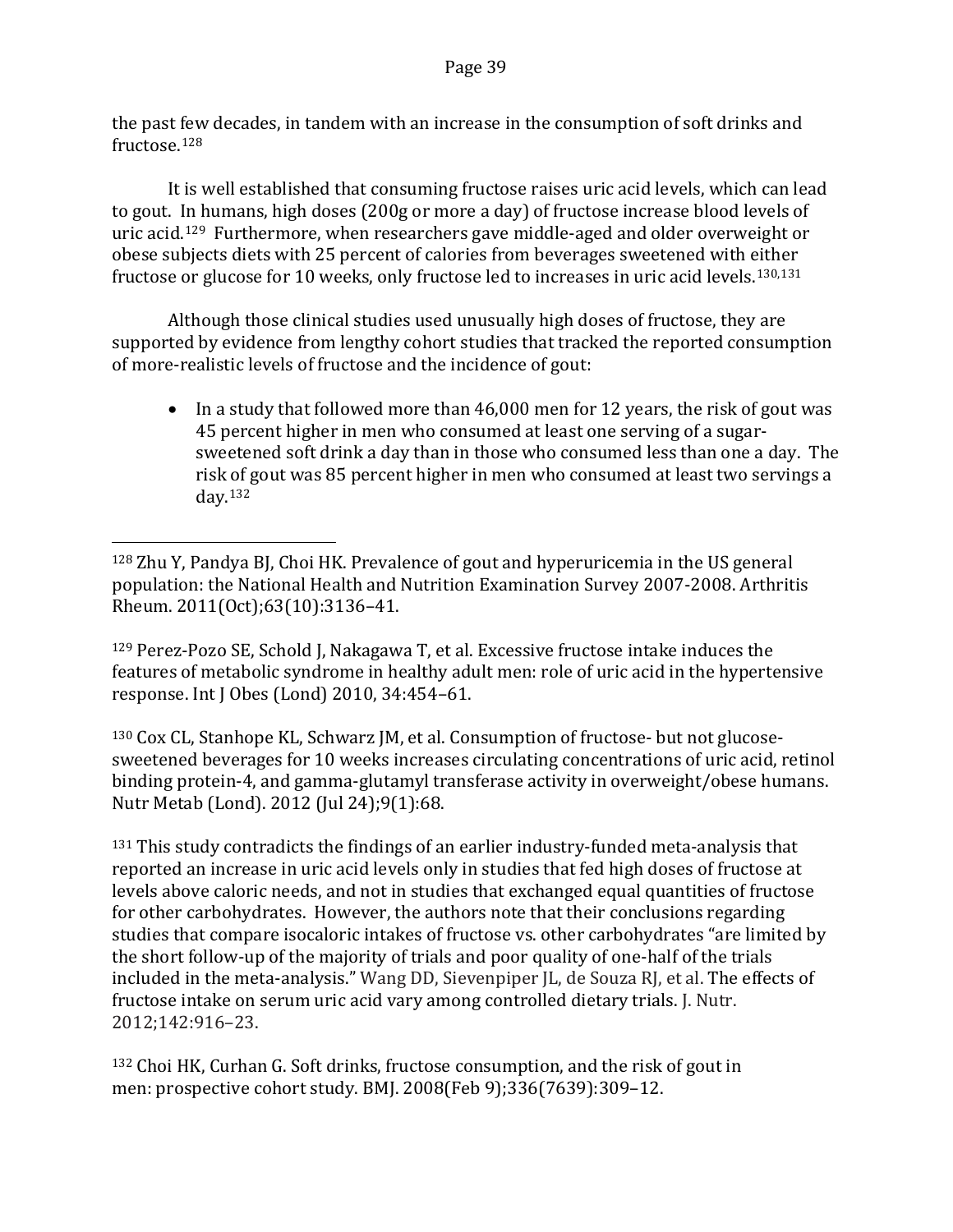• In a study of nearly 79,000 women who were monitored for 22 years, those who consumed at least one serving of sugar-sweetened soda a day had a 74 percent higher risk of gout that those who consumed less than one serving a month. The risk of gout was 140 percent higher for women who consumed at least two sugar-sweetened sodas a day.[133](#page-40-1)

#### **d. Added sugars contribute to dental caries.**

<span id="page-40-0"></span>Most Americans have dental caries, or tooth decay. Based on the 1999–2004 National Health and Nutrition Examination Survey (NHANES), 21 percent of children aged 6 to 11, 59 percent of adolescents, and 92 percent of adults 20 and older have caries in their permanent teeth.[134](#page-40-2)

Caries are caused by the demineralization of tooth enamel by organic acids produced from the fermentation of dietary sugars and other carbohydrates by lactic acid bacteria in the mouth. Sucrose is considered the most cariogenic dietary carbohydrate because it is fermentable and because bacteria can also use sucrose to generate sticky extracellular polymers called glucans that promote bacterial attachment to tooth surfaces. The Surgeon General's Report on "Oral Health in America" classified frequent sugar intake as a "high" risk factor for the development of caries in children, adolescents, and adults.<sup>[135](#page-40-3)</sup>

The cariogenicity of sugars in food is influenced by the physical consistency of the food and the frequency of its consumption.<sup>135</sup> Sugary foods that stick to the teeth provide a prolonged retention of substrate that can lead to extended periods of acid production and demineralization and, thus, increase the risk of caries.[136](#page-40-4) 

While sugary beverages have limited contact time or adherence to tooth surfaces, the pattern of fluid intake can affect the cariogenicity of the beverages. Holding a sugarcontaining beverage in the oral cavity for a prolonged period of time or constantly sipping such a beverage increases the risk of caries.<sup>136</sup> Exposing tooth enamel to a sugar solution

<span id="page-40-1"></span><sup>133</sup> Choi HK, Willett W, Curhan G. Fructose-rich beverages and risk of gout in women. JAMA. 2010;304(20):2270–8. i<br>I

<span id="page-40-2"></span><sup>134</sup> National Institute of Dental and Craniofacial Research. Dental caries (tooth decay). [http://www.nidcr.nih.gov/DataStatistics/FindDataByTopic/DentalCaries/;](http://www.nidcr.nih.gov/DataStatistics/FindDataByTopic/DentalCaries/) accessed Jan. 4, 2012.

<span id="page-40-3"></span><sup>135</sup> U.S. Department of Health and Human Services. *Oral Health in America: A Report of the Surgeon General*. Rockville, MD: U.S. Department of Health and Human Services, National Institute of Dental and Craniofacial Research, National Institutes of Health, 2000. [http://www.surgeongeneral.gov/library/reports/oralhealth/;](http://www.surgeongeneral.gov/library/reports/oralhealth/) accessed Dec. 22, 2012.

<span id="page-40-4"></span><sup>136</sup> Touger-Decker R, van Loveren C. Sugars and dental caries. Am J Clin Nutr. 2003(Oct);78(4):881S–92S.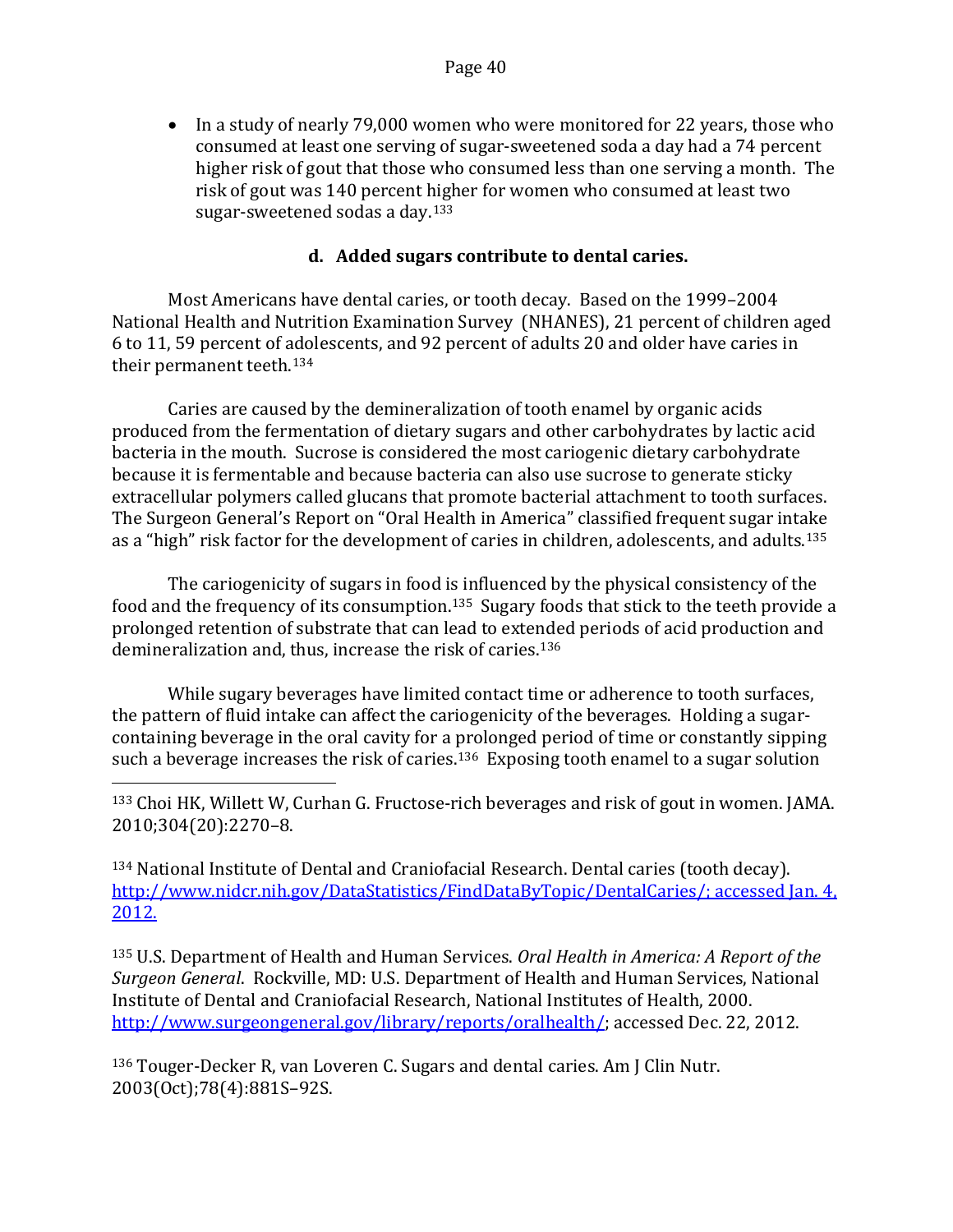for 30 seconds at a time four or more times a day for five days caused net demineralization of the enamel, if the subjects used a non-fluoride toothpaste. When the subjects used fluoride-containing toothpaste, net demineralization of the enamel was observed with seven to ten exposures a day of the sugar solution.<sup>[137](#page-41-3)</sup>

# **e. Diets high in added sugars are lower in nutrient levels**

<span id="page-41-0"></span>One major concern about sugar-rich foods is that they might replace more-healthful foods in the diet. The previously mentioned study by Marriott et al. found an inverse association between the consumption of added sugars and the consumption of a variety of essential vitamins and minerals.23 It found that:

For all nutrients our data showed that median intakes exhibited a monotonically decreasing pattern (with lower median intake levels with each 5 percent increase in added sugars intake category), and the median nutrient intake in the highest added sugars category (>35 percent of energy) with all life stage groups combined, were 40 percent or more less than the median intakes for the 0 to 5 percent added sugars category. (See Figure 1.)

# **3. FDA should address the problem of over-consumption of added sugars through a variety of regulatory and non-regulatory steps.**

<span id="page-41-1"></span>The above evidence demonstrates that many Americans, particularly adolescents and young adults, consume added sugars (often in the form of beverages) in amounts that are well in excess of what the Dietary Guidelines for Americans and other authoritative reports recommend and that contribute to serious health problems. FDA's regulations and the Agency's own *promise* to review the GRAS status of added sugars if presented with precisely this kind of new evidence—compel the Agency to act. The FDA should use its regulatory authority, as well as its ability to encourage voluntary changes by industry and consumers, to address this critical issue.

# **a. Regulation of sucrose and HFCS in beverages**

<span id="page-41-2"></span>Beverages constitute the greatest health risk from added sugars: They provide almost half of all added sugars in the American diet; carbonated and non-carbonated soft drinks typically provide no nutrients other than sugars; beverages are more conducive to weight gain and obesity than foods; and more than half the added sugars in beverages<sup>[138](#page-41-4)</sup> is

<span id="page-41-3"></span><sup>137</sup> Duggal MS, Toumba KJ, Amaechi BT, et al. Enamel demineralization in situ with various frequencies of carbohydrate consumption with and without fluoride toothpaste. J Dent Res. 2001 Aug;80(8):1721–4. i<br>I

<span id="page-41-4"></span><sup>138</sup> Five of the six top-selling non-diet carbonated soft drinks are made with a type of HFCS that is 55 percent fructose. Beverage Digest sweetener cost calculator. [http://www.beverage-digest.com/cgi-bin/hfcs.cgi;](http://www.beverage-digest.com/cgi-bin/hfcs.cgi) accessed Dec. 22, 2012. Beverage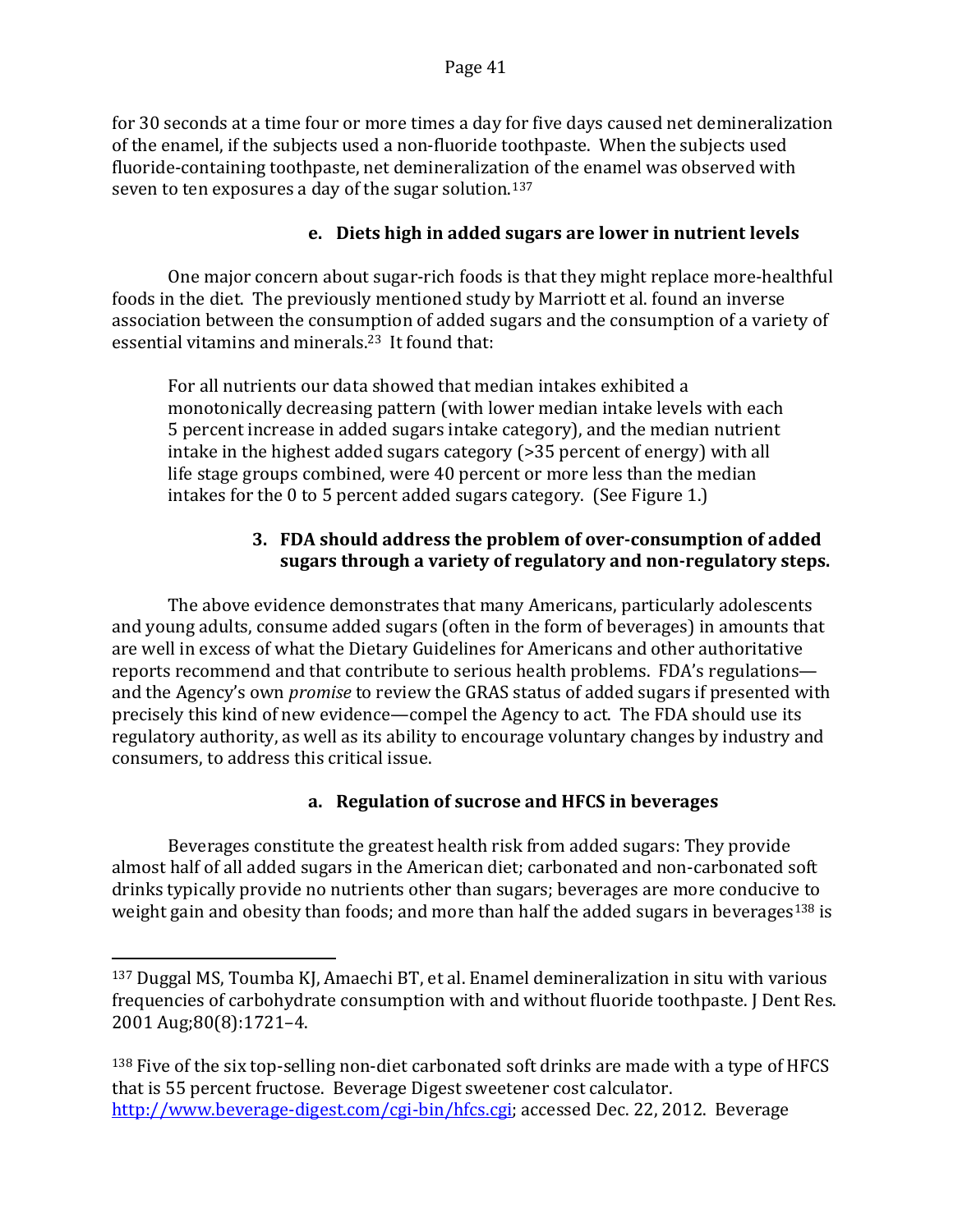fructose, which may cause greater harm (such as through lipogenesis) than the glucose in dextrose and corn syrup. Also, the added-sugar content in beverages is particularly easy to reduce without impairing taste. Thus, we request that FDA focus its attention principally on reducing the amount of added sugars—mainly HFCS and sucrose—in beverages. As discussed above, the agency has the authority to condition continued GRAS status on measures to ensure the safe use of these ingredients (21 C.F.R. § 170.3(n)). We therefore request that FDA consider as one approach amending the GRAS regulations for sucrose and HFCS to condition the safe use of those ingredients on limits on the amounts of those ingredients, in combination, in non-alcoholic beverages.[139](#page-42-0)

Under this approach, FDA should consider limiting, perhaps over several years, sucrose and HFCS to levels that various health entities have recommended, in several contexts, to be safe and consistent with the public health. For example:

- The FDA's definition of "low-calorie" is 40 calories (10g of sugar) or fewer per serving (12 oz. is the most popular size of single-serving containers).<sup>[140](#page-42-1)</sup>
- New York City's food standards for vending machines require most beverages to contain no more than 25 calories (about 6g of sugars) per 8 ounces (about 9g per 12 oz.).[141](#page-42-2)
- The Harvard School of Public Health recommends that people consume beverages with no more than 12g (48 calories) per 12 oz. (or 8g or 32 calories

<span id="page-42-1"></span><sup>140</sup> U.S. FDA. Make your calories count - use the nutrition facts label for healthy weight management: glossary.

[http://www.accessdata.fda.gov/videos/CFSAN/HWM/hwmgloss.cfm;](http://www.accessdata.fda.gov/videos/CFSAN/HWM/hwmgloss.cfm) accessed Jan. 17, 2013.

<span id="page-42-2"></span><sup>141</sup> New York City food standards for beverage vending machines. [http://www.nyc.gov/html/doh/downloads/pdf/cardio/beverage-vend-machines](http://www.nyc.gov/html/doh/downloads/pdf/cardio/beverage-vend-machines-standards.pdf)[standards.pdf;](http://www.nyc.gov/html/doh/downloads/pdf/cardio/beverage-vend-machines-standards.pdf) accessed Dec. 29, 2012.

Digest Top-10 CSD results for 2010. <u>http://beverage-digest.com/pdf/top-10\_2011.pdf</u>; accessed Dec. 22, 2012. i<br>I

<span id="page-42-0"></span><sup>139</sup> Another means for FDA to reduce added sugars in beverages may be to use "standards of identity," by which FDA (and USDA for meat and poultry products) defines a given food product and the ingredients that must or may be used in the manufacture of that product. *See* 21 C.F.R. §§ 130–169. Standards of identity sometimes include limits on artificial sweeteners. *See* 21 C.F.R. § 150.60 (limiting use of "saccharine ingredients" for fruit preserves and jams). They may also be used more generally to limit the amounts of harmful substances in foods or to prevent consumer fraud. *See* 9 C.F.R. § 319.180(a) (limiting fat content of hot dogs); similar limits on added sugars could be appropriate standards of identity for non-alcoholic drinks.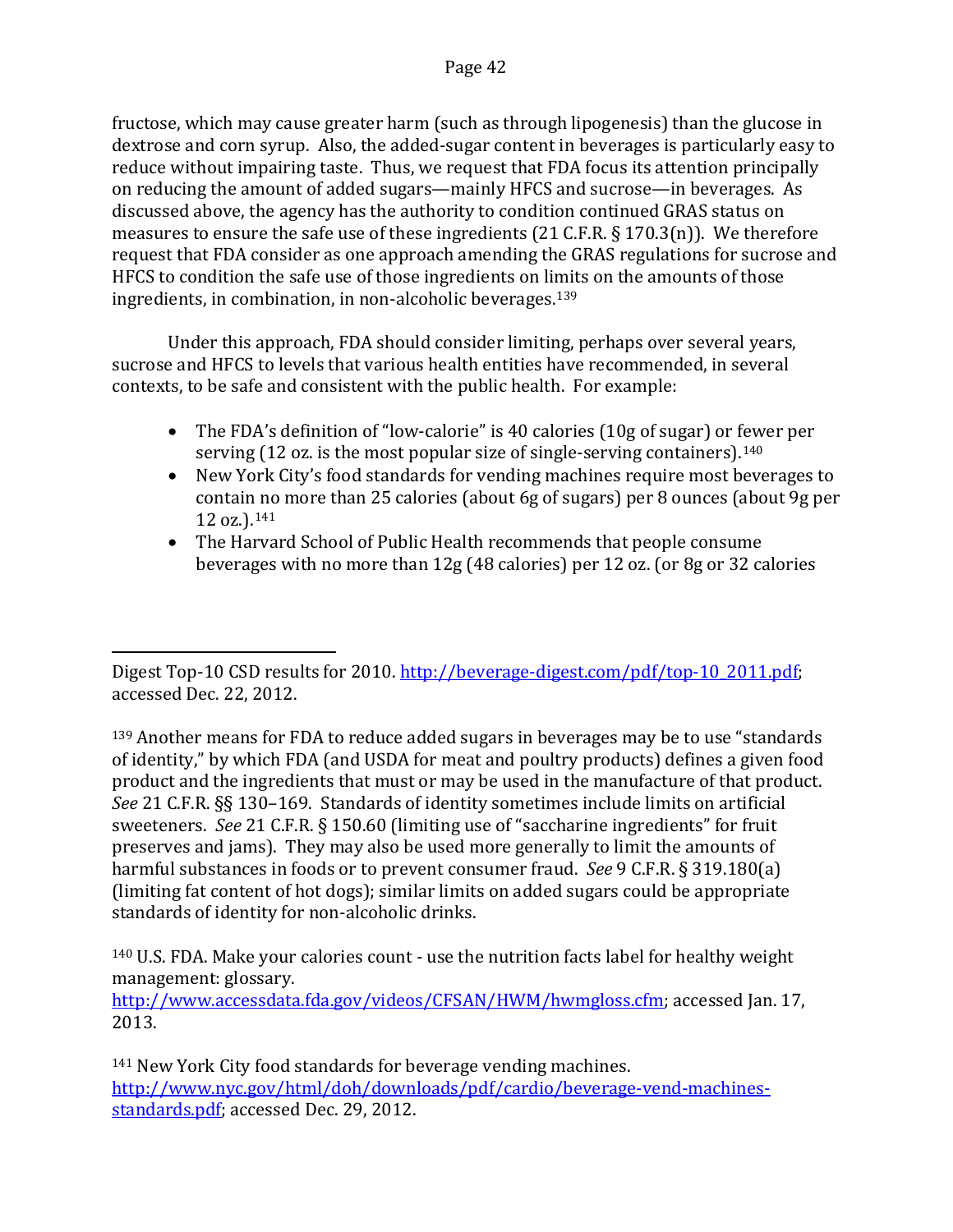**Figure 1. Relationship of sugar intake to added-sugar consumption.** (Based on Marriott et al. 2010. Ref. 23)

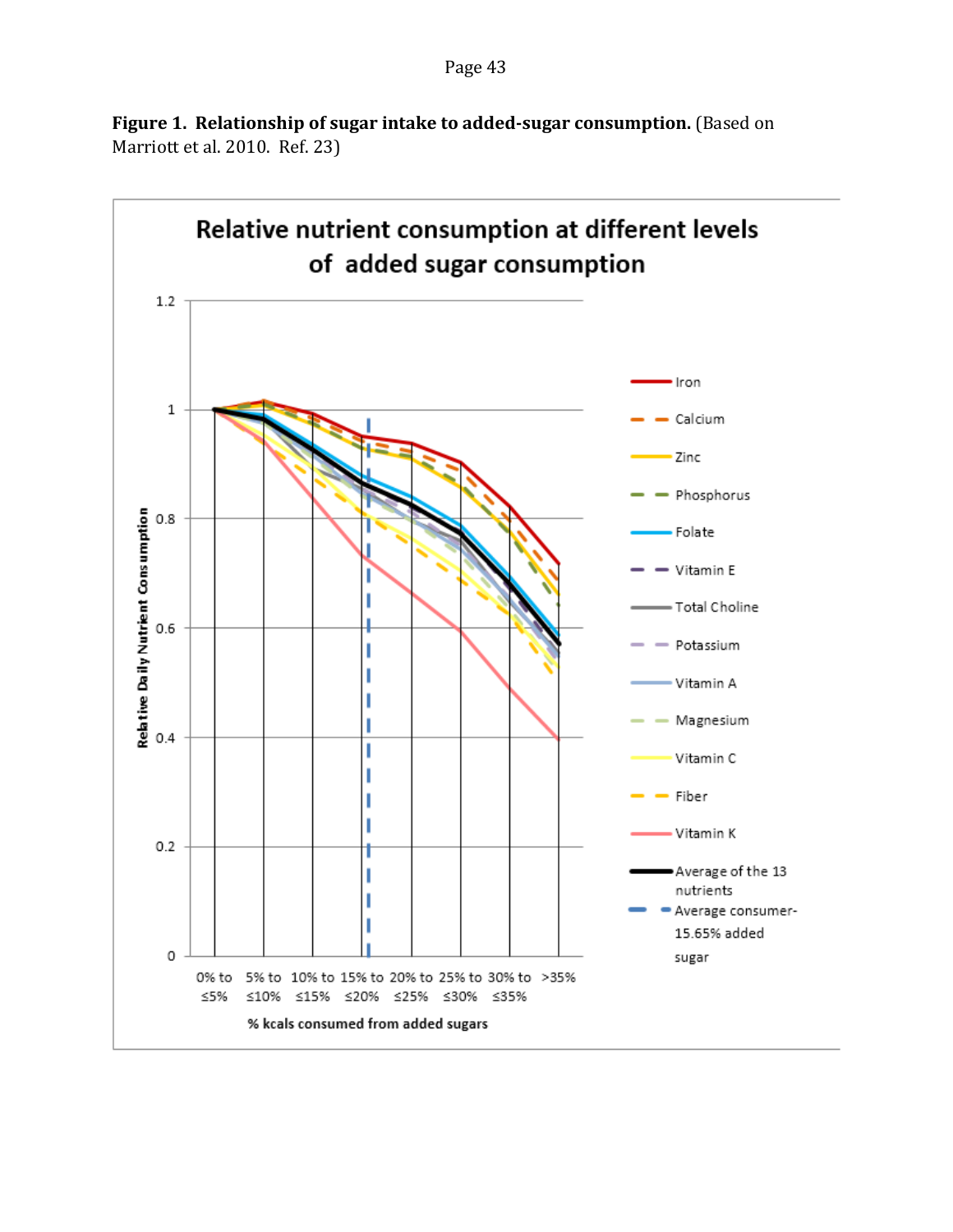per 8 oz.), and has urged industry to produce such beverages (though it still advises that such beverages be consumed only as occasional treats).<sup>[142](#page-44-0)</sup>

- The Healthy and Sustainable Food Guidelines issued by the General Services Administration and U.S. Department of Health and Human Services recommends "At least 50 percent of available beverage choices (other than 100 percent juice and unsweetened milk) must contain ≤40 kcalories/serving." (10g of sugar, regardless of serving size $143$
- King County's (Seattle) Health Vending Guidelines defines "Healthier" (not "Healthiest") beverages as containing up to 10 calories per 8 ounces (about 4g of sugar per 12 oz.).[144](#page-44-2)

Fortunately, developments in beverage formulations, changing tastes, and new technologies should make it increasingly easy to reformulate soft drinks in ways that preserve taste and reduce the added-sugars content:

- Products made without non-caloric sweeteners, such as Honest Tea Lori's Lemon Tea, with 45 calories per 12 ounces; Snapple Earl Grey Black Tea, with 50 calories per 12 ounces; Sport Owater, with about 50 calories per 12 ounces; Zico Pineapple or Mango Coconut Water, with about 40–50 calories per 12 ounces; and Izze esque drinks, with about 50 calories per 12 ounces, are more consistent with safe levels (and do not contain any high-potency sweeteners).
- Products made with artificial non-caloric sweeteners, such as Dr Pepper 10, with only about 3g of sugar (12 calories) in a 12 oz. can, thanks to a mixture of HFCS, aspartame, and acesulfame potassium (according to Dr Pepper Snapple Group, that product provides "a fully satisfying flavor and low calories."[145](#page-44-3) The products are selling so well that the company is coming out with five more

i<br>I

http://www.cdc.gov/chronicdisease/pdf/Guidelines for Federal Concessions and Vendin [g\\_Operations.pdf;](http://www.cdc.gov/chronicdisease/pdf/Guidelines_for_Federal_Concessions_and_Vending_Operations.pdf) accessed Dec. 29, 2012.

<span id="page-44-2"></span><sup>144</sup> King County Healthy vending guidelines. [http://www.kingcounty.gov/healthservices/health/nutrition.aspx;](http://www.kingcounty.gov/healthservices/health/nutrition.aspx) accessed Dec. 29, 2012.

<span id="page-44-3"></span><sup>145</sup> Dr Pepper Snapple Group. Dr Pepper Snapple dials the flavor up to "ten" with five new low-calorie sodas. Dec. 20, 2012. [http://news.drpeppersnapple.com/press-release/dr](http://news.drpeppersnapple.com/press-release/dr-pepper-snapple-dials-flavor-ten-five-new-low-calorie-sodas)[pepper-snapple-dials-flavor-ten-five-new-low-calorie-sodas;](http://news.drpeppersnapple.com/press-release/dr-pepper-snapple-dials-flavor-ten-five-new-low-calorie-sodas) accessed Jan. 1, 2013.

<span id="page-44-0"></span><sup>142</sup> The Nutrition Source. How sweet is it? Harvard School of Public Health. [http://www.hsph.harvard.edu/nutritionsource/healthy-drinks/how-sweet-is](http://www.hsph.harvard.edu/nutritionsource/healthy-drinks/how-sweet-is-it/index.html)[it/index.html;](http://www.hsph.harvard.edu/nutritionsource/healthy-drinks/how-sweet-is-it/index.html) accessed Dec. 1, 2012.

<span id="page-44-1"></span><sup>143</sup> Centers for Disease Control and Prevention. Health and sustainability guidelines for federal concessions and vending operations.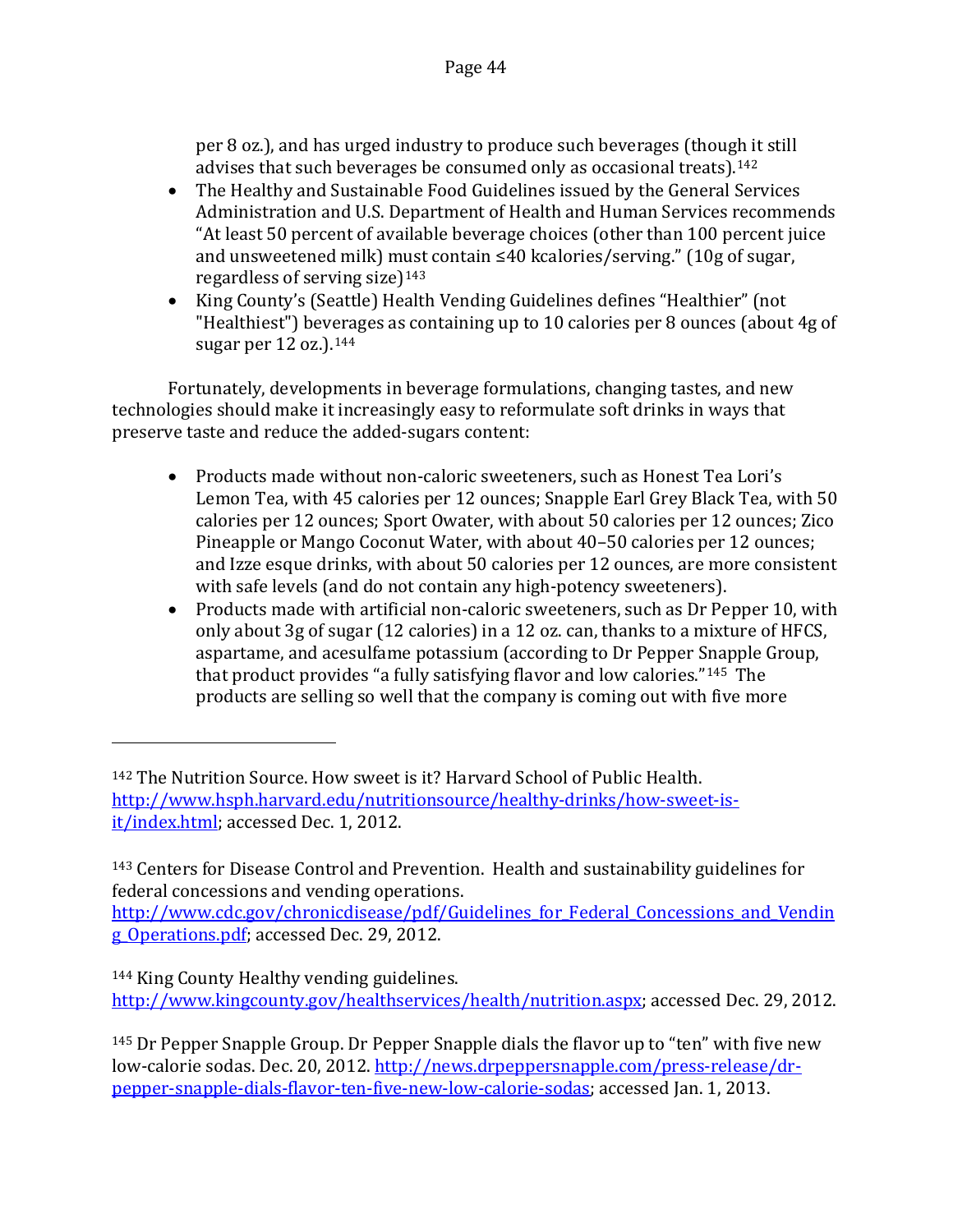brands, such as Sunkist 10 and 7Up 10, that are similarly sweetened. [146\)](#page-45-0); Pepsi Next, with 60 calories per 12 ounces—60 percent less than regular Pepsi thanks to the use of several artificial sweeteners and HFCS[147](#page-45-1); Giant Foods supermarkets' Guaranteed Value soft drinks, which are sweetened with a mixture of HFCS, aspartame, and acesulfame potassium and have 9g of sugars (36 calories) per 12 oz.[148](#page-45-2)

• Products are being made with rebiana (from stevia), such as Coca-Cola Co.'s Sprite Select and Fanta Select, which are sweetened with a mixture of sugar, erythritol, and stevia leaf extract and have 50 percent and 55 percent, respectively, fewer calories than those products' regular counterparts.

In addition, ingredients manufacturers have developed substances—hydrocolloids such as gums and proteins—that replace the texture or "mouth feel" normally provided by sugars.[149](#page-45-3)

A new means of reducing sugar levels in beverages and other foods is to use ingredients called "sweetness enhancers." Those are substances that sensitize sweetness receptors on the tongue so as to enable a given amount of sweetener to taste sweeter. Using sweetness enhancers, as they are developed, could allow reductions (at least 50 percent less according to one company[150\)](#page-45-4) in the sugar content of products. PepsiCo's chief

<span id="page-45-2"></span>148 Giant Foods. [http://www.peapod.com/site\\_frameset.jhtml?NUM1=1352598159002;](http://www.peapod.com/site_frameset.jhtml?NUM1=1352598159002) accessed Nov. 10, 2012.

<span id="page-45-3"></span><sup>149</sup> Pszczola DE. What makes a winning ingredient. Food Tech. 2012;66(8).

<span id="page-45-0"></span><sup>&</sup>lt;sup>146</sup> Tanner S. Review: Sunkist ten. <u>http://www.bevreview.com/2012/01/25/sunkist-ten/</u>; accessed Jan. 17, 2013. i<br>I

<span id="page-45-1"></span><sup>147</sup> Hsu T. Coca-Cola to test mid-calorie Sprite and Fanta. Los Angeles Times. May 14, 2012. [http://www.latimes.com/business/money/la-fi-mo-coca-cola-midcalorie-](http://www.latimes.com/business/money/la-fi-mo-coca-cola-midcalorie-20120514,0,1336082.story)[20120514,0,1336082.story;](http://www.latimes.com/business/money/la-fi-mo-coca-cola-midcalorie-20120514,0,1336082.story) accessed Jan. 17, 2013.

<span id="page-45-4"></span><sup>150</sup> Senomyx, Inc. Current flavor programs.

[http://senomyx.com/flavor\\_programs/appTech.htm;](http://senomyx.com/flavor_programs/appTech.htm) accessed June 9, 2012. PepsiCo, which has a goal of reducing added sugars by an average of 25 percent in key beverage brands by 2020 [\(http://www.pepsico.com/Download/PepsiCoCorporateFactSheet.pdf;](http://www.pepsico.com/Download/PepsiCoCorporateFactSheet.pdf) accessed Dec. 29, 2012), is working with Senomyx to develop and commercialize sweet enhancers and natural high-potency sweeteners so as to be able to market "lower-calorie, great tasting PepsiCo beverages." [http://www.pepsico.com/PressRelease/PepsiCo-and-](http://www.pepsico.com/PressRelease/PepsiCo-and-Senomyx-Enter-Into-Collaboration-to-Discover-Develop-and-Commerciali08172010.html)[Senomyx-Enter-Into-Collaboration-to-Discover-Develop-and-Commerciali08172010.html;](http://www.pepsico.com/PressRelease/PepsiCo-and-Senomyx-Enter-Into-Collaboration-to-Discover-Develop-and-Commerciali08172010.html) accessed Dec. 29, 2012.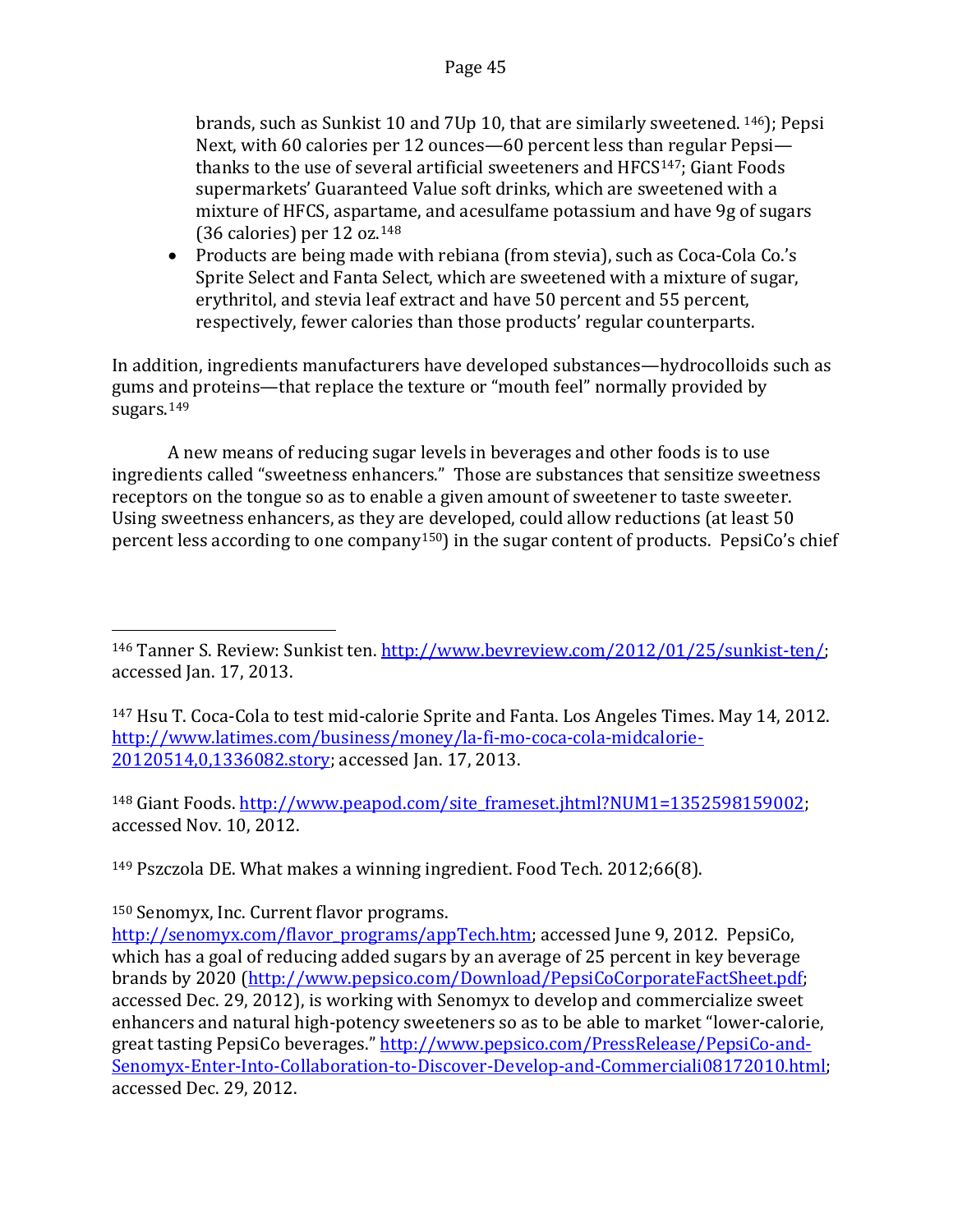scientific officer has said that sweetness enhancers "will allow us to improve the nutritional profile of our products without sacrificing taste."[151](#page-46-1)

The variety of products and technologies discussed here indicates the practicality of FDA's taking regulatory action to make sweetened beverages safe for consumption by people of all ages.[152](#page-46-2) A mandatory limit on added sugars would serve to accelerate efforts to reduce levels of added sugars and possibly also accustom consumers to less-sweet products.

We note that Harold Honickman, the chairman of a large soft-drink bottling company in the mid-Atlantic region, recently said that within two years:

…you will see Pepsi and Coke and Dr Pepper coming up with a whole variety of no-calorie sweeteners….I honestly think that you will find "regular" Pepsi, "regular" Coke with new kinds of sweeteners. They will be better-tasting drinks than we have today.[153](#page-46-3) 

<span id="page-46-0"></span>If that's really the case, the soft-drink industry shouldn't mind supporting this Petition, which would provide a level-playing field for all companies.

# **b. Voluntary efforts to ensure the safe use of all added sugars in beverages and other foods**

While the large amounts of added sugars consumed in beverages pose the greatest health risk, breakfast cereals, cake, candy, cookies, frozen desserts, and other foods, in the aggregate, provide more than half the added sugars (in the form of sucrose, HFCS, corn syrup, dextrose, invert sugar, and other GRAS and non-GRAS added sugars) that Americans consume. The use of added sugars in non-beverage products has been less studied than in beverages and has not yet been demonstrated to be as conducive to weight gain and obesity as sugars in beverages, but those sugars still pose risks. With a few exceptions

<span id="page-46-1"></span><sup>151</sup> PepsiCo press release. PepsiCo and Senomyx enter into collaboration to discover, develop and commercialize new sweet flavor ingredients. i<br>I

[http://www.pepsico.com/PressRelease/PepsiCo-and-Senomyx-Enter-Into-Collaboration](http://www.pepsico.com/PressRelease/PepsiCo-and-Senomyx-Enter-Into-Collaboration-to-Discover-Develop-and-Commerciali08172010.html)[to-Discover-Develop-and-Commerciali08172010.html;](http://www.pepsico.com/PressRelease/PepsiCo-and-Senomyx-Enter-Into-Collaboration-to-Discover-Develop-and-Commerciali08172010.html) accessed Jan. 17, 2013.

<span id="page-46-2"></span><sup>152</sup> For many years the beverage industry has been developing products that are lower in sugar than conventional soft drinks. That is helpful, but full-calorie beverages still dominate the marketplace, and companies likely will continue to try to maximize sales of all their products. Thus, action by the FDA is necessary to make sugary drinks safe for the general public, as this Petition calls for.

<span id="page-46-3"></span><sup>153</sup> Sapatkin D. How health campaigns are shaking up the soda industry. Philadelphia Inquirer. Oct. 19, 2012. [http://articles.philly.com/2012-10-20/news/34585360\\_1\\_soda](http://articles.philly.com/2012-10-20/news/34585360_1_soda-and-obesity-high-fructose-corn-syrup-liquid-calories/3)[and-obesity-high-fructose-corn-syrup-liquid-calories/3;](http://articles.philly.com/2012-10-20/news/34585360_1_soda-and-obesity-high-fructose-corn-syrup-liquid-calories/3) accessed Dec. 29, 2012.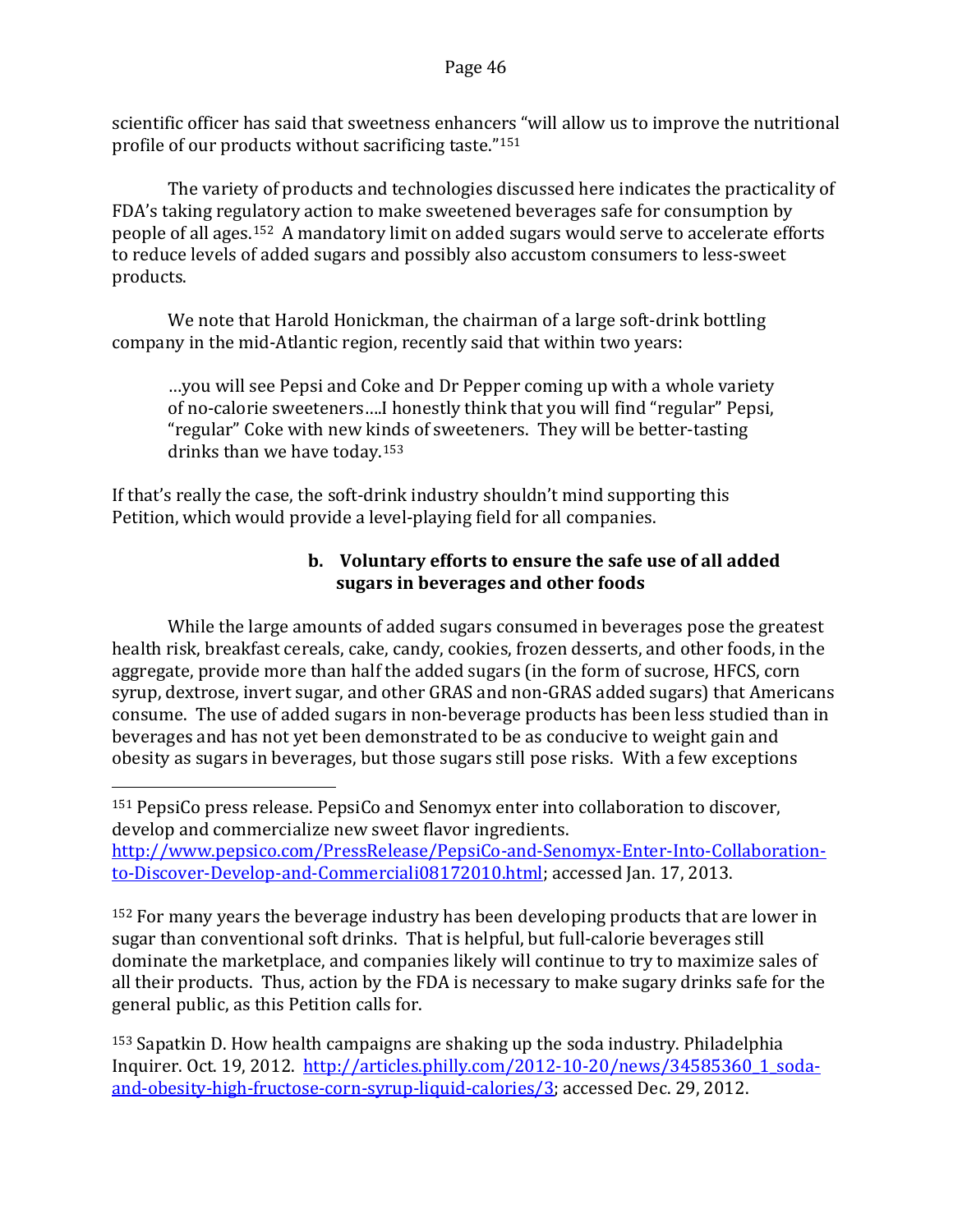(such as heavily fortified breakfast cereals), most sugar-rich foods are relatively low in nutrient density and reduce overall dietary quality, which is an important reason why the Dietary Guidelines and American Heart Association base their recommendations for consumption of added sugars on nutritional adequacy. Added sugars also may add calories to foods and contribute to obesity, and the added fructose (from sucrose and HFCS) in foods may have adverse metabolic effects. And sugars in many foods contribute to dental caries.

Thus, while FDA should take regulatory action to address HFCS and sucrose as they are used in beverages, we recommend that FDA, working with other relevant local, state, and federal agencies as well as with nonprofit organizations and the food industry, initiate a broader campaign aimed at reducing the general use and consumption of added sugars in foods and helping accustom people to eating foods that are less sweet and to eating fewer sweets. Again, technological developments should help companies reduce added sugars. We recommend the following steps as part of this effort:

- FDA should revise the "Sugars" line on Nutrition Facts labels by replacing "Sugars" with "Added Sugars,"[154](#page-47-0) specifying a DV (Daily Value) for added sugars, and requiring a percent DV on the added-sugars line;
- FDA should set voluntary targets for lowering levels of added sugars in many breakfast cereals, baked goods, candy, frozen desserts, and other foods that provide substantial amounts of sugar to the general population.[155](#page-47-1) Those targets could be based on such factors as (a) the sugar content of the lowest-sugar brands within a category; (b) new technical means of reducing the sugar content (without excessively increasing the content of saturated or trans fat, sodium, or refined flour); and (c) the need for sugar's preservative and textural effects. Opportunities to modestly reduce sugar levels in certain foods are evident on supermarket shelves, where different brands of the same product have different levels of sugar but about the same taste. See examples in Table 1 (the numbers are not exact, because of rounding on labels and because the Petitioner does not have product recipes).

<span id="page-47-0"></span><sup>154</sup> On juices and other beverages containing real fruit juice (as opposed to "stripped" juices that are used as sweeteners and equivalent to sugar), the Nutrition Facts Panel should state "Added Sugars (including from fruit juice)." i<br>I

<span id="page-47-1"></span><sup>155</sup> See Dietary Guidelines for Americans, 2010, *op. cit.,* Figure 3-6, p. 27. [http://health.gov/dietaryguidelines/dga2010/DietaryGuidelines2010.pdf;](http://health.gov/dietaryguidelines/dga2010/DietaryGuidelines2010.pdf) accessed April 1, 2012.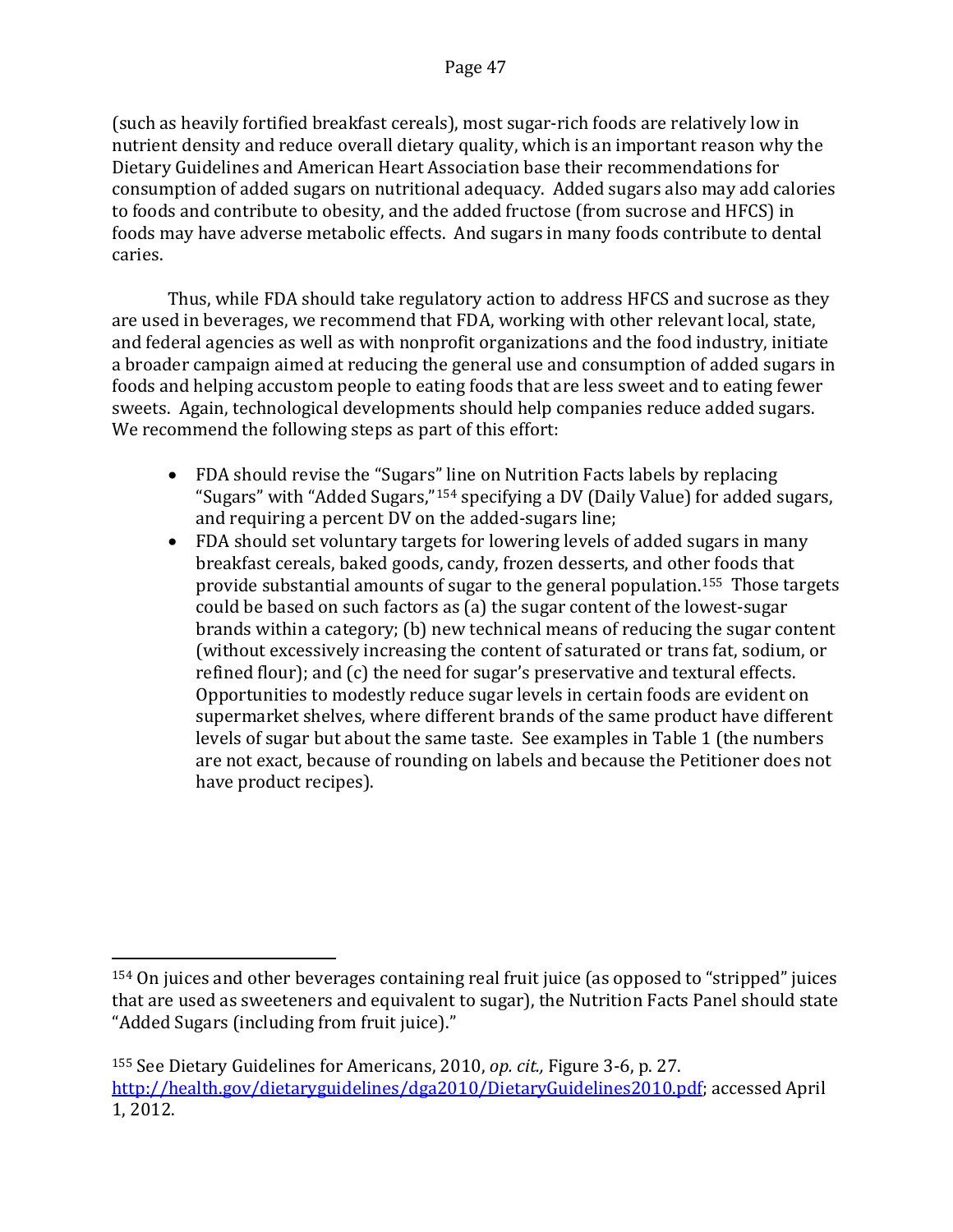| <b>Food</b>                                                                                                                    |          | <u>g sugar/serving percent difference</u> |
|--------------------------------------------------------------------------------------------------------------------------------|----------|-------------------------------------------|
| Newman's Own Tomato and Basil Bombolina,<br>$\frac{1}{2}$ cup (125g)                                                           | 9        |                                           |
| Muir Glen Tomato Basil Pasta Sauce, 1/2 cup (125g)                                                                             | 4        | -56 percent                               |
| Lucerne Low Fat Chocolate Milk, (8 oz.)                                                                                        | 32       |                                           |
| Trumoo Chocolate 1% Lowfat Milk, (8 oz.)                                                                                       | 18       | -44 percent                               |
| Sweet Baby Ray's Barbecue Sauce, Original,<br>2 Tablespoons (37g)                                                              | 16       |                                           |
| Kraft Barbecue Sauce, Original, 2 Tablespoons (35g)                                                                            | 10       | -38 percent                               |
| Entenmann's Pop'ems Glazed Donut Holes,<br>4 donut holes (52g)<br>Krispy Kreme Glazed Cake Donut Holes,<br>4 donut holes (51g) | 19<br>12 | -37 percent                               |
| Breyer's Chocolate Ice Cream, ½ cup (66g)<br>Safeway Select, Chocolate Ice Cream, 1/2 cup (67g)                                | 16<br>12 | -25 percent                               |
| Open Nature (Safeway house brand),<br>Cinnamon Rolls, 1 roll (99g)                                                             | 26       |                                           |
| Pillsbury Grands Flaky Supreme Cinnabon,<br>Cinnamon Rolls, 1 roll (99g)                                                       | 20       | -23 percent                               |
| Dole Mandarin Oranges in Light Syrup, 1/2 cup (122g)                                                                           | 20       |                                           |
| Wegman's Whole Segments Mandarin Oranges<br>in Light Syrup, $\frac{1}{2}$ cup (138g)                                           | 16       | -20 percent                               |

#### **Table 1. Brand differences in sugar (including natural and added) content.**

- FDA should encourage reductions in added sugars by publicly announcing the targets, meeting with companies and trade associations, and tracking and applauding progress in reaching those targets. The food industry should be advised that the consequences of not acting voluntarily could be FDA regulation.
- FDA, in collaboration with the CDC, state and local governments, consumer groups, industry (both product manufacturers and product sellers including grocery stores, vending machine owners, and restaurants), and the media, should undertake a campaign to advocate for voluntary industry programs to reduce consumption of added sugars. The FDA could urge companies to adopt such voluntary steps as: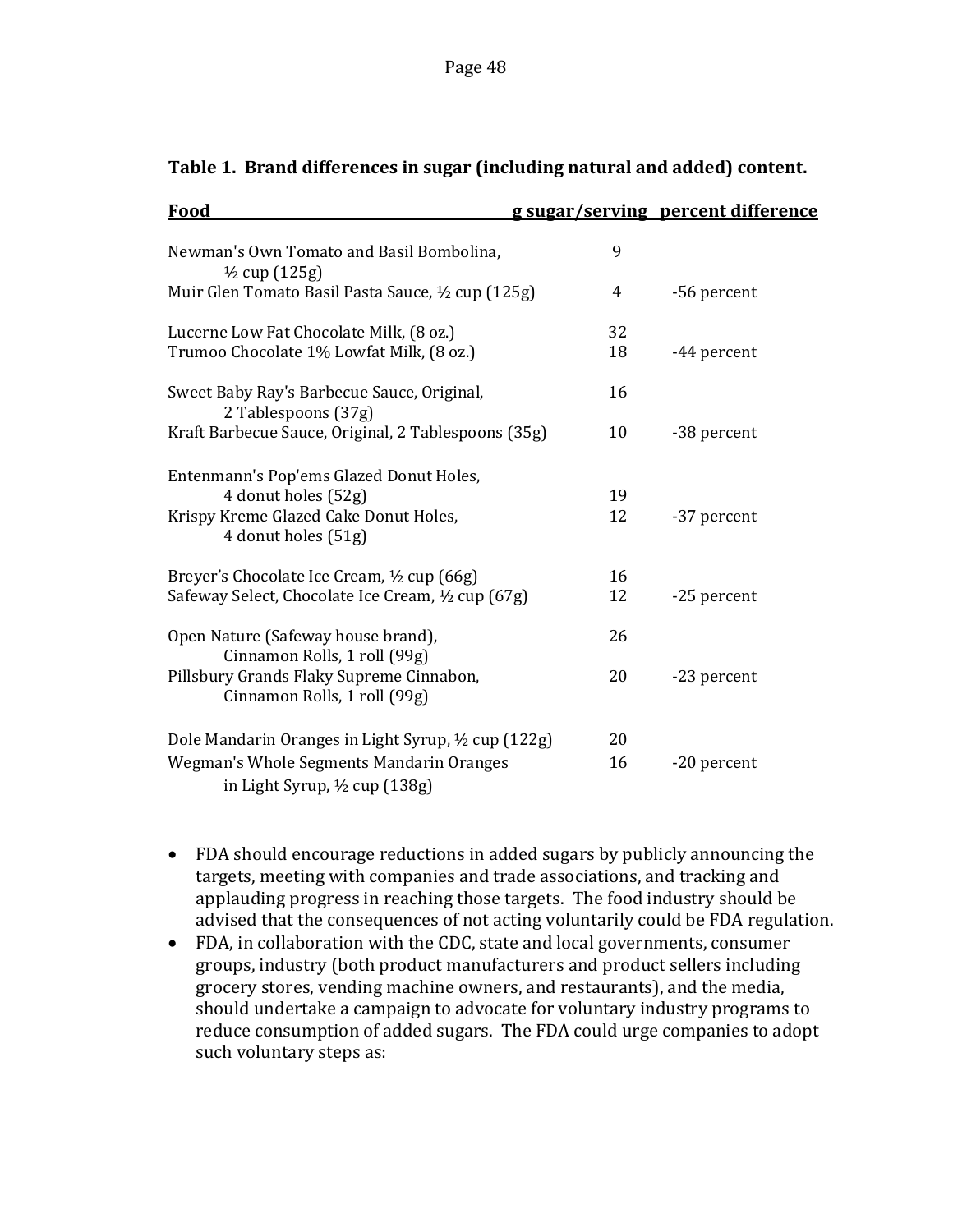- o Limiting the size of non-diet soft drinks sold in certain forms and locations *e.g.,* limiting the size of soft drinks sold in vending machines to 12 oz. and limiting restaurant sales of soft drinks to no larger than 16 oz.<sup>[156,](#page-49-0)[157](#page-49-1)</sup>
- o Reducing the standard size of beverage cans from 12 oz. to 11 oz. (a 7 percent reduction), which is companies' standard size in many countries, or to 10 or eight oz.
- o Marketing smaller single-serving packages of pastries and other foods high in added sugars;
- o Using less sugar in cereals, baked goods, and other products, such as by placing sugar on the surface of breakfast cereals and certain other solid foods rather than throughout the product<sup>[158](#page-49-2)</sup> or using safe, natural or synthetic highpotency sweeteners (such as sucralose, stevia-based ingredients, and others), sweetness enhancers, sugar alcohols, and other ingredients instead of added sugars;<sup>[159](#page-49-3)</sup>

<span id="page-49-0"></span><sup>156</sup> New York City's Board of Health recently enacted a law banning certain sales of soft drinks on containers larger than 16 ounces. New York City Department of Health and Mental Hygiene. I

[http://www.nyc.gov/html/doh/downloads/pdf/boh/max\\_size\\_sugary\\_drinks\\_briefing.pdf;](http://www.nyc.gov/html/doh/downloads/pdf/boh/max_size_sugary_drinks_briefing.pdf) accessed Dec. 22, 2012.

<span id="page-49-1"></span><sup>157</sup> McDonald's largest soft drink was 7 oz. in the 1950s and 16 oz. in the 1970s compared to the current 32 oz. Young LR, Nestle M. Portion sizes and obesity: responses of fast-food companies. J Pub Health Policy. 2007;28:238–48.

[http://portionteller.com/pdf/jphpJune07.pdf.](http://portionteller.com/pdf/jphpJune07.pdf)); currently, the largest soft drinks sold by McDonald's restaurants in Denmark, Austria, and Germany are 500 ml or 16.9 ounces (*see* McDonald's websites for those countries).

<span id="page-49-2"></span><sup>158</sup> Kummer C. Can technology save breakfast? Smithsonian magazine. June 2012. [http://www.smithsonianmag.com/science-nature/Can-Technology-Save-Breakfast.html;](http://www.smithsonianmag.com/science-nature/Can-Technology-Save-Breakfast.html) accessed August 20, 2012.

<span id="page-49-3"></span><sup>159</sup> The FDA (and many foreign governments) consider those ingredients to be safe. Also, an American Medical Association review considered whether diet soft drinks promote sweet cravings, but concluded that the evidence is inconclusive. 2012 Annual Meeting. Reports of the council on science and public health. [http://www.ama-](http://www.ama-assn.org/assets/meeting/2012a/a12-csaph-reports.pdf%23page=35)

[assn.org/assets/meeting/2012a/a12-csaph-reports.pdf#page=35;](http://www.ama-assn.org/assets/meeting/2012a/a12-csaph-reports.pdf%23page=35) accessed Dec. 31, 2012. Some researchers, though, believe that "high-quality, long-term clinical trials are needed to investigate the effects of artificially sweetened beverages compared to sugar-sweetened and nonsweetened, calorie-free fluids, such as water. In the interim, water is a healthy calorie-free substitute that reduces energy intake and may improve weight control and management." Pan A, Hu FB. *Op. cit.* CSPI has questioned the safety of aspartame, acesulfame-potassium, and saccharin and urged the FDA to support sensitive, lifetime feeding studies of those chemicals in rodents or revoke their approvals. However, CSPI believes that the certain harm caused by the 15 teaspoons of sugars in a 20 oz. drink outweighs the speculative harm from artificial sweeteners.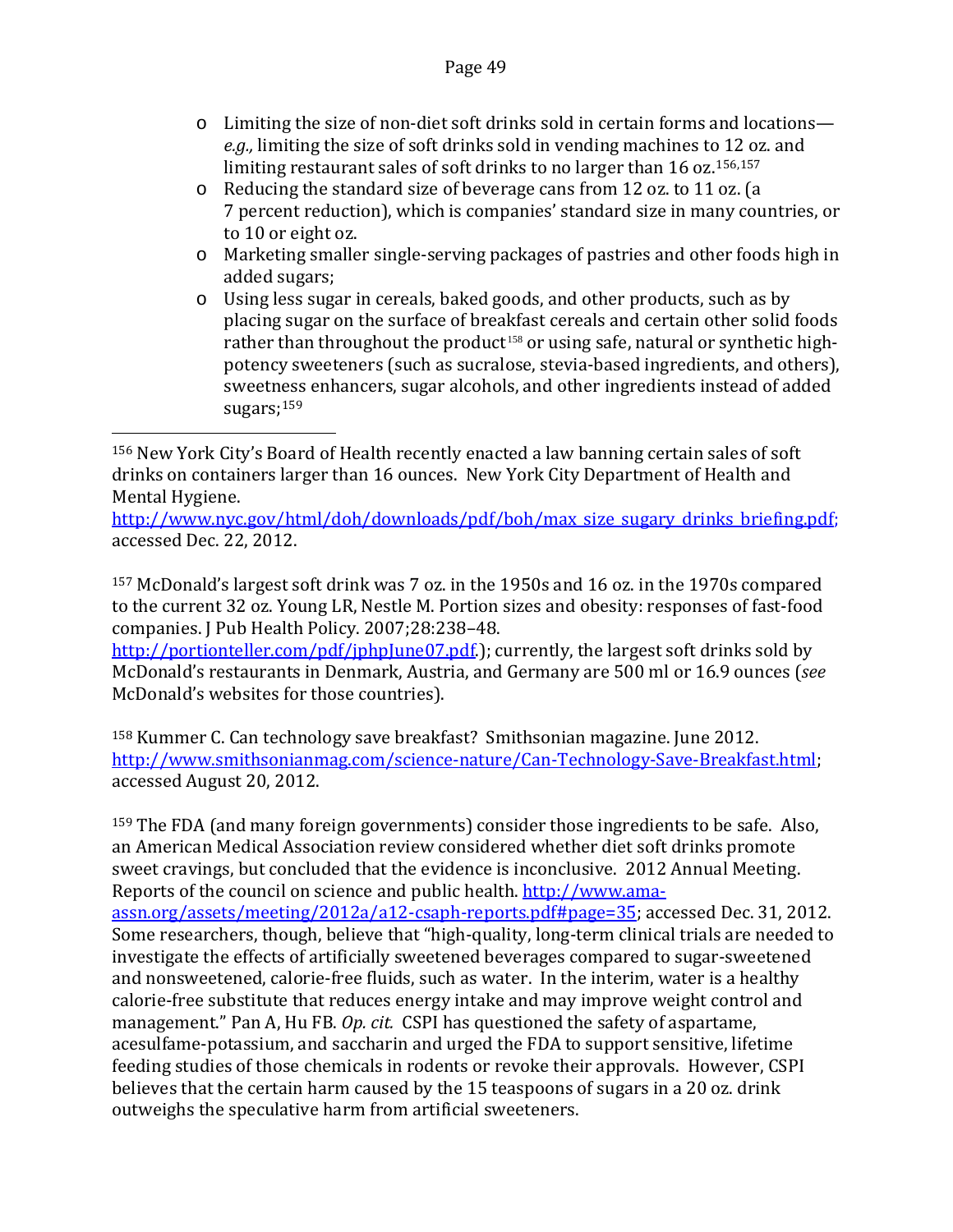o Shifting marketing resources toward lower-sugar, healthier products, thereby potentially shifting consumption toward healthier alternatives.

Some companies have already begun taking affirmative steps to address the public health crisis caused by added sugars. For example, Walmart, the nation's largest supermarket chain, has told suppliers of dairy items, sauces, and fruit drinks that it expects them to reduce sugar levels by 10 percent by 2015.[160](#page-50-0) Also, breakfast cereal companies have cut the sugar content in some of their products, with General Mills reformulating products advertised to children from 11–15 grams per serving to 10 or less (at least three are down to 9 grams).[161](#page-50-1) Post, another manufacturer of br[eak](#page-50-2)fast cereals, reduced the sugar content of Alpha-Bits from 10 to 6 grams per serving.<sup>162</sup> Much more, however, needs to be done.

FDA could use commercial databases to monitor progress or ask major marketers of sugary foods and beverages to report their progress to the agency.

FDA, again in conjunction with the CDC, should mount a major campaign to encourage consumers to choose foods and beverages with little or no sugar foods (as Philadelphia, New York City, and Seattle have done). Such education campaigns should include encouraging people to opt for unsweetened beverages, not just beverages sweetened with high-potency sweeteners. Those two agencies also should encourage local and state health departments to limit serving sizes at restaurants (as New York City has done); not allow sugary drinks to be sold on government property, including schools and parks (as Boston has done); and get sugary drinks out of day-care settings. Education campaigns should reassure consumers that consuming modest amounts of added sugars is safe, but that current levels of consumption are harmful.

The table in Appendix 2 offers one example of how small and large restrictions of levels of added sugars, coupled with modest changes in consumer behavior, could lead to major reductions in added-sugars consumption. With average U.S. consumption of added

i<br>I

<span id="page-50-2"></span><sup>162</sup> Bachman K. Pebbles Boulders, Alpha Bits now safer for children. Adweek. Oct. 23, 2012; http://www.adweek.com/news/advertising-branding/pebbles-boulders-alpha-bits-nowsafer-children-144707 accessed Nov. 5, 2012.

<span id="page-50-0"></span><sup>160</sup> Walmart Corp. Walmart launches major initiative to make food healthier and healthier food more affordable. Jan. 20, 2011.

[http://www.walmartstores.com/pressroom/news/10514.aspx.](http://www.walmartstores.com/pressroom/news/10514.aspx)

<span id="page-50-1"></span><sup>161</sup> Scott-Thomas C. General Mills says health has become "a primary driver of innovation." FoodNavigator-USA.com. [http://www.foodnavigator-usa.com/Market/General-Mills-says](http://www.foodnavigator-usa.com/Market/General-Mills-says-health-has-become-a-primary-driver-of-innovation/?utm_source=newsletter_daily&utm_medium=email&utm_campaign=Newsletter%2BDaily&c=gLinbDewezao4eslcdg0Aw%3D%3D)[health-has-become-a-primary-driver-of-](http://www.foodnavigator-usa.com/Market/General-Mills-says-health-has-become-a-primary-driver-of-innovation/?utm_source=newsletter_daily&utm_medium=email&utm_campaign=Newsletter%2BDaily&c=gLinbDewezao4eslcdg0Aw%3D%3D)

[innovation/?utm\\_source=newsletter\\_daily&utm\\_medium=email&utm\\_campaign=Newslett](http://www.foodnavigator-usa.com/Market/General-Mills-says-health-has-become-a-primary-driver-of-innovation/?utm_source=newsletter_daily&utm_medium=email&utm_campaign=Newsletter%2BDaily&c=gLinbDewezao4eslcdg0Aw%3D%3D) [er percent2BDaily&c=gLinbDewezao4eslcdg0Aw percent3D percent3D;](http://www.foodnavigator-usa.com/Market/General-Mills-says-health-has-become-a-primary-driver-of-innovation/?utm_source=newsletter_daily&utm_medium=email&utm_campaign=Newsletter%2BDaily&c=gLinbDewezao4eslcdg0Aw%3D%3D) accessed Aug. 24, 2012.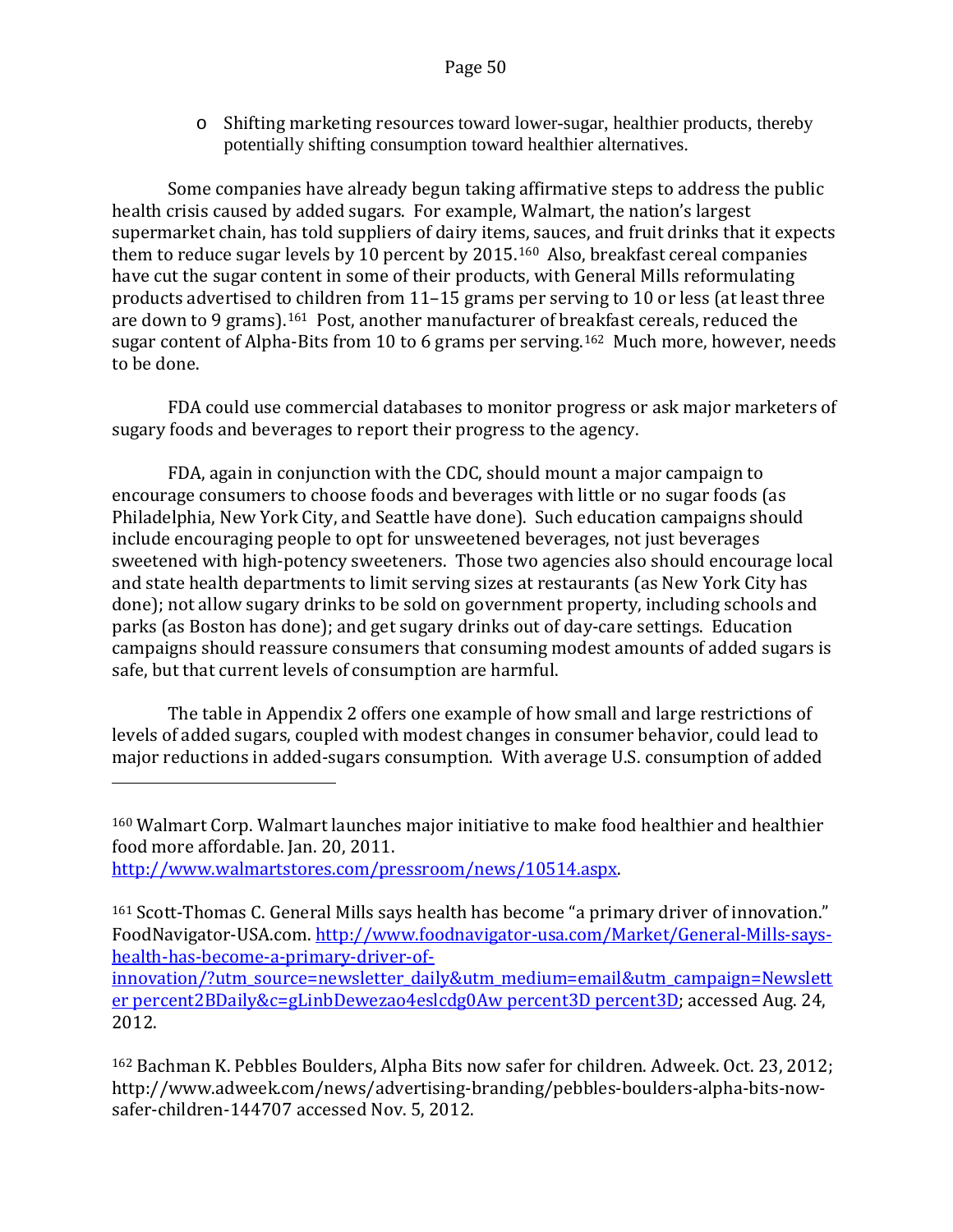sugars estimated to be 87g per day (the average of estimates from USDA's loss-adjusted food-availability database and NHANES data), it would take a reduction of 51g to decrease consumption to 36g (8.6 teaspoons) per day, about the maximum intake recommended by the American Heart Association for men. A 70 percent reduction in the added-sugars content of beverages would reduce average intake by 30.2g per day, or three-fifths of the desired reduction. Modest 10 to 25 percent reductions, accomplished with reformulations and reduced portion sizes, of added sugars in certain other food categories, plus voluntary 17 percent reductions (different food choices and smaller portions) by consumers, would bring consumption of added sugars to healthful levels for the average person.

# <span id="page-51-0"></span>**III. Conclusion**

For the foregoing reasons, FDA should take the action requested in this Petition.

# <span id="page-51-1"></span>**IV. Environmental Impact**

The action requested is subject to a categorical exclusion under 21 C.F.R. 25.30 and 25.32 and therefore does not require the preparation of an environmental assessment.

# <span id="page-51-2"></span>**V. Economic Impact**

No statement of the economic impact of the requested action is presented because none has been requested by the Commissioner. *See* 21 C.F.R. 10.30(b).

# <span id="page-51-3"></span>**VI. Certification**

The undersigned certifies that, to their best knowledge and belief, this Petition includes all information and views on which the Petition relies, and it includes representative data and information known to the petitioner that are unfavorable to the Petition.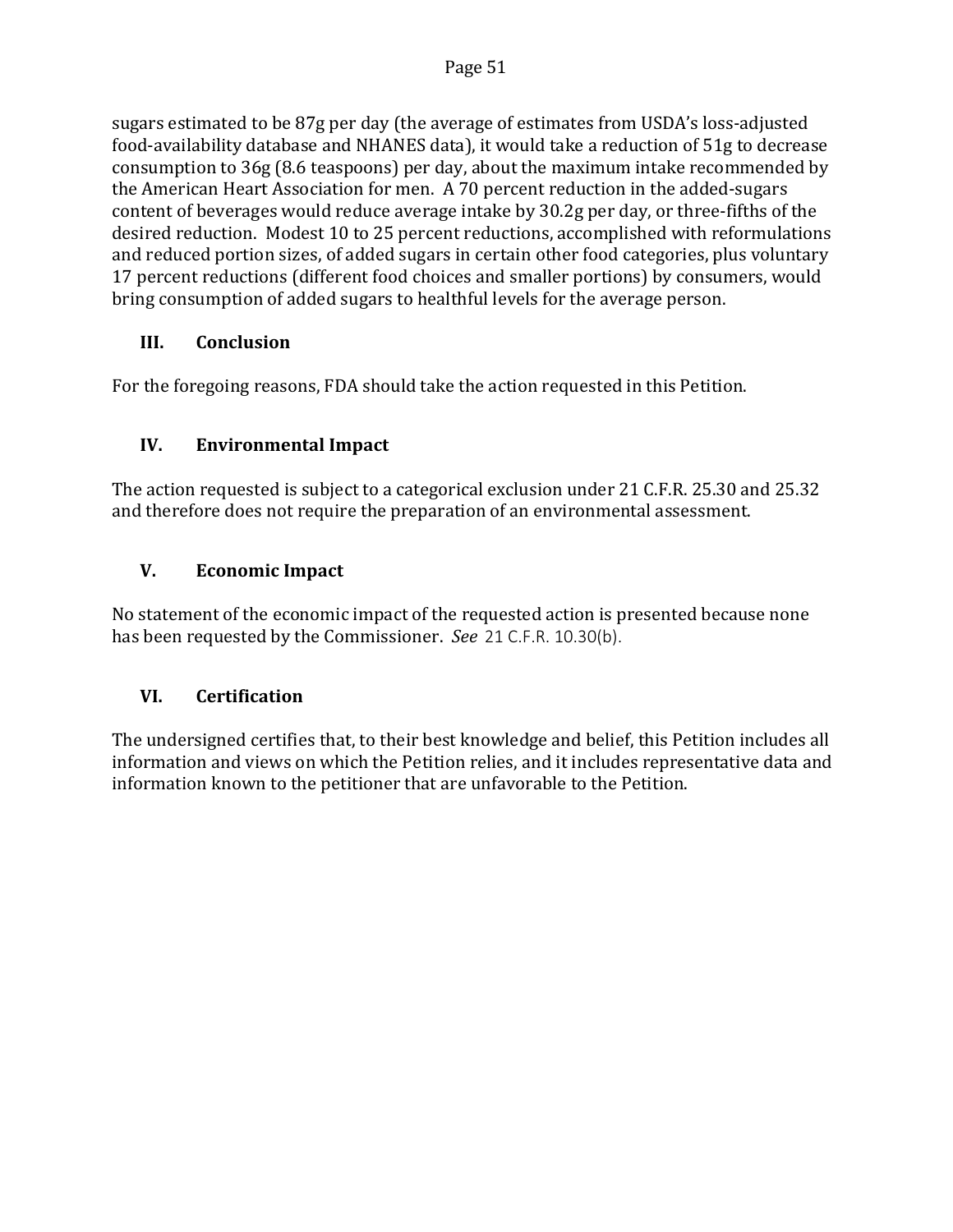Respectfully submitted,

Michael F. Jacobson, Ph.D. Executive Director

Bonnie F. Liebman, M.S. Nutrition Director

David Schardt, M.S. Senior Nutritionist

Center for Science in the Public Interest

Of counsel: Carlos Angulo; Zuckerman Spaeder LLP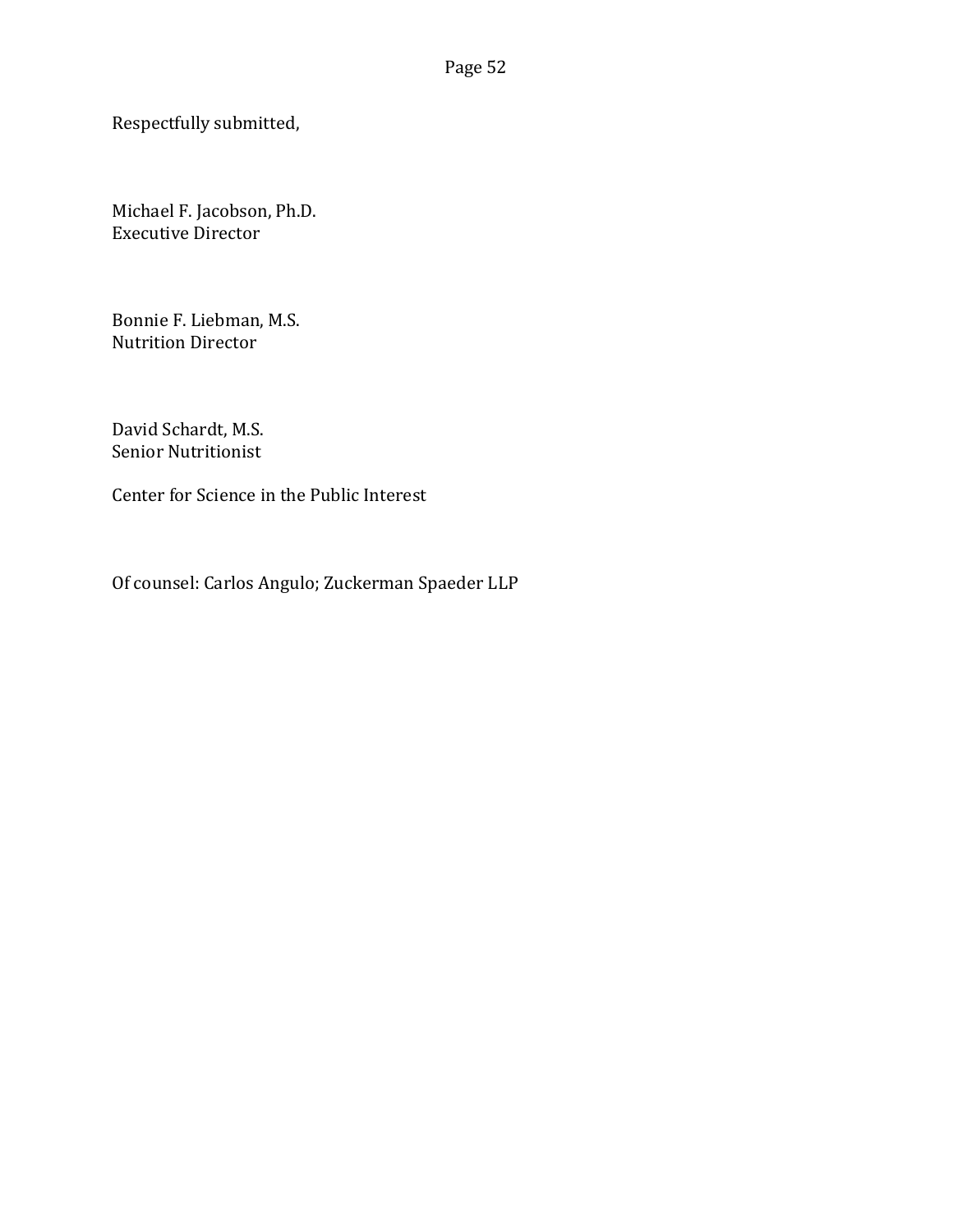<span id="page-53-0"></span>

| Table: U.S. added sugar consumption compared to recommendation for added sugar intake in 2010 Dietary Guidelines of America |                |             |                   |                |                                                         |                            |                           |                     |               |                                                                                                                                          |                                 |                |
|-----------------------------------------------------------------------------------------------------------------------------|----------------|-------------|-------------------|----------------|---------------------------------------------------------|----------------------------|---------------------------|---------------------|---------------|------------------------------------------------------------------------------------------------------------------------------------------|---------------------------------|----------------|
|                                                                                                                             |                |             |                   |                |                                                         |                            |                           |                     |               |                                                                                                                                          | Intakes vs. DGA                 |                |
|                                                                                                                             |                | Added       | sugar intake,     |                | Dietary Guidelines for Americans 2010 - Recommendations |                            |                           |                     |               |                                                                                                                                          | Recommendations (not population |                |
|                                                                                                                             |                |             | NHANES 2003-2006* |                |                                                         |                            |                           |                     |               |                                                                                                                                          | weighted)                       |                |
| Gender                                                                                                                      | ą6k            | Estimated   | Estimated         | DGA            | DGA                                                     | Maximum                    | Added                     | Estimated           | Percent of    | Estimated                                                                                                                                | Estimated                       | Multiple of    |
|                                                                                                                             |                | added sugar | added sugar       | estimated      | estimated                                               | SoFAS limit,               | sugars (1/2               | recommendation      | calories from | recommendation                                                                                                                           | lactual+                        | intake over    |
|                                                                                                                             |                | intake, g   | intake, tsp       | calorie needs, | calorie needs,                                          | kcal***                    | of SoFAS),                | for added sugar     | added sugars  | for added sugar                                                                                                                          | added sugar                     | recommended    |
|                                                                                                                             |                |             |                   | kcal**         | kcal** (mid-<br>point)                                  |                            | kcal****                  | intake, g           |               | ntake, tsp                                                                                                                               | intake, tsp                     | intake         |
| nild<br>Shild                                                                                                               | 23             |             |                   | 1000-1200      | 1100                                                    | 129                        | 64.5                      | <u>ہے</u>           | 5.9%          | $\frac{8}{3}$                                                                                                                            |                                 |                |
| (female and male)                                                                                                           |                |             |                   |                |                                                         |                            |                           |                     |               |                                                                                                                                          |                                 |                |
| Child                                                                                                                       | $\frac{9}{4}$  | 92.2        | 22.0              | 1200-1400      | 1300                                                    | 121                        | 60.5                      | 15.1                | 4.7%          | 3.6                                                                                                                                      | 22.0                            | $\overline{6}$ |
| (female and male)                                                                                                           |                |             |                   |                |                                                         |                            |                           |                     |               |                                                                                                                                          |                                 |                |
| Female                                                                                                                      |                |             |                   |                |                                                         |                            |                           |                     |               |                                                                                                                                          |                                 |                |
|                                                                                                                             | $9 - 13$       | 87.2        | 20.8              | 1400-1600      | 1500                                                    | 121                        | 60.5                      | 흐                   | 4.0%          | 3.6                                                                                                                                      | 20.8                            | 58             |
|                                                                                                                             | $14 - 18$ 81.7 |             | 19.5              | 1800           | 1800                                                    | 161                        | 80.5                      | 20.1                | 4.5%          | 4.8                                                                                                                                      | 19.5                            | $\frac{1}{4}$  |
|                                                                                                                             | 19-30 76.3     |             | $\frac{2}{165}$   | 1800-2000      | $rac{18}{180}$                                          | 210                        | 104.8                     | $\frac{26.2}{20.1}$ | 5.5%          | 62                                                                                                                                       | 18.2                            | 2.9            |
|                                                                                                                             | 31-50 69.2     |             |                   | 1800           |                                                         | $\widetilde{\mathfrak{b}}$ | 80.5                      |                     | 4.5%          | 4.8                                                                                                                                      | 16.5                            | 34             |
|                                                                                                                             | 51-70 58.0     |             | 13.8              | 1600           | 1600                                                    | 121                        | 60.5                      | 15.1                | 3.8%          | 3.6                                                                                                                                      | 13.8                            | $\frac{8}{3}$  |
| Male                                                                                                                        |                |             |                   |                |                                                         |                            |                           |                     |               |                                                                                                                                          |                                 |                |
|                                                                                                                             | $9 - 13$       | 103.4       | 24.6              | 1600-2000      | 1800                                                    | $\frac{60}{20}$            | 94.8                      | 23.7                | 5.3%          | 5.6                                                                                                                                      | 24.6                            | 4.4            |
|                                                                                                                             | 14-18 115.2    |             | 27.4              | 2000-2400      | 2200                                                    | 294                        | 147.0                     | 36.8                | 6.7%          | $\frac{8}{8}$                                                                                                                            | 27.4                            | $\frac{1}{2}$  |
|                                                                                                                             | 19-30 117.     |             | 28.0              | 2400-2600      | 2500                                                    | 346                        | 173.0                     | 43.3                | 6.9%          | 10.3                                                                                                                                     | 28.0                            | 27             |
|                                                                                                                             | 31-50 106.3    |             | 25.3              | 2200-2400      | 2300                                                    | 298                        | 149.0                     | 37.3                | 6.5%          | ္သ                                                                                                                                       | 25.3                            | 2.9            |
|                                                                                                                             | 51-70 78.2     |             | 18.6              | 2000-2200      | 2100                                                    | 262                        | 131.0                     | 32.8                | 6.2%          | 7.8                                                                                                                                      | 18.6                            | $\frac{4}{2}$  |
|                                                                                                                             |                |             |                   |                |                                                         |                            | Averages (9.70 yrs)>> 270 |                     | 5.4%          |                                                                                                                                          | 21.3                            | 33             |
| "-- NHANES, 2003-3006 data source:                                                                                          |                |             |                   |                |                                                         |                            |                           |                     |               | Marriott BP, Olsho L, Hadden L, and Connor P (2010). Intake of added sugars and selected nutrients in the United States, National Health |                                 |                |
| and Nutrition Examination Survey (NHANES) 2003-2006. Critical Reviews in Food Science and Nutrition, 50:228-258             |                |             |                   |                |                                                         |                            |                           |                     |               |                                                                                                                                          |                                 |                |

-Estimated added sugar intakes are for 51-70 y.o., while recommended intakes for added sugar values are for 51+ y.o.

\*\*Estimated calorie needs retrieved from Table 2-3 of the 2010 DGA policy document found at http://www.cnpp.usda.gov/Publications/DietaryOdidelines/2010/PolicyDoc/PolicyDoc.pdf; range only considers calorie needs for the sedentary physical activity level

\*\*\*Maximum SoFAS limits calculated based on the kcal reommendations set forth for the respective calorie levels shown in Appendix 7 (see condensed version below) of<br>http://www.cnpp.usda.gov/Publications/DietaryGuidelines/2